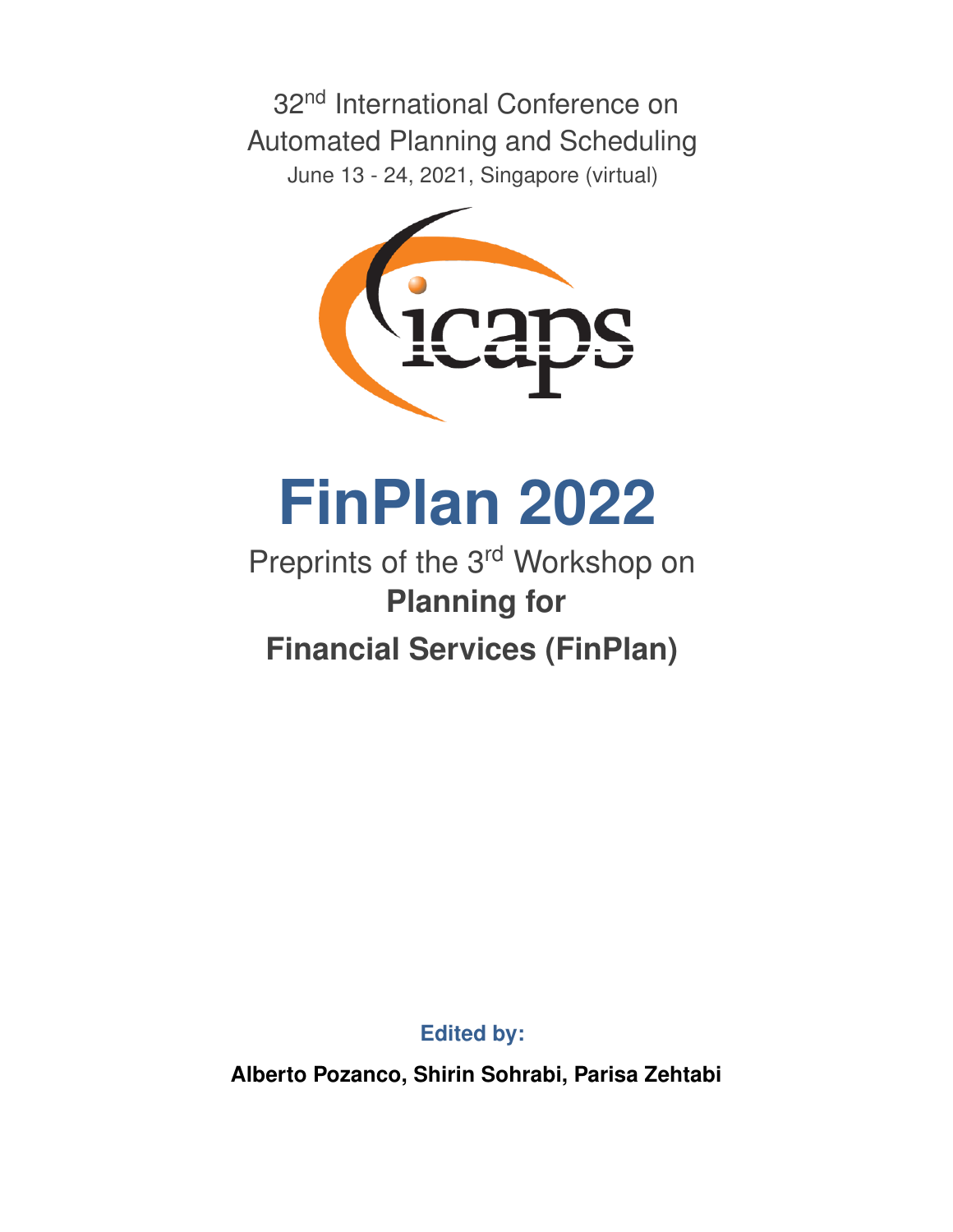# **Organization**

Alberto Pozanco J.P. Morgan AI Research, Spain

Shirin Sohrabi IBM Research

Parisa Zehtabi J.P. Morgan AI Research, UK

# **Program Committee**

Daniel Borrajo (J.P. Morgan AI Research, Spain) Giuseppe De Giacomo (Sapienza Universita di Roma, Italy) ` Mark Feblowitz (IBM, USA) Fernando Fernández (Universidad Carlos III de Madrid, Spain) Senka Krivic (University of Sarajevo, Bosnia and Herzegovina) Alberto Pozanco (J.P. Morgan AI Research, Spain) Rui Silva (J.P. Morgan AI Research, UK) Shirin Sohrabi (IBM, USA) Parisa Zehtabi (J.P. Morgan AI Research, UK)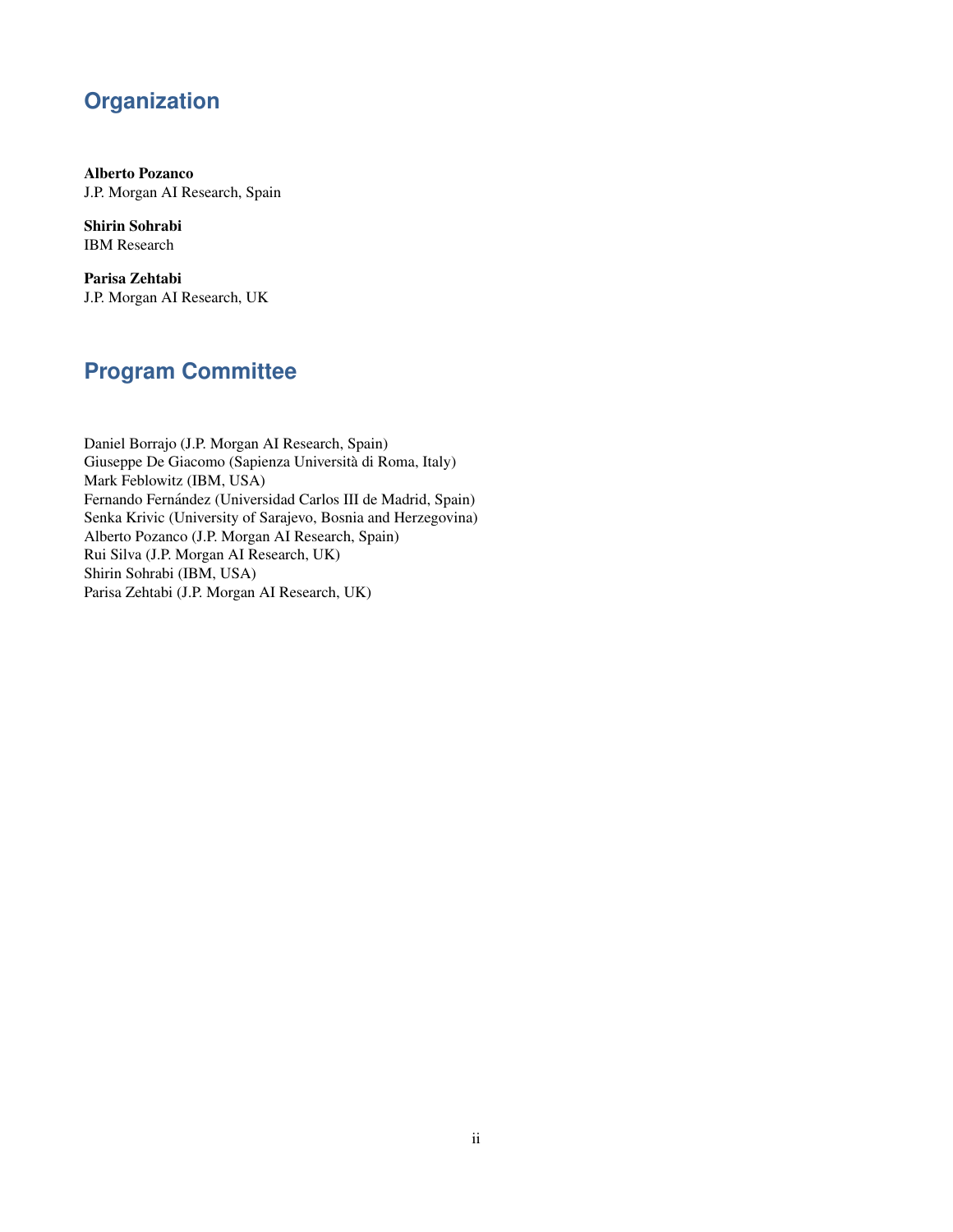# **Foreword**

Planning is becoming a mature field in terms of base techniques and algorithms to solve goal- oriented tasks. It has been successfully applied to many domains including classical domains such as logistics or mars rovers, or more recently in oil and gas, as well as mining industry. However, very little work has been done in relation to financial institutions problems. Recently, some big financial corporations have started AI research labs and researchers at those teams have found there are plenty of open planning problems to be tackled by the planning community. For example, these include, trading markets, workflow learning, generation and execution, transactions flow understanding, risk management, fraud detection and customer journeys.

FinPlan'22 is the third workshop on Planning for Financial Services held in conjunction with ICAPS, whose aim is to bring together researchers and practitioners to discuss challenges for Planning in Financial Services, and the opportunities such challenges represent to the planning research community.

Alberto Pozanco, Shirin Sohrabi, Parisa Zehtabi, June 2022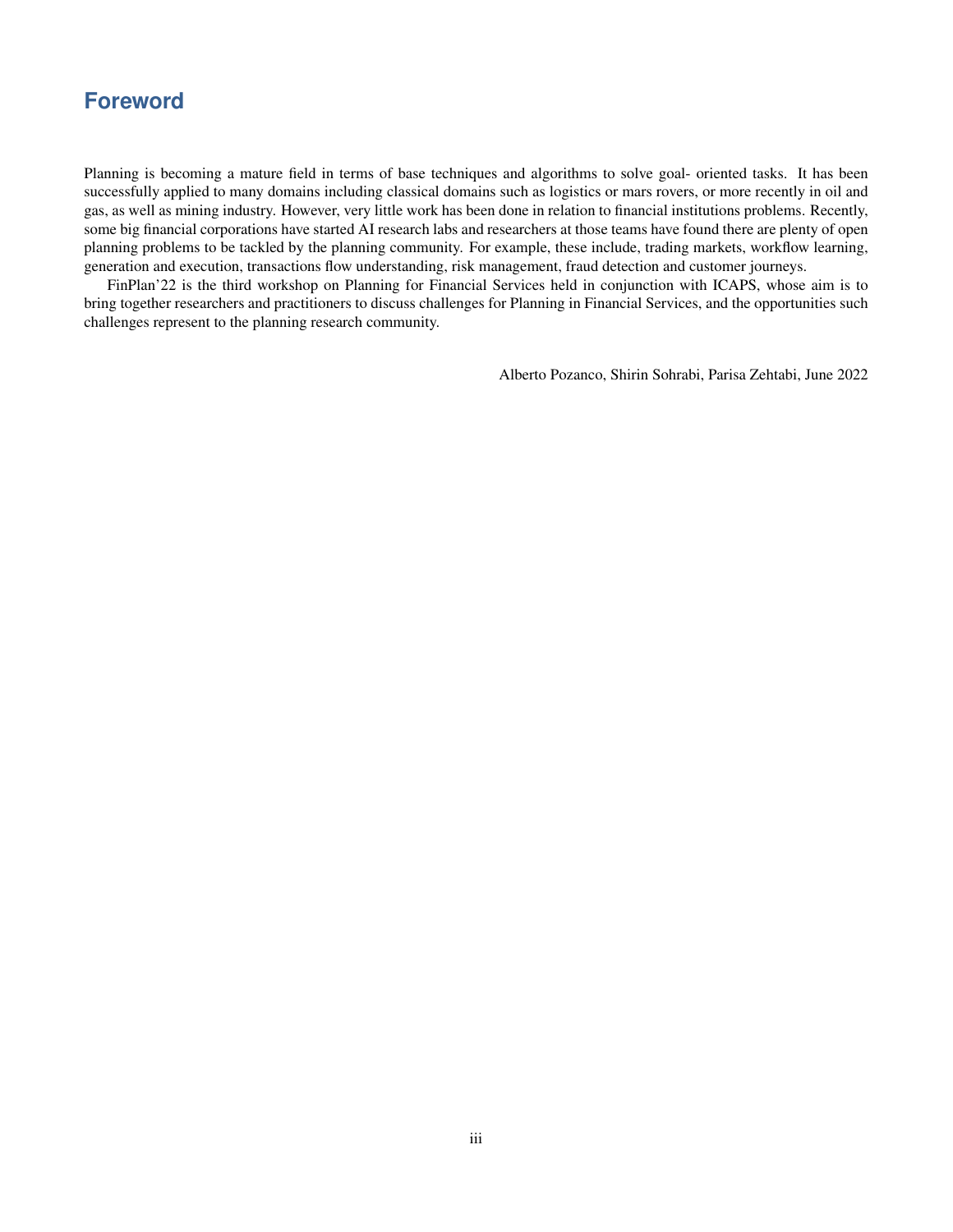# **Contents**

| Defending Against Adversarial Attacks on Policies Through Density Estimation<br>Alberto Villanueva, Marcos Villacañas, Rubén Majadas, Javier García, Fernándo Fernandez |    |
|-------------------------------------------------------------------------------------------------------------------------------------------------------------------------|----|
| <b>PFPT: a Personal Finance Planning Tool by means of Heuristic Search and Automated Planning</b><br>Alberto Pozanco, Kassiani Papasotiriou, Daniel Borrajo             | 10 |
| <b>Filtering Top-k Relevant Plans</b><br>Mauricio Salerno, Miguel Tabernero, Raquel Fuentetaja, Alberto Pozanco                                                         | 17 |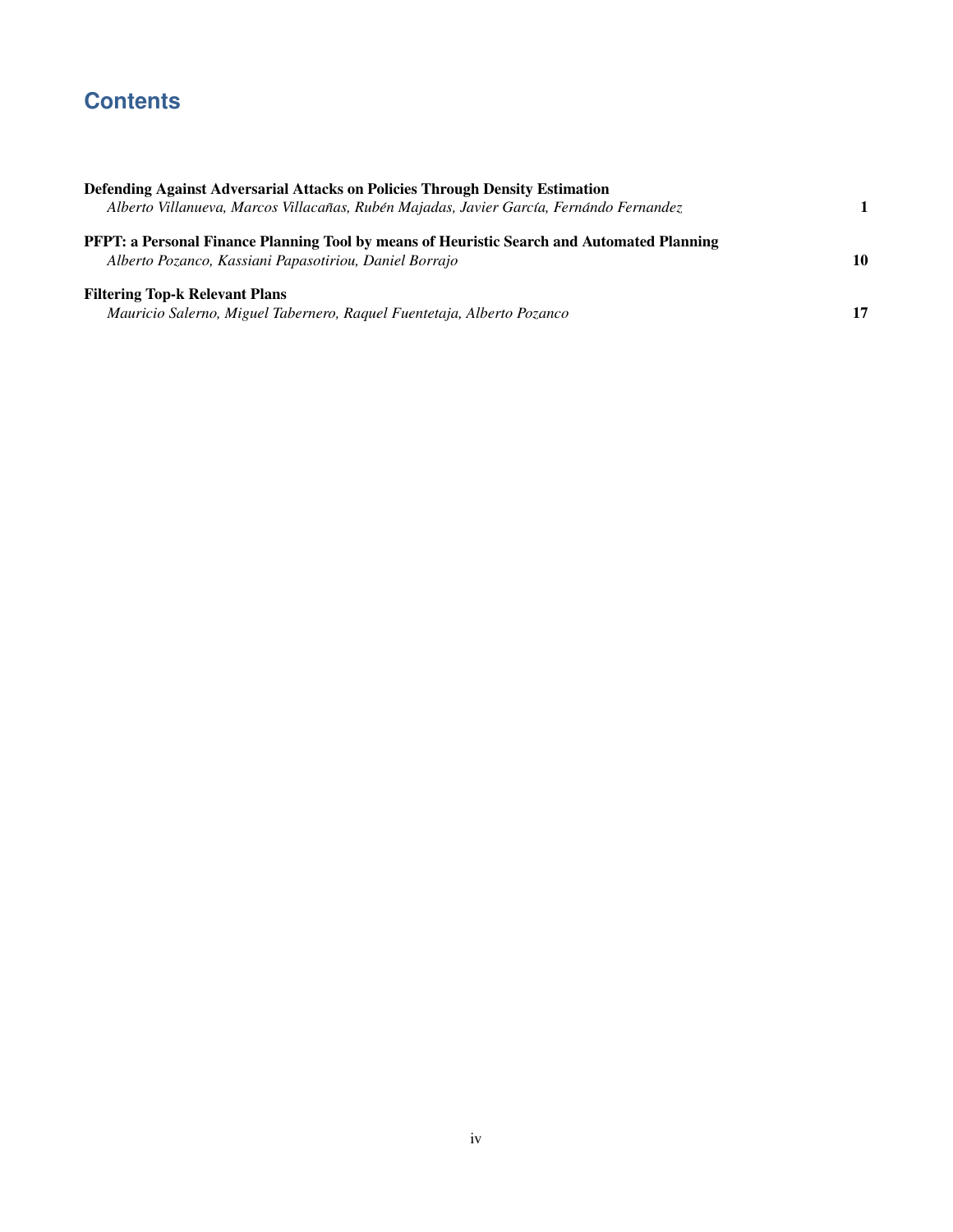# Defending Against Adversarial Attacks on Policies Through Density Estimation

Alberto Villanueva $^{\rm l}$ , Marcos Villacañas $^{\rm l}$ , Rubén Majadas $^{\rm l}$ , Javier García $^{\rm 2}$ , Fernando Fernández $^{\rm l}$ 

<sup>1</sup> Departamento de Informática, Universidad Carlos III de Madrid

 $2$  Departamento de Electrónica y Computación, Universidad de Santiago de Compostela

alvillan@inf.uc3m.es, mvillaca@pa.uc3m.es, rmajadas@pa.uc3m.es, franciscojavier.garcia.polo@usc.es,

ffernand@inf.uc3m.es

#### Abstract

In recent years, reinforcement learning (RL) and, in particular, its "deep" variant, has been applied to tasks in the real world gradually. RL has shown unprecedented popularity, such as autonomous driving, robot control, solving complex video games. It was a matter of time before deep RL burst into finance and trading as well. Financial markets are simply too complex for non learning-based algorithms, as the state and action spaces are continuously expanding every second. With RL, however, we can learn autonomously complex trading strategies that can maximize profits in spite of the highly stochastic and non-stationary nature of financial markets. But if the field of finance and trading is benefiting from the power of deep RL algorithms, it has also inherited its vulnerabilities. Deep RL algorithms are well-known to be inherently vulnerable to manipulation by intentionally perturbed observations, rewards or actions, leading to unintended and potentially harmful results. This is particularly relevant in a financial context, where exploiting these vulnerabilities provides adversaries with the means to lead a company to millionaire losses. For this reason, in this paper we investigate a two-step defense mechanism not only able to detect these adversarial attacks, but also to recover from them. We show that our approach manages to achieve a nearly perfect defense in simple domains, and is proficient against several state-of-the-art attacking strategies.

### Introduction

There has been an upward trend in recent years to use reinforcement learning (RL) in financial markets (Fischer 2018) and, as RL policies get applied to real world environments, a focus has to be placed on ensuring these policies are resilient against malign actors trying to interfere with the system. A perfect example of this is High Frequency Trading (HFT), a trading strategy which uses high speed algorithms in order to benefit from arbitrage opportunities. This way of operating constantly scans the Limit Order Book status, seeking to find mismatches of any size. As a result, hundreds of trades are closed every second placing value on, not only momentum, but also reliability. Recently, RL has gained popularity among policy training methods for HFT strategies (Briola et al. 2021). Thus, the motivation of this research is clear. Fighting adversarial attacks would help to prevent

millionaire loses in this field. Recent advancements in adversarial machine learning have shown that agents based in neural networks are particularly sensitive to malignantly crafted small perturbations (Szegedy et al. 2014). These attacks have usually been applied to supervised learning tasks. However, they have also shown to be proficient when tackling RL policies (Kos and Song 2017).

In our work, we propose a two-step based defense system. First, we use experience tuple density estimation to identify when a new state has been perturbed. By using a non-supervised method, we avoid modeling specific attacking patterns, which aids in generalizing against any possible attack. Then, if a perturbation is detected in the state, the original state is recovered by using a k-nearest-neighbor approach on the experience tuple space. In contrast to previous defense methods, our approach avoids the use of neural networks, as defense systems based on neural networks have also shown to be sensitive to malignantly crafted perturbations (Carlini and Wagner 2017a). We show that our approach manages to achieve a nearly perfect defense in simple domains, and is proficient against several state-of-the-art attacking strategies.

#### Background

In this section, the concepts of RL and adversarial machine learning are reviewed.

#### Reinforcement Learning

RL environments are typically formalized by means of a Markov Decision Process (MDP) (Sutton and Barto 2018), which is a mathematical model of sequential decisions and a dynamic optimization method. It is represented by a tuple  $\langle S, A, T, R \rangle$  where *S* is the set of possible states, *A* is the set of possible actions available from each state, *T : S x A x S'*  $\rightarrow$  *[0,1]* is the transition function where *T*(*s,a,s'*) represents the probability of getting to state *s'* from state *s* when action *a* is performed, and  $R : A \times S \rightarrow \Re$  is the reward function which maps a state *s* and an action *a* into a reward  $R(s, a)$ ; *r* is used hereinafter to represent the stochastic reward result obtained from a distribution with mean *R(s,a)*.

In a Markov decision-making process, the transition probability and reward only depend on the current state and the action chosen. As a result, the objective is learning a policy  $\pi$  for every state to maximize the return of *J*( $\pi$ ):

Copyright © 2022, Association for the Advancement of Artificial Intelligence (www.aaai.org). All rights reserved.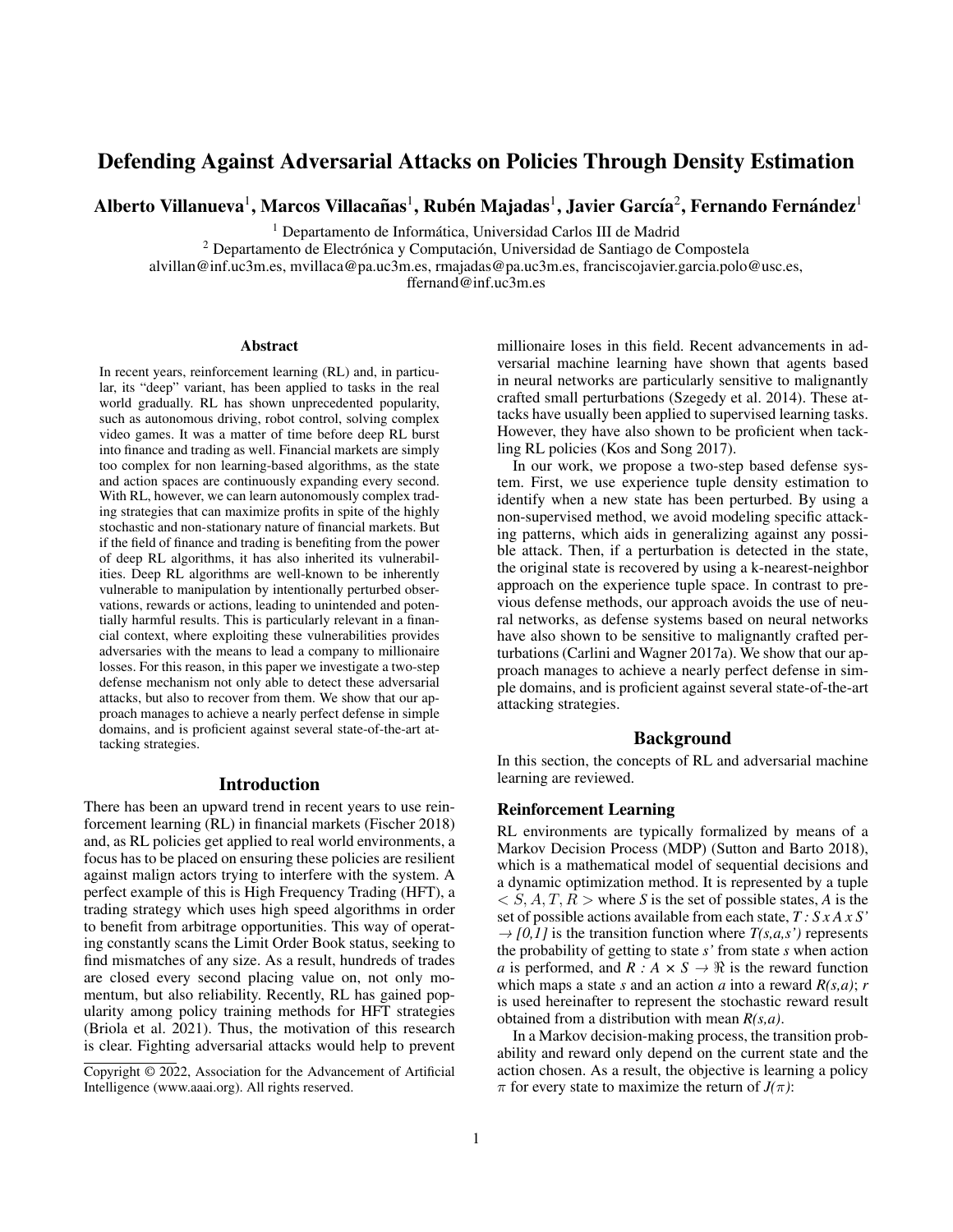$$
J(\pi) = \sum_{k=0}^{K} \gamma^k r_k
$$
 (1)

where  $\gamma$  affects how much future is considered from step *k* (discount factor, with  $0 \leq \gamma \leq 1$ ) and  $r_k$  corresponds to reward received in step *k*. At this point, the value-function, which estimates the sum of rewards given a policy  $\pi$ , can be solved using Bellman's equation.

In Deep Q-Learning (Mnih, Kavukcuoglu, and Davi 2013), neural networks are used to estimate the action-value function, and the value over which the loss function takes place for the learning process, corresponds to the squared Bellman error, that is, the difference between the expected value and the predicted value.

$$
\mathbb{E}_{s,a}[(r+\gamma \max_{a'} Q(s',a') - Q(s,a))^2]
$$
 (2)

Along to this, the learning takes place in a batch fashion, where instead of learning over one experience tuple at a time, the agent holds a memory of the last N experience tuples and, at every learning step, a sample is taken over the experience tuples in memory. These agents built using Neural Network take the name of Deep Q Networks (DQN) (Mnih, Kavukcuoglu, and Davi 2013).

#### Adversarial Machine Learning

In adversarial machine learning, adversarial examples are maliciously generated such that the machine learning model fails its task. Particularly, models based on neural networks have been shown to be specially vulnerable to such attacks.

These attacks can be classified as poisoning attacks, where adversarial examples are injected into the training phase, and exploratory attacks, where the adversarial examples are injected into the testing phase (Sethi and Kantardzic 2018). Furthermore, the previous classification can be enriched by taking into consideration a complementary perspective of the offensive strategy. Depending on whether the adversary has access to the model parameters, architecture or training data, or not, attacks are considered to be whitebox or black-box, respectively. Even though having total knowledge to model's internal data for white-box attacks is game-changing capability, it is not common under real scenarios circumstances. From a realistic point of view, trying to exploit the model's vulnerabilities based on input/output pairs exclusively, as it is on black-box attacks, is closer to a down-to-earth approach. On adversarial machine learning tasks, the only thing that needs to be defined is how to create the adversarial example, however in adversarial RL, also it has to be decided when to create an adversarial example.

Adversarial example crafting Crafting an adversarial example  $x^{\delta}$  for a model f from a given input x can be described as the optimization problem described in Equation 3, where l and  $l^{\delta}$  are the labels of x and  $x^{\delta}$  respectively and ∥·∥ denotes the p-norm distance. Here the perturbation can be defined as  $\eta = x^{\delta} - x$  and the optimization problem can be described as finding the lowest perturbation  $\eta$  that manages to make the model  $f$  make a mistake when evaluating

an instance  $x$ . In the area of classification, making a mistake would be equivalent to predicting the wrong label for  $x$ , and in the area of regression to predicting a value as far away as possible from the real value.

$$
\min \quad ||x^{\delta} - x||_{p} \ns.t. \quad f(x^{\delta}) = l^{\delta} \nf(x) = l \nl \neq l^{\delta} \nx \in [0, 1]
$$
\n(3)

Adversarial attacks on policies Regarding RL in particular, with the intention of contemplating different approaches, the spotlight has been put on three recently proposed strategies which have been chosen to be tested against detection and recovery techniques presented hereunder.

- Uniform attack: this adversarial behavior consists on perturbing each state the agent observes, that is to say, attacking at every time step adding some noise (Huang et al. 2017). The perturbation injected can be created using FGSM (Szegedy et al. 2014) where the cost function needed to calculate the gradients  $J(\theta, x, y)$  is the cross-entropy loss between y, which is the weighting over the possible actions, and the distribution that places all weight on the highest weighted action in y. (Huang et al. 2017). On the subject of our work, in order to approximate better to a real-life situation, it has been decided to not attack continually.
- VF attack: this attack injects a perturbation when the value function is greater than some threshold  $\beta$ . The reasoning is to perturb the agent on some crucial moments when it is close to reaching a reward. This can be seen as described in Equation 4. (Kos and Song 2017). Just like in uniform attack, to craft the adversarial examples, FGSM can be used (Szegedy et al. 2014).

$$
\max_{a \in A} Q(s_t, a) > \beta \tag{4}
$$

• Strategically-Timed attack: in this strategy, a perturbation is only incorporated to a normal state when there is a strong preference for an action over another one. Consequently, this attack inflicts more harm at the time the trained agent would strive to take a key action (Lin et al. 2019). The attack trigger is also set using a beta parameter, thus only when the difference between the highest and lowest  $Q$  values<sup>1</sup> exceeds beta, the attack will take place as can be seen in Equation 5. In addition, to avoid attacking excessively, a second parameter controls the maximum amount of times the agent can suffer an attack (Lin et al. 2019). To craft adversarial examples, it looks for an observation that can change the most preferred action to the least preferred one by using the Carlini & Wagner attack (Carlini and Wagner 2016).

$$
\max_{a \in A} Q(s_t, a) - \min_{a \in A} Q(s_t, a) > \beta \tag{5}
$$

<sup>&</sup>lt;sup>1</sup>In the original work the difference between the preference to take an action is used. For policy gradient algorithms that is the probability to take an action and for value based methods it is the softmax function of the Q values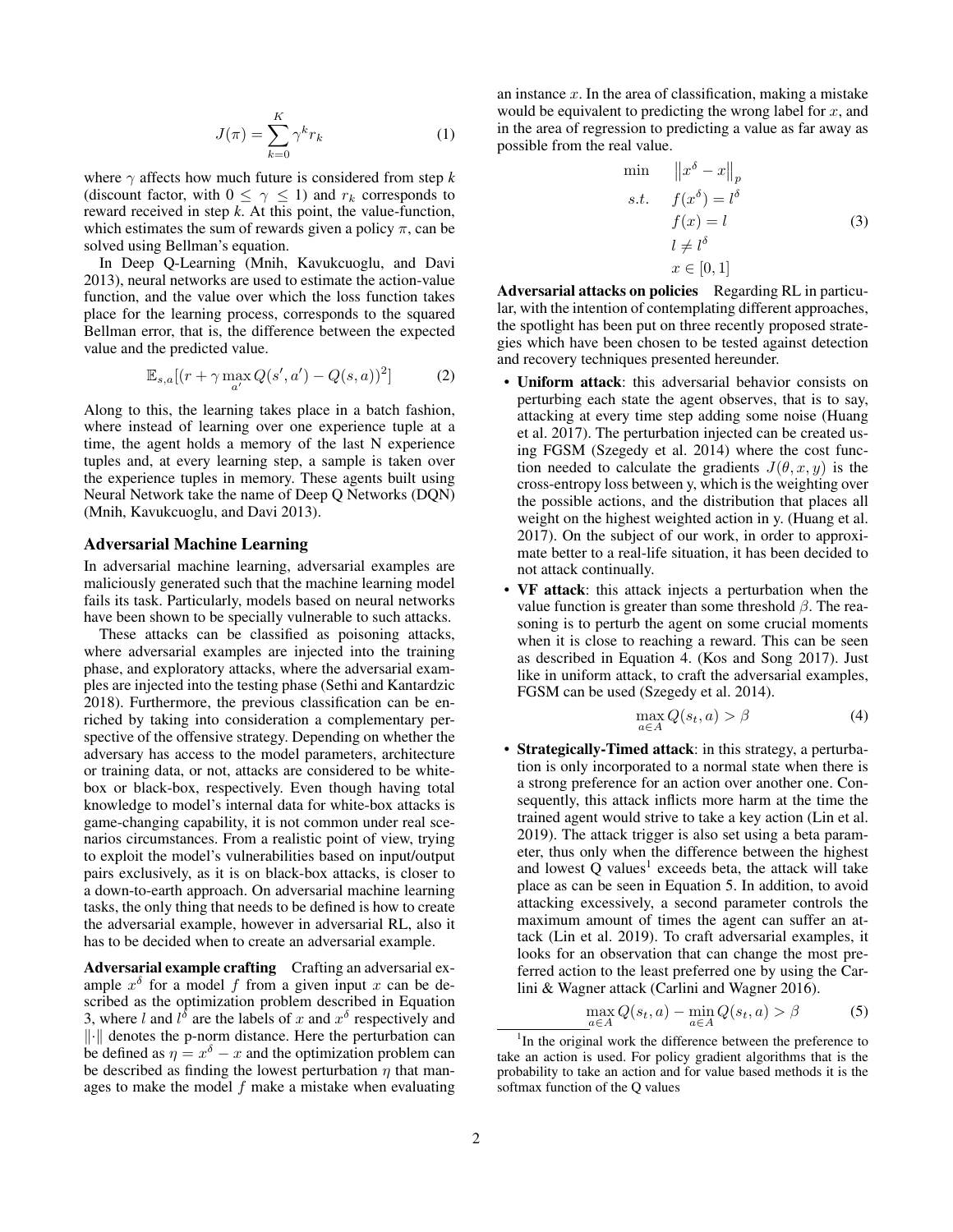VF and Strategically-Timed attacks are white-box attacks, hence access to agent's Q values is required, while uniform attack is a black-box attack. However, it has been shown that, although less effective, an adversarial example can be transferred from one agent to another which could make white-box attacks work in a black-box environment (Huang et al. 2017).

# Related work

To countermeasure these adversarial attacks, several defensive strategies have been proposed which can be divided into two distinct groups, proactive and reactive (Yuan et al. 2019). Proactive strategies protect the model from being affected from adversarial attacks before the model has been attacked. These include techniques such as adversarial training (Wu, Bamman, and Russell 2017; Dong et al. 2017; Goodfellow, Shlens, and Szegedy 2015; Tramèr et al. 2020; Huang et al. 2016), classifier robustifying (Bradshaw, de G. Matthews, and Ghahramani 2017; Abbasi and Gagné 2017), and network destilation (Papernot et al. 2016). Inside reactive strategies, two main types are discussed, adversarial detecting, in which the objective is to identify in test which of the given instances are adversarial, and input reconstruction, in which the objective is to reconstruct an adversarial example to the original example without the added noise so that the model can work normally with the clean example.

A plethora of different approaches have been taken to detect these adversarial attacks in the testing stage. A binary classifier sub-network can be trained with adversarial examples to distinguish them from the clean ones (Metzen et al. 2017; Gong, Wang, and Ku 2017) and another way is to add an additional output class to the networks output that corresponds to adversarial inputs (Grosse et al. 2017). Safety-net (Lu, Issaranon, and Forsyth 2017) uses an RDF-SVM that utilizes discrete codes computed from late stage ReLUs to detect adversarial examples, however similarly to the previous methods, it also requires to be trained with adversarial examples, which means that it has to model the attacker which is unlikely to generalize well to other processes to generate adversarial examples (Meng and Chen 2017).

Mag-Net (Meng and Chen 2017) uses an ensemble of 2 detectors, one is an autoencoder trained on the original clean dataset that predicts whether it is an adversarial example or not based on the reconstruction error, where an error higher than a threshold indicates an adversarial example. This performs well when the error is high enough but for smaller errors a second detector was added that measures the divergence between the logit of the input example and that of the autoencoded example, where a high divergence indicates an adversarial example, and finally, to ensemble them an adversarial attack is reported if any of the two detectors detect one.

Principal component analysis (PCA) whitening can be used on the input examples, and since adversarial ones have different coefficients for low-ranked principal components, a detector can be created from it (Hendrycks and Gimpel 2017). Furthermore, the authors say that a combination of detectors might be a better way to try to deal with adversarial detection.

A detector can also be built using a logistic regressor using as inputs the kernel density of the input example, calculated using the training set on the feature space of the last hidden layer, and the Bayesian uncertainty estimate of the network for said example (Feinman et al. 2017).

However, Carlini & Wagner (2017a) showed that most of these defenses are not as effective as previously analyzed, as they are still susceptible to their previous attack (Carlini and Wagner 2016) when the loss function is changed. Furthermore, they offer some guidelines on how to better approach detection defenses; such as using strong attacks for evaluation instead of single iteration ones, and that it should be resistant against white-box attacks too and not only gray or black box ones. They also showed the methods that performed the worst were the ones using another neural network for detection, because if an adversarial example can be made to fool one network, there can also be one that fools both (Carlini and Wagner 2017a,b).

Input reconstruction tries to transform the input data when it has been detected as having been attacked such that the output of the reconstructed input matches that of the unattacked one. Autoencoders can be used to perform input reconstruction (Meng and Chen 2017; Gu and Rigazio 2015) by learning from the training data. Another way is the approach taken by pixel defend (Song et al. 2017) where the training distribution probability of the novel example is estimated by using PixelCNN (van den Oord, Kalchbrenner, and Kavukcuoglu 2016) and then, a new value is generated for each pixel along each channel such that the probability distribution estimated of the new example is maximized and the difference between the original value and the new value is smaller than some value  $\epsilon$  moving it closer towards the training dataset.

In the field of RL, on previous work on defensive mechanisms, the current state is predicted with the previous m states and m actions with which the result is then used to compare the states Q values with the received state Q values, where a high discrepancy indicates an adversarial attack has been produced, since the objective of the adversarial attack is to change the policy of the agent. Furthermore, an optimal action can be suggested based on the Q values of the predicted state and thus reconstruct the policy for the state (Lin et al. 2017).

# Architecture - Proposal

The architecture for our defense system consists of two modules, the detection system, which detects if a state has been attacked, and the recovery system, which once a state has been detected as an attacked one, tries to recover the original values from the state. Both systems work by inferring knowledge over the experience tuple instead of just over the state to take into account the sequential nature of RL tasks, so after an action  $a$  is performed over the state  $s$ , the detection system analyzes the experience tuple  $\langle s, a, s', r \rangle$  to detect if the next state s ′ has been attacked or not.

To achieve this, both systems use experience tuples in the form of  $\tau = \langle s_0, s_1, ..., s_n, a_0, a_1, ..., a_m, \rangle$  $s'_0, s'_1, \ldots, s'_n, r >$ , where  $s_i$  is the *i*-th feature of the state,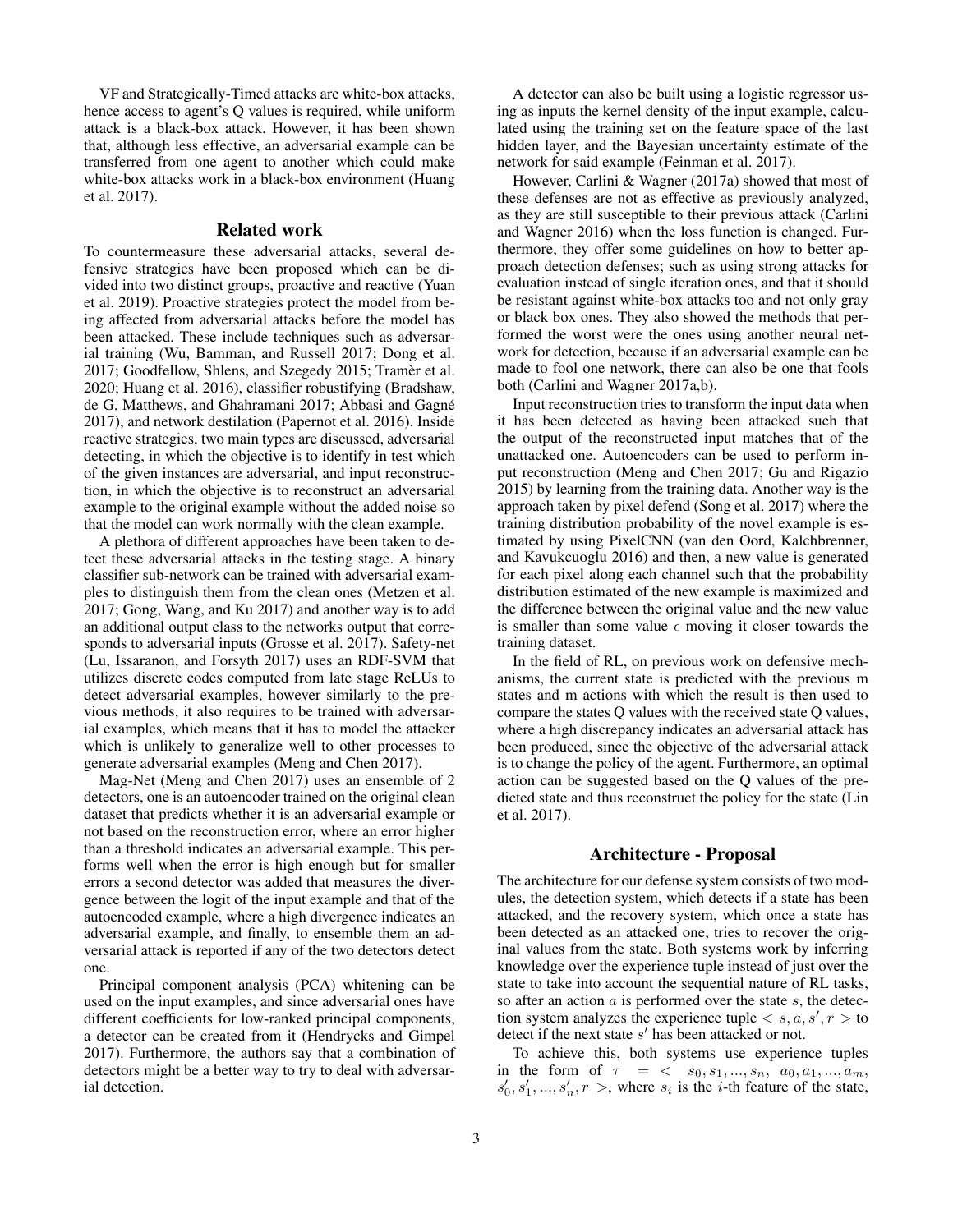and  $a_i$  is the *i*-th feature of the action, where categorical actions or state features are one-hot encoded so that distance measures can be used, that are extracted by observing the agent's regular behavior on the testing phase and storing its experience tuples in the form of  $\Gamma = \{\tau_0, \tau_1, ..., \tau_n\}$ . To calculate similarity measures between any two experience tuples,  $\ell_2$  distance is used.

The overall process can be described as a number of steps where first the agent is trained (i), then  $\Gamma$  is extracted (ii) with which, a detection system (iii) and a recovery system (iv) are trained. During execution, the systems works as shown in Figure 1 where each new transition is given to the detector which predicts if it belongs to the distribution of Γ and, if it doesn't, it is given to the recovery system, which returns the reconstructed new state.



Figure 1: Defense Architecture Diagram

# Detection System

When it comes to detecting an adversarial transition, our method compares the new perceived transition against the transitions in  $\Gamma$ , and if it deviates far enough from them, it is classified as an adversarial transition. This task can be seen as detecting outliers (adversarial examples) or estimating the underlying density function (DF) of  $\Gamma$  and labeling as adversarial transitions those with a low DF.

A number of different algorithms are used to estimate the DF, none of which use a Neural Network as the one used in pixel defense (Song et al. 2017) or in Visual Foresight (Lin et al. 2017), since Carlini and Wagner (2017a) found that defenses that used a Neural Network to defend from adversarial attacks happened to be the ones who performed the poorest as an attack could be designed to circumvent both neural networks, the predictor and the defender:

- Kernel density with a Gaussian kernel is used to estimate the underlying probability DF.
- **DBSCAN** (Ester et al. 1996) tries to identify the outliers in a set of data, however, in our case we already know a set of non-outlier data points, that being  $\Gamma$ , so instead we only calculate whether the new transition is an outlier or not in respect to Γ. Furthermore, instead of using a minimum number of samples needed inside the given radius, the number of samples inside the radius is used as the DF value.
- KNN density estimation is used to estimate the underlying DF, however, two different implementations of density estimation using KNN have been used:
- The distance to the k nearest neighbors is taken, and a function is applied to them that returns a scalar such as the sum, the mean or maximum (which would simply be the distance to the k-th nearest neighbor).
- The density is built according to the formula  $\frac{n(x,a)}{NV(B(x,a))}$  where  $B(x,a)$  is the hypersphere centered in x with radius a,  $V(\cdot)$  represents a volume, N is the number of samples and  $n(x, a)$  is the number of points within  $B(x, a)$  (Zhao and Lai 2020). From now on, this one will be referred to as Hyper-KNN.
- Gaussian Mixture (Dempster, Laird, and Rubin 1977) estimates the underlying DF by fitting a mixture of Gaussian distributions to  $\Gamma$  and later using them to find the mixture probability.
- K-Means (Hartigan 1975) can be seen as a simplified version of Gaussian mixture, where the covariance matrix is fixed to being a scalar matrix, and the scalar controls the size of the cluster. The density metric used here is the inverse of the distance to the nearest centroid, as a higher number should correspond to a higher density. Furthermore, from this base DF two different approaches are taken:
	- No further changes are applied, and the DF depends solely on the distance to the nearest centroid. From now on this will be referred to as k-means global.
	- The DF is normalized with the distance to the furthest training sample assigned to the cluster the DF is based on. This makes it so that the DF takes into account contextual information from the cluster it is using, as it now depends on the size of the cluster.From now on this will be referred to as k-means local.
- One class SVM according to Schölkopf (Schölkopf et al. 2000) is used to establish a binary detection system. If the new transition falls between the origin and the calculated hyperplane, the sample is considered to be an adversarial transition.

Apart from one class SVM, every other method estimates a DF, but that is not enough to distinguish between adversarial and normal transitions, thus, a threshold has to be selected after which the transition is classified as adversarial. For that, the lowest DF value predicted from all transitions in  $\Gamma$  is used; that way, any new experience tuples with a lower DF than any in  $\Gamma$  is classified as an adversarial one. By selecting the decision threshold solely on normal experience tuples, it avoids the need to model any type of attacks, which ensures that it can not overfit the detection for that given attack.

# Recovery System

The recovery system tries to increase the DF of the experience tuple that has been identified as an adversarial one, to do so, we once again step away from methods that use Neural Networks such as in Pixel Defense (Song et al. 2017) or visual foresight (Lin et al. 2017) for the same reasons as the ones described in the detection system, and so we propose a method that is independent of the detection system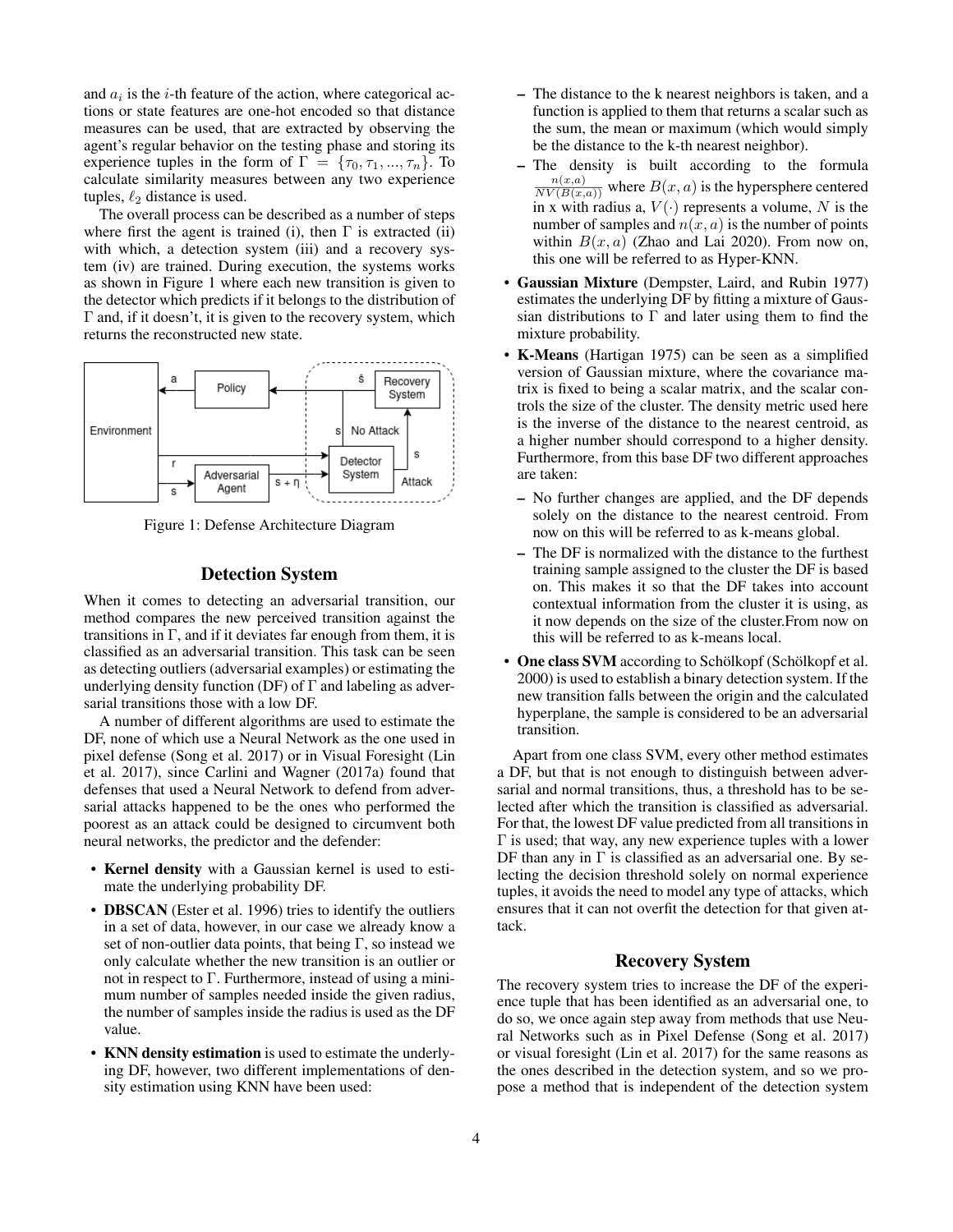and the learning agent, that repairs the next state by using the next state of the k nearest transitions in  $\Gamma$ , and weighting them by the distance to the original transition, where a k of 1 means that it takes the entire next state of the nearest neighbor. However, since the next state could be too corrupted due to adversarial injection, the recovery system calculated the distances in  $\Gamma'$ , a subspace of  $\Gamma$  that does not include the next state. In order for the distances to have an actual meaning, the transition vector features have to be normalized, and discrete features have to be one-hot encoded if the set containing of all the possible values of the feature is not totally ordered.

$$
\hat{s}' = \sum_{i}^{k} w_{i} s'_{i}
$$
\n
$$
w_{i} = \frac{\|\tau' - \tau'_{i}\|_{2}}{\sum_{j}^{k} \|\tau' - \tau'_{j}\|_{2}}
$$
\n(6)

#### Evaluation

This section evaluates the performance of the proposed defense in four different well-known domains from the OpenAI gym library: Acrobot, Cart pole, Mountain car and Taxi. But before presenting the results, the experimental setting is introduced.

#### Experimental setting

The proposed domains have been previously solved using tabular Q-Learning with an  $\epsilon$ -greedy explorationexploitation strategy. The agents are discretized along each dimension within the state limits in a number of bins<sup>2</sup>, and are trained during  $H$  episodes with a limit of  $K$  steps per episode with the learning rate ( $\alpha$ ), and discount rate ( $\gamma$ ) described in Table 2. Each of the training process will generate a policy  $\pi$  which will then be attacked and defended with the proposed system.

After the agents are trained,  $\Gamma$  is extracted (the algorithm Ball Tree (Dolatshah, Hadian, and Minaei-Bidgoli 2015) is used for efficient spacial indexing in the detector and recovery systems) from each agent by running them 500 episodes.

However, if a single adversarial example bypasses the defense system, it could throw off the trained policy off of the optimal path, which, if it is the only path the defense system has seen, would make it seem like every subsequent transition is adversarial (as it could be vastly different from what it has seen before). It is for this reason that instead of using the learned policy in a fully greedy way, an  $\epsilon$ -greedy policy is used ( $\epsilon = 0.1$ ) to prevent the transition sample from overfitting to the optimal path from the learned policy. That way, it accounts for slight deviations from the optimal path.

For the adversarial perturbations, noise is generated at each dimension with a random value between 0 and  $\frac{\delta}{\sqrt{2}}$  $\frac{1}{d}$ where d is the number of dimensions and  $\delta$  is as shown in Table 1 for Acrobot, Cart Pole and Mountain Car, and then, the noise is added to the state normalized across the dimension limits such that  $|| \eta ||_2 \leq \delta$ . In the case of the Taxi environment, as the state space is discrete, the position of the agent is changed by 1 in the y or x coordinate. Only the position of the agent is attacked, as the other values, the passenger position and destination position, are given in the form of the index of a list that contain a set of possible positions, hence, a change of 1 in the index corresponds to a change of more than one in the actual positions, e.g. a change from 0 to 1 in the passenger position dimension  $(p)$  changes the position it is referring to, from  $(0,0)$  to  $(0, 4)$ .

For the attacking strategies, three have been used; Uniform, Value Function and Strategically Timed attacks as described previously, whose parameters have been fine-tuned to achieve a compromise between the noise they inject and the damage they create, and are shown in Table 1.

| <b>Environment</b>     |      | Uniform          | VF         | SТ     |     |
|------------------------|------|------------------|------------|--------|-----|
|                        |      | <b>Frequency</b> | 11         | A      | max |
| Acrobot 0.10           |      | 0.5              | $-27$      | 1.300  | 150 |
| Cart Pole 0.10         |      | 05               |            | 0.800  |     |
| <b>Mountain</b><br>Car | 0.14 |                  | $0.5 - 15$ | 1.300  | 50  |
| Taxi                   |      |                  | 19         | 10.185 |     |

Table 1: Attack parameters

# Results

Foremost, in Table 3 we showcase the average performance obtained by each agent across 200 episodes, how each attack affects the performance, and how much total perturbation  $(\delta)$ it injects into an episode to achieve that loss in performance. The total perturbation injected is calculated by summing the  $\ell_2$  distance from the original state to the attacked state for each step in the episode. Here it can be seen how in the Cart Pole and Mountain Car environments, VF-attack and STattack achieve an equal or superior performance than Uniform attack while injecting much less perturbation. In the Taxi and Acrobot environments, ST-attack achieves a better performance with a similar or lower perturbation, but VFattack achieves a higher performance at the cost of a lot more total perturbation. This is because with VF-attack, the states closer to the reward are attacked which prevents the agent from finishing the episode, and it enters a loop where it is constantly attacking the agent as the agent is always near the end of the episode but never really ending except if it performs the adequate action by pure chance, which explains the high variance.

Then  $\Gamma$  is normalized in one of two different ways, either using min max feature scaling normalization or z-score normalization. Afterwards, the detectors are trained using the parameters shown in Table 4. They are then evaluated by running the agent against each attack during 100 episodes

<sup>&</sup>lt;sup>2</sup>These bin sizes are used to take into account the entire possible state space, however a lot of bins in Acrobot, Cart Pole and Mountain Car are empty as the states they describe are either unreachable, or so unlikely they are never visited. The number of bins where the learning actually takes place in is 14.3K, 13.7K and 7k for Acrobot, Cart Pole and Mountain Car respectively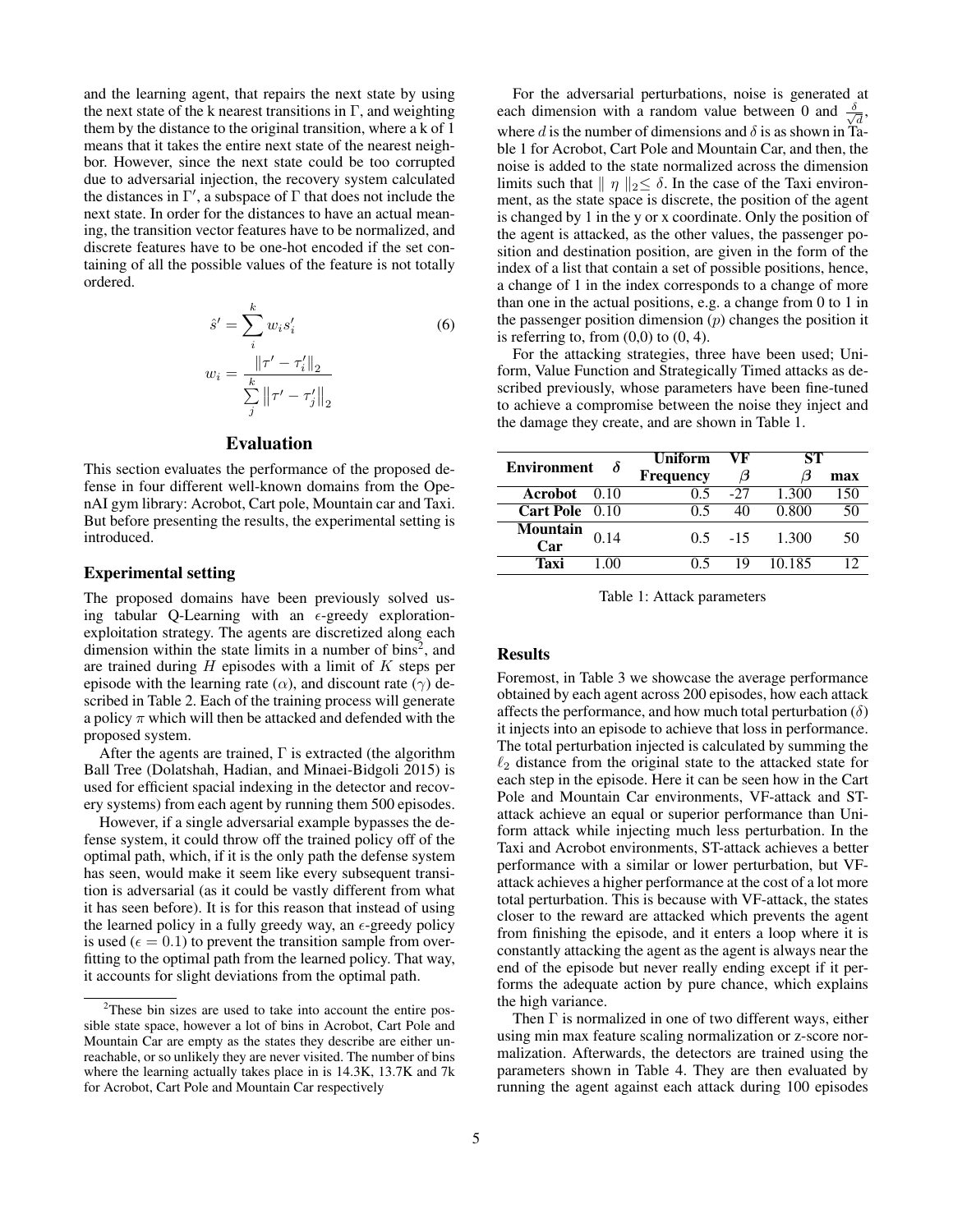| <b>Domain</b>       | <b>State</b>                                                                                                         | <b>Bins</b>          | $\alpha$ | $\sim$ | $\epsilon$ | $\bm H$ | K          |  |
|---------------------|----------------------------------------------------------------------------------------------------------------------|----------------------|----------|--------|------------|---------|------------|--|
| <b>Acrobot</b>      | $\theta_1$<br>$\in$<br>$-\pi, \pi$<br>$\theta_2 \in$<br>$-\pi, \pi$                                                  | 20<br>20             | 0.1      | 0.99   | 0.5        | 20000   | 500        |  |
|                     | $\omega_{\theta_1}$<br>$-4\pi$ , $4\pi$<br>$\in$<br>$-9\pi, 9\pi$<br>$\omega_{\theta_2} \in$                         | 20<br>20             |          |        |            |         |            |  |
| <b>Cart Pole</b>    | $[-4.8, 4.8]$<br>$p \in$<br>$-4, 4$<br>$v \in$<br>$-0.418, 0.418]$<br>$\phi \in$<br>$-4, 4]$<br>$\kappa \in$         | 10<br>50<br>50<br>50 | 0.1      | 0.99   | 0.3        | 20000   | 200        |  |
| <b>Mountain Car</b> | 1.2, 0.6<br>$p \in$<br>$-0.007, 0.007$<br>$v \in$                                                                    | 100<br>100           | 0.1      | 0.99   | 0.3        | 300000  | <b>200</b> |  |
| <b>Taxi</b>         | $\{1, 2, 3, 4\}$<br>$y \in$<br>$x \in \{0, 1, 2, 3, 4\}$<br>$\{0, 1, 2, 3, 4\}$<br>$p \in$<br>$d \in \{0, 1, 2, 3\}$ | 5<br>5<br>4          | 0.1      | 0.99   | 0.3        | 20000   | 200        |  |

Table 2: Train parameters for the victim policies

|                     | No attack           | <b>Uniform</b>              | VF                          | <b>ST</b>                |
|---------------------|---------------------|-----------------------------|-----------------------------|--------------------------|
| <b>Acrobot</b>      | $-140.96 \pm 34.00$ | $-171.13 \pm 40.53$         | $-178.21 \pm 52.59$         | $-180.20 \pm 42.65$      |
|                     |                     | $\delta = 109.14 \pm 28.07$ | $\delta = 131.28 \pm 65.07$ | $\delta = 64.28 + 18.43$ |
| <b>Cart Pole</b>    | $200.00 \pm 0.00$   | $116.74 \pm 53.98$          | $50.77 \pm 22.24$           | $52.80 \pm 41.76$        |
|                     |                     | $\delta = 43.49 \pm 19.13$  | $\delta = 20.40 \pm 11.79$  | $\delta = 22.32 + 9.47$  |
| <b>Mountain Car</b> | $-98.98 \pm 7.60$   | $-149.87 + 21.64$           | $-188.70 \pm 23.42$         | $-154.43 + 26.57$        |
|                     |                     | $\delta = 13.35 \pm 2.40$   | $\delta = 9.27 + 2.02$      | $\delta = 5.71 \pm 2.39$ |
| Taxi                | $7.80 \pm 2.56$     | $-2.28 \pm 9.92$            | $-51.40 \pm 90.47$          | $-11.12 + 14.88$         |
|                     |                     | $\delta = 9.95 + 4.74$      | $\delta = 54.36 \pm 82.50$  | $\delta = 9.80 \pm 3.09$ |

Table 3: Trained policy with and without attacks, and the total perturbation ( $\delta$ ) injected into an episode measured by  $\ell_2$  distance

where at each time step, if the state is detected as being an adversarial one, the original state is restored. This is done to decouple the results from the detector and the recovery systems and see how each of them behave independent of the other. The balanced accuracy is shown in Table 5 highlighting results of over 90% accuracy.

| <b>Detector</b>       | <b>Parameters</b>                            |
|-----------------------|----------------------------------------------|
| <b>Kernel Density</b> | h: Scott's Rule                              |
| <b>DBSCAN</b>         | $\epsilon$ : Scott's Rule                    |
| KNN-Hyper             | a: Scott's Rule                              |
| <b>KNN</b>            | k: 3, 5, 10, 15, 20, 30, 40, 50, 75, 100     |
|                       | f: sum, mean, max                            |
|                       | Gaussian Mixture k: 256, 512, 1024, 2048     |
|                       | K-means Global k: 256, 512, 1024, 2048, 4096 |
|                       | K-means Local k: 256, 512, 1024, 2048, 4096  |
|                       | One Class SVM $\nu$ : 0.01, 0.05, 0.1, 0.5   |

Table 4: Detector parameters, where values separated by commas mean that all of those were tried and the best was selected

As can be seen in Table 5, the type of normalization has a strong impact on the performance of the detectors based on the environment; for every environment except for Cart Pole, z-score normalization has higher results for almost every detector, but in Cart Pole, min max normalization performs

significantly better, having almost every detector a perfect detection score. The main reason for this can be that in a normal execution of Cart Pole with a perfect policy, every state it visits is really similar as it tries to keep the cart to the center of the screen and the pole as vertical as possible; this means that by doing min max normalization, if a single new state has a value lower than 0 or greater than 1 it is a strong indication of an adversarial attack. In contrast, in other environments, the states are a lot more varied, hence, a z-score normalization helps distinguish the most common states than the more uncommon. Furthermore, three detectors shine above others; DBSCAN, KNN-Hyper and Gaussian Mixture having a performance of above 90% in the best normalization method for every environment, however, this is while having a perfect recovery, so the performance also has to be analyzed with the recovery system.

To this end, the full defense system is now tested the same way as the detection system. Thereforere, now, when a new perceived transition is classified as an adversarial one, it is given to the recovery system which then returns the recovered new state. This recovery system is tried with multiple values for  $k$ ; 1, 3, 5, 10, 15, 20, 40 and 50, and the best result is reported, although the method is not very sensitive to the different  $k$  values. Then the final reward achieved by the defense system  $(r_D)$  is measured against the reward obtained by the unaltered victim policy  $(r)$ , using as a baseline the attacked reward  $(r_A)$ , both of which can be seen in Table 1. In order to not just take into account the mean but also the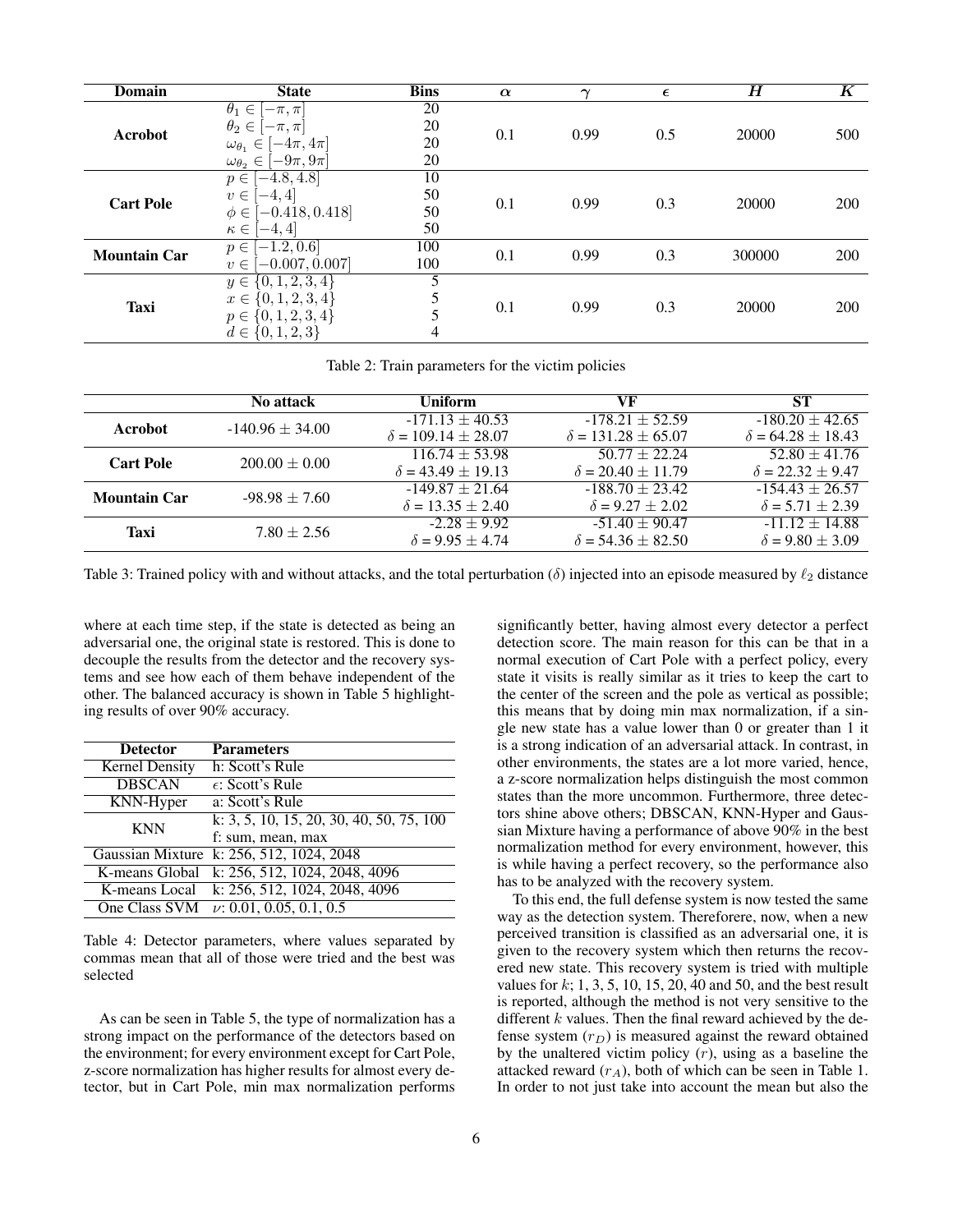|                         | <b>Acrobot</b> |         | <b>Cart Pole</b>            |         | <b>Mountain Car</b> |         | <b>Taxi</b>                 |         |
|-------------------------|----------------|---------|-----------------------------|---------|---------------------|---------|-----------------------------|---------|
| normalization           | min max        | z-score | $\overline{\text{min}}$ max | z-score | min max             | z-score | $\overline{\text{min}}$ max | z-score |
| <b>UniformAttack</b>    |                |         |                             |         |                     |         |                             |         |
| <b>Kernel Density</b>   | 0.50           | 0.53    | 1.00                        | 0.83    | 0.50                | 0.51    | 0.51                        | 0.51    |
| <b>DBSCAN</b>           | 0.65           | 0.97    | 1.00                        | 0.63    | 0.63                | 1.00    | 0.99                        | 1.00    |
| KNN-Hyper               | 0.65           | 0.98    | 1.00                        | 0.64    | 0.62                | 1.00    | 0.99                        | 1.00    |
| <b>KNN</b>              | 0.50           | 0.50    | 1.00                        | 0.98    | 1.00                | 1.00    | 0.52                        | 0.50    |
| Gaussian Mixture        | 1.00           | 1.00    | 1.00                        | 0.67    | 1.00                | 1.00    | 1.00                        | 1.00    |
| k-means global          | 0.50           | 0.60    | 1.00                        | 0.91    | 1.00                | 1.00    |                             | 1.00    |
| k-means local           | 0.51           | 0.60    | 0.82                        | 0.84    | 0.78                | 0.76    |                             | 0.93    |
| <b>SVM</b>              | 0.53           | 0.58    | 1.00                        | 0.78    | 0.56                | 0.62    | 0.56                        | 0.56    |
| <b>VF-Attack</b>        |                |         |                             |         |                     |         |                             |         |
| <b>Kernel Density</b>   | 0.50           | 0.75    | 0.50                        | 0.50    | 0.51                | 0.53    | 0.61                        | 0.53    |
| <b>DBSCAN</b>           | 0.77           | 0.98    | 1.00                        | 0.50    | 0.68                | 1.00    | 0.99                        | 1.00    |
| KNN-Hyper               | 0.77           | 0.98    | 1.00                        | 0.50    | 0.68                | 1.00    | 0.99                        | 1.00    |
| <b>KNN</b>              | 0.50           | 0.52    | 1.00                        | 0.71    | 1.00                | 1.00    | 0.64                        | 0.50    |
| <b>Gaussian Mixture</b> | 1.00           | 1.00    | 1.00                        | 0.52    | 1.00                | 1.00    | 0.99                        | 1.00    |
| k-means global          | 0.50           | 0.68    | 1.00                        | 0.58    | 1.00                | 1.00    |                             | 1.00    |
| k-means local           | 0.50           | 0.52    | 0.61                        | 0.58    | 0.72                | 0.72    |                             | 1.00    |
| <b>SVM</b>              | 0.91           | 0.89    | 1.00                        | 0.50    | 0.77                | 0.78    | 0.72                        | 0.69    |
| <b>ST-Attack</b>        |                |         |                             |         |                     |         |                             |         |
| <b>Kernel Density</b>   | 0.50           | 0.56    | 1.00                        | 0.87    | 0.50                | 0.51    | 0.60                        | 0.54    |
| <b>DBSCAN</b>           | 0.63           | 0.99    | 1.00                        | 0.67    | 0.66                | 1.00    | 1.00                        | 1.00    |
| KNN-Hyper               | 0.64           | 0.98    | 1.00                        | 0.65    | 0.65                | 1.00    | 1.00                        | 1.00    |
| <b>KNN</b>              | 0.50           | 0.50    | 1.00                        | 0.97    | 1.00                | 1.00    | 0.63                        | 0.50    |
| Gaussian Mixture        | 1.00           | 1.00    | 1.00                        | 0.72    | 1.00                | 1.00    | 1.00                        | 1.00    |
| k-means global          | 0.50           | 0.59    | 1.00                        | 0.90    | 1.00                | 1.00    | $\sim$                      | 1.00    |
| k-means local           | 0.51           | 0.54    | 0.84                        | 0.81    | 0.84                | 0.85    |                             | 0.93    |
| <b>SVM</b>              | 0.56           | 0.67    | 0.99                        | 0.78    | 0.50                | 0.61    | 0.63                        | 0.61    |

Table 5: Total balanced accuracy (using the transitions of 100 episodes) for the best parameter of each detector, using either min max feature scaling, or z-score normalization

variance of the rewards, Welch's t-test is used to compare both  $r_D$  and  $r_A$  to r, and finally this can be used to measure how the defense system affected the relative performance in a scale from 0 to 1 with the formula  $\frac{t_D-t_A}{-t_A}$  where  $t_D$  is the t-score of  $r_d$  and r, and  $t_A$  is the t-score of  $r_A$  and r. The values can of course fall below 0 or raise above 1, where below 0 means the defense system creates a performance worse than the attack it is defending against, and above 1 a performance greater than the unaltered victim policy. These results can be seen in Table 6 where a performance over 90% is highlighted.

From these results, several conclusions can be drawn. Foremost, it can be seen that once again a distinction can be seen between different types of normalization depending on the environment, and said distinction corresponds to the one described before (min max normalization working better for Cart Pole and z-score normalization for the rest). Furthermore, it can also be seen how Gaussian mixture's performance drops significantly (specially in Cart Pole) compared to its performance in the detection tests, as with a perfect recovery it was achieving some of the highest results across all environments. This indicates that it was overfitting to the unaltered policy transitions, and as soon as the recovery introduced a slight error, the model did not recognize it as being valid. This could be because of a high number

of clusters compared to the number of significantly different transitions, and lowering said number could lead to a better generalization.

In the Acrobot environment, a big difference can be seen from the different attacks, as with VF-attack results even better than the ones with the unaltered policy are obtained, however the detection accuracy was on par with the other attacks. The reason for the big difference in the reward, is because in Acrobot when the arm is near then top of the screen (which is when VF performs attacks) the arm already has velocity and a perfect recovery is not needed to finish the episode. On the other attacks, DBSCAN achieves the best results with a 62% and 74% recovered relative reward in uniform and ST attacks respectively.

In the Cart Pole environment, the performance is fully recovered in uniform and ST attacks, however, unlike in Acrobot, the defense does not manage to recover the performance against VF-attack. The reason for this is because, since VF-attack attacks performs multiple attacks in a row, the recovered state error starts accumulating until the detector starts failing. This was not that big of an issue in Acrobot because these repeated attacks happen towards the end of the episode, however, in Cart Pole the states at the beginning of the episode and at the end can have an equally high VF value, and so this carried error can start very early in the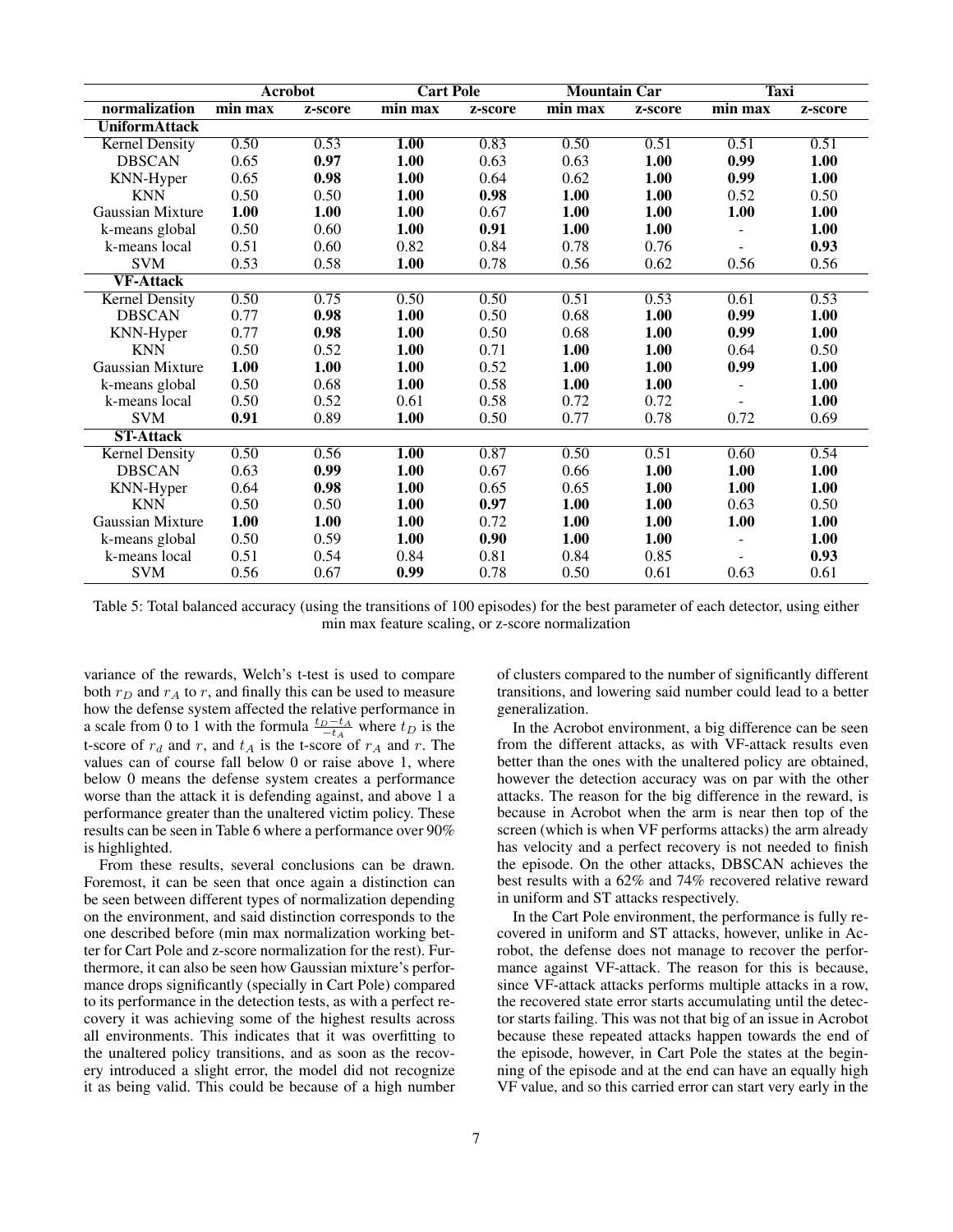|                       | <b>Acrobot</b> |         | <b>Cart Pole</b>            |         | <b>Mountain Car</b> |         | <b>Taxi</b>    |         |
|-----------------------|----------------|---------|-----------------------------|---------|---------------------|---------|----------------|---------|
| normalization         | min max        | z-score | $\overline{\text{min}}$ max | z-score | min max             | z-score | min max        | z-score |
| <b>UniformAttack</b>  |                |         |                             |         |                     |         |                |         |
| <b>Kernel Density</b> | $-1.33$        | $-0.90$ | 1.00                        | $-1.05$ | 0.03                | 0.16    | $-0.13$        | 0.15    |
| <b>DBSCAN</b>         | $-1.08$        | 0.62    | 0.96                        | $-2.86$ | 0.14                | 1.01    | $-0.60$        | 0.64    |
| KNN-Hyper             | $-1.47$        | 0.47    | 0.96                        | $-2.59$ | 0.12                | 0.99    | $-0.30$        | 0.64    |
| <b>KNN</b>            | $-1.11$        | $-0.41$ | 1.00                        | $-0.41$ | 1.01                | 1.00    | 0.13           | 0.20    |
| Gaussian Mixture      | $-0.43$        | 0.34    | $-1.71$                     | $-2.35$ | 1.05                | 1.01    | $-0.25$        | 0.74    |
| k-means global        | $-1.25$        | $-0.54$ | 1.00                        | $-0.66$ | 1.04                | 1.03    |                | 0.71    |
| k-means local         | $-0.95$        | $-0.11$ | 0.15                        | $-0.89$ | 0.52                | 0.52    |                | 0.87    |
| <b>SVM</b>            | $-1.02$        | $-0.65$ | 1.00                        | $-1.90$ | 0.07                | 0.16    | 0.39           | 0.17    |
| <b>VF-Attack</b>      |                |         |                             |         |                     |         |                |         |
| <b>Kernel Density</b> | $-1.38$        | 1.37    | $-0.04$                     | $-0.15$ | 0.02                | 0.18    | 0.16           | 0.75    |
| <b>DBSCAN</b>         | $-0.69$        | 1.04    | $-0.11$                     | $-0.16$ | 0.70                | 0.97    | 0.38           | 0.88    |
| KNN-Hyper             | $-0.71$        | 1.01    | $-0.12$                     | $-0.21$ | 0.71                | 0.95    | 0.44           | 0.74    |
| <b>KNN</b>            | $-1.00$        | 1.48    | $-0.02$                     | $-0.16$ | 1.02                | 1.01    | 0.78           | 0.39    |
| Gaussian Mixture      | $-0.24$        | 1.35    | $-0.07$                     | $-0.07$ | 1.04                | 1.01    | 0.35           | 1.04    |
| k-means global        | $-1.22$        | 1.51    | $-0.02$                     | $-0.17$ | 1.02                | 1.01    |                | 0.82    |
| k-means local         | $-1.20$        | 1.47    | 0.12                        | 0.09    | 0.58                | 0.75    |                | 1.04    |
| <b>SVM</b>            | $-0.22$        | 1.35    | $-0.06$                     | $-0.22$ | 0.38                | 0.82    | 0.97           | 0.96    |
| <b>ST-Attack</b>      |                |         |                             |         |                     |         |                |         |
| <b>Kernel Density</b> | $-0.81$        | 0.04    | 1.00                        | $-0.11$ | 0.14                | 0.08    | 0.12           | 0.22    |
| <b>DBSCAN</b>         | $-0.76$        | 0.74    | 1.00                        | $-0.68$ | 0.50                | 1.00    | 0.19           | 0.93    |
| KNN-Hyper             | $-0.78$        | 0.53    | 0.99                        | $-0.72$ | 0.47                | 1.00    | 0.17           | 0.88    |
| <b>KNN</b>            | $-0.71$        | 0.35    | 1.00                        | $-0.09$ | 1.03                | 1.04    | 0.17           | 0.22    |
| Gaussian Mixture      | $-0.13$        | 0.58    | $-0.29$                     | $-0.49$ | 1.03                | 1.04    | 0.23           | 0.95    |
| k-means global        | $-0.58$        | 0.27    | 1.00                        | $-0.05$ | 1.03                | 1.02    | $\blacksquare$ | 0.88    |
| k-means local         | $-0.73$        | 0.37    | 0.62                        | 0.07    | 0.63                | 0.63    |                | 1.01    |
| <b>SVM</b>            | $-0.47$        | 0.17    | 1.00                        | $-0.24$ | 0.48                | 0.47    | 0.60           | 0.59    |

Table 6: Relative recovered performance obtained by the defense using the best parameters

episode.

Finally, in the Mountain Car and Taxi environments multiple detectors achieve a performance comparable with that of the unaltered policy, but DBSCAN and Gaussian Mixture particularly show better results than other defenses across both domains.

# Conclusion

In this work, a two-step defense system against adversarial attacks in RL is created; (i) a density estimation based approach to detect adversarial examples and (ii) a KNN approach to recover the original states. Different methods to estimate the density are used to show the viability of using density estimation on experience tuples to detect adversarial examples. None of the methods used relies on the use of neural networks, which also helps against attacks that could target the detecting network alongside the victim policy. It is also shown that choosing the detection threshold solely on the observed experience tuples of the victim agent is enough to successfully detect adversaries, avoiding the need to model any particular attack which prevents overfitting into any particular attack and helps to generalize. Furthermore, it is also shown how the normalization method impacts the system and how the nature of an environment affects which normalization is best to use.

The defense system is benchmarked against three state-ofthe-art attacks across four well-known environments, managing to recover most of the lost performance for most attacks and environments, albeit it suffers from the carried recovery error in consecutive attacks that start early on an episode. A recovery system with a lower error would fix these problems and achieve a better performance.

# Acknowledgments

This research was funded in part by JPMorgan Chase & Co. Any views or opinions expressed herein are solely those of the authors listed, and may differ from the views and opinions expressed by JPMorgan Chase & Co. or its affiliates. This material is not a product of the Research Department of J.P. Morgan Securities LLC. This material should not be construed as an individual recommendation for any particular client and is not intended as a recommendation of particular securities, financial instruments or strategies for a particular client. This material does not constitute a solicitation or offer in any jurisdiction.

# References

Abbasi, M.; and Gagné, C. 2017. Robustness to Adversarial Examples through an Ensemble of Specialists. arXiv:1702.06856.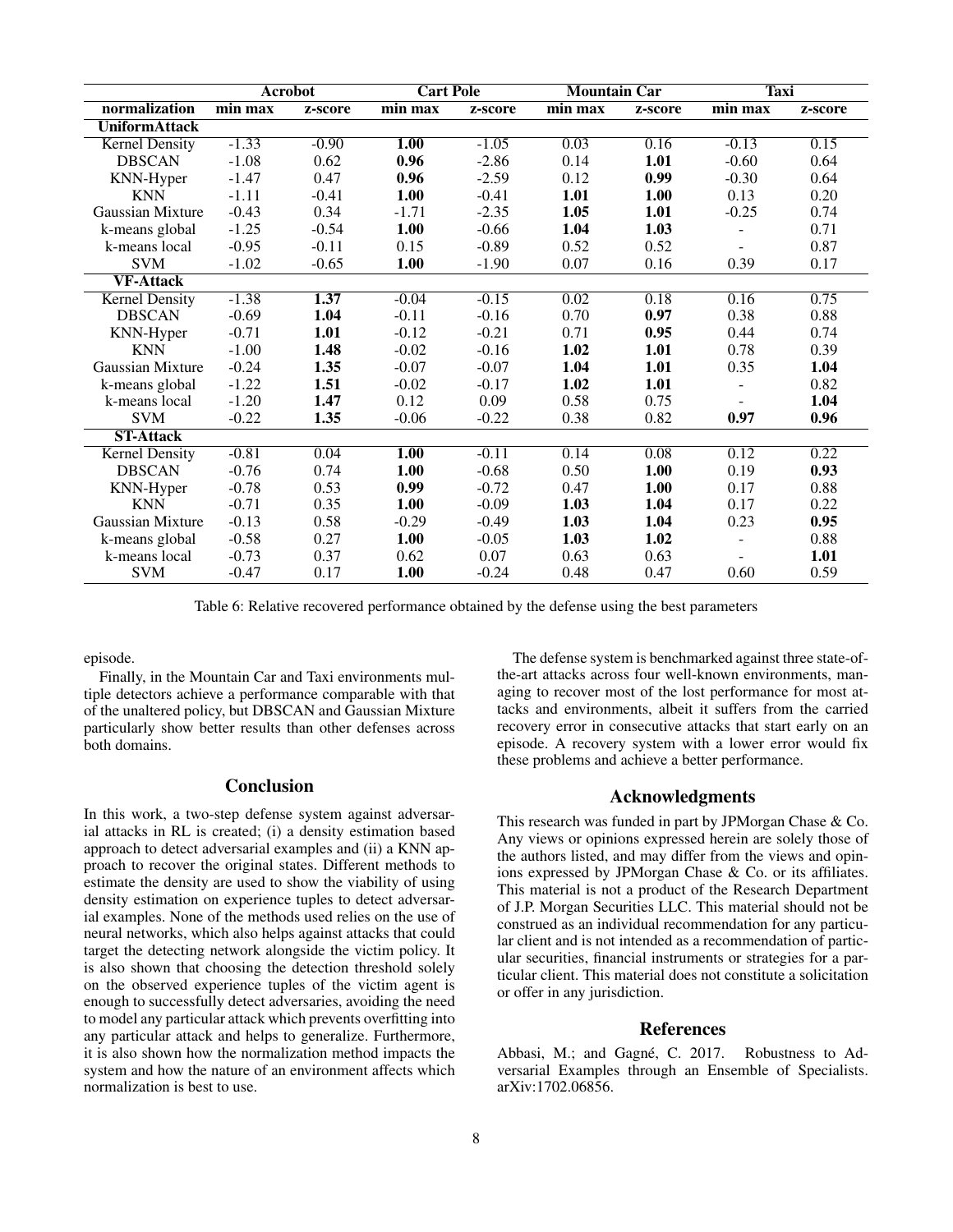Bradshaw, J.; de G. Matthews, A. G.; and Ghahramani, Z. 2017. Adversarial Examples, Uncertainty, and Transfer Testing Robustness in Gaussian Process Hybrid Deep Networks. arXiv:1707.02476.

Briola, A.; Turiel, J.; Marcaccioli, R.; and Aste, T. 2021. Deep Reinforcement Learning for Active High Frequency Trading.

Carlini, N.; and Wagner, D. A. 2016. Towards Evaluating the Robustness of Neural Networks. *CoRR*, abs/1608.04644.

Carlini, N.; and Wagner, D. A. 2017a. Adversarial Examples Are Not Easily Detected: Bypassing Ten Detection Methods. *CoRR*, abs/1705.07263.

Carlini, N.; and Wagner, D. A. 2017b. MagNet and "Efficient Defenses Against Adversarial Attacks" are Not Robust to Adversarial Examples. *CoRR*, abs/1711.08478.

Dempster, A. P.; Laird, N. M.; and Rubin, D. B. 1977. Maximum Likelihood from Incomplete Data via the EM Algorithm. *Journal of the Royal Statistical Society. Series B (Methodological)*, 39(1): 1–38.

Dolatshah, M.; Hadian, A.; and Minaei-Bidgoli, B. 2015. Ball\*-tree: Efficient spatial indexing for constrained nearestneighbor search in metric spaces. *CoRR*, abs/1511.00628.

Dong, Y.; Su, H.; Zhu, J.; and Bao, F. 2017. Towards Interpretable Deep Neural Networks by Leveraging Adversarial Examples. *CoRR*, abs/1708.05493.

Ester, M.; Kriegel, H.-P.; Sander, J.; Xu, X.; et al. 1996. A density-based algorithm for discovering clusters in large spatial databases with noise. In *kdd*, volume 96, 226–231.

Feinman, R.; Curtin, R. R.; Shintre, S.; and Gardner, A. B. 2017. Detecting Adversarial Samples from Artifacts. arXiv:1703.00410.

Fischer, T. G. 2018. Reinforcement learning in financial markets - a survey. Technical report.

Gong, Z.; Wang, W.; and Ku, W.-S. 2017. Adversarial and Clean Data Are Not Twins. arXiv:1704.04960.

Goodfellow, I. J.; Shlens, J.; and Szegedy, C. 2015. Explaining and Harnessing Adversarial Examples. arXiv:1412.6572.

Grosse, K.; Manoharan, P.; Papernot, N.; Backes, M.; and McDaniel, P. 2017. On the (Statistical) Detection of Adversarial Examples. arXiv:1702.06280.

Gu, S.; and Rigazio, L. 2015. Towards Deep Neural Network Architectures Robust to Adversarial Examples. arXiv:1412.5068.

Hartigan, J. A. 1975. *Clustering algorithms*. John Wiley & Sons, Inc.

Hendrycks, D.; and Gimpel, K. 2017. Early Methods for Detecting Adversarial Images. arXiv:1608.00530.

Huang, R.; Xu, B.; Schuurmans, D.; and Szepesvari, C. 2016. Learning with a Strong Adversary. arXiv:1511.03034.

Huang, S.; Papernot, N.; Goodfellow, I.; Duan, Y.; and Abbeel, P. 2017. Adversarial Attacks on Neural Network Policies. arXiv:1702.02284.

Kos, J.; and Song, D. 2017. Delving into adversarial attacks on deep policies. arXiv:1705.06452.

Lin, Y.-C.; Hong, Z.-W.; Liao, Y.-H.; Shih, M.-L.; Liu, M.- Y.; and Sun, M. 2019. Tactics of Adversarial Attack on Deep Reinforcement Learning Agents. arXiv:1703.06748.

Lin, Y.-C.; Liu, M.-Y.; Sun, M.; and Huang, J.-B. 2017. Detecting Adversarial Attacks on Neural Network Policies with Visual Foresight. arXiv:1710.00814.

Lu, J.; Issaranon, T.; and Forsyth, D. 2017. SafetyNet: Detecting and Rejecting Adversarial Examples Robustly. arXiv:1704.00103.

Meng, D.; and Chen, H. 2017. MagNet: A Two-Pronged Defense against Adversarial Examples. In *Proceedings of the 2017 ACM SIGSAC Conference on Computer and Communications Security*, CCS '17, 135–147. New York, NY, USA: Association for Computing Machinery. ISBN 9781450349468.

Metzen, J. H.; Genewein, T.; Fischer, V.; and Bischoff, B. 2017. On Detecting Adversarial Perturbations. arXiv:1702.04267.

Mnih, V.; Kavukcuoglu, K.; and Davi. 2013. Playing Atari with Deep Reinforcement Learning. arXiv:1312.5602.

Papernot, N.; McDaniel, P.; Wu, X.; Jha, S.; and Swami, A. 2016. Distillation as a Defense to Adversarial Perturbations Against Deep Neural Networks. In *2016 IEEE Symposium on Security and Privacy (SP)*, 582–597.

Schölkopf, B.; Williamson, R. C.; Smola, A.; Shawe-Taylor, J.; and Platt, J. 2000. Support Vector Method for Novelty Detection. In Solla, S.; Leen, T.; and Müller, K., eds., *Advances in Neural Information Processing Systems*, volume 12. MIT Press.

Sethi, T. S.; and Kantardzic, M. 2018. Data driven exploratory attacks on black box classifiers in adversarial domains. *Neurocomputing*, 289: 129–143.

Song, Y.; Kim, T.; Nowozin, S.; Ermon, S.; and Kushman, N. 2017. PixelDefend: Leveraging Generative Models to Understand and Defend against Adversarial Examples. *CoRR*, abs/1710.10766.

Sutton, R. S.; and Barto, A. G. 2018. *Reinforcement learning: An introduction*. MIT press.

Szegedy, C.; Zaremba, W.; Sutskever, I.; Bruna, J.; Erhan, D.; Goodfellow, I.; and Fergus, R. 2014. Intriguing properties of neural networks. arXiv:1312.6199.

Tramèr, F.; Kurakin, A.; Papernot, N.; Goodfellow, I.; Boneh, D.; and McDaniel, P. 2020. Ensemble Adversarial Training: Attacks and Defenses. arXiv:1705.07204.

van den Oord, A.; Kalchbrenner, N.; and Kavukcuoglu, K. 2016. Pixel Recurrent Neural Networks. CoRR, Pixel Recurrent Neural Networks. *CoRR*, abs/1601.06759.

Wu, Y.; Bamman, D.; and Russell, S. 2017. Adversarial training for relation extraction. In *Proceedings of the 2017 Conference on Empirical Methods in Natural Language Processing*, 1778–1783.

Yuan, X.; He, P.; Zhu, Q.; and Li, X. 2019. Adversarial examples: Attacks and defenses for deep learning. *IEEE transactions on neural networks and learning systems*, 30(9): 2805–2824.

Zhao, P.; and Lai, L. 2020. Analysis of KNN Density Estimation. arXiv:2010.00438.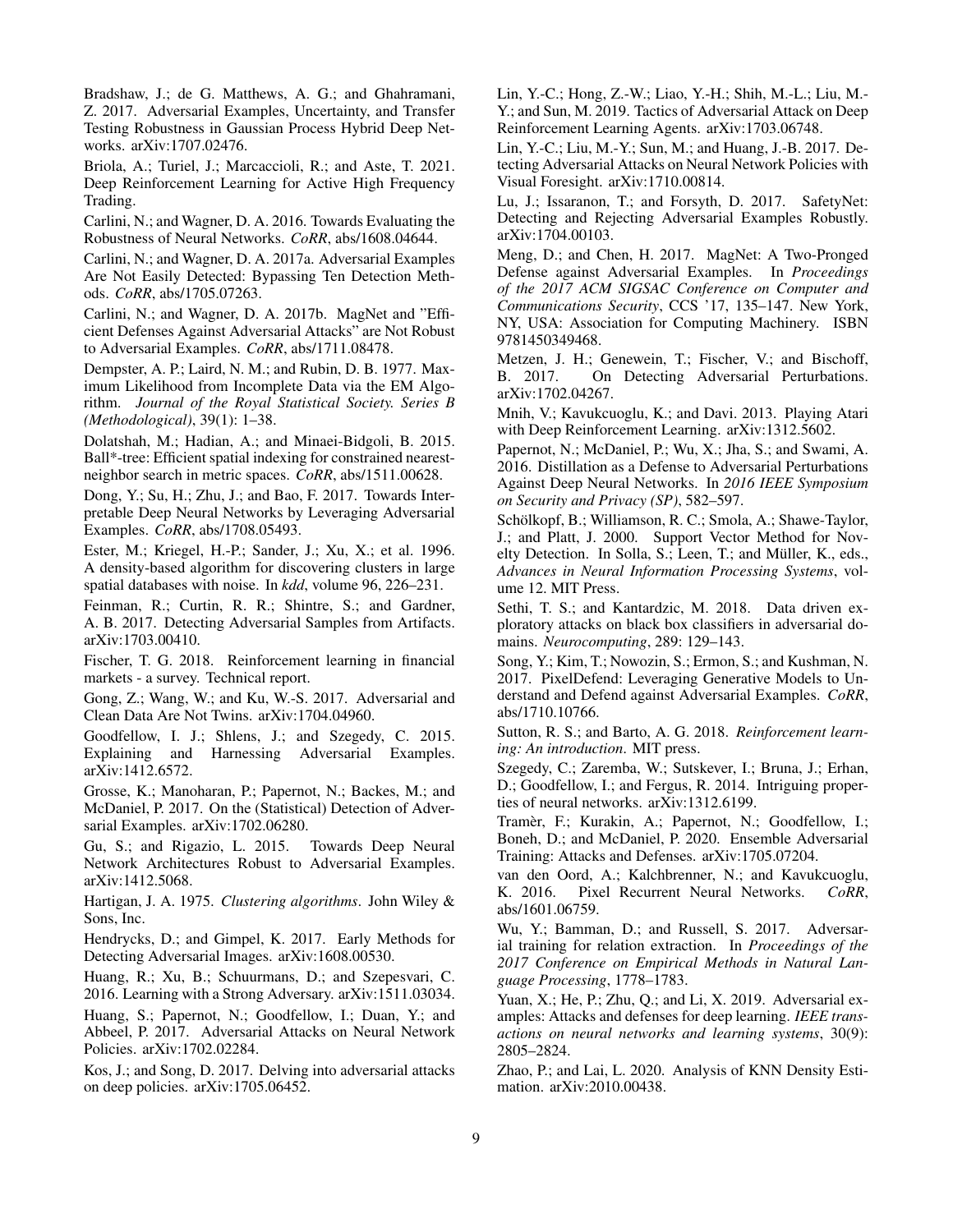# PFPT: a Personal Finance Planning Tool by means of Heuristic Search and Automated Planning

Alberto Pozanco, Kassiani Papasotiriou, Daniel Borrajo\*

J.P. Morgan AI Research

{alberto.pozancolancho, kassiani.papasotiriou, daniel.borrajo}@jpmorgan.com

#### Abstract

A crucial component to an individual's financial wellbeing is staying proactive in terms of the personal finances. Seeking such advice helps individuals or households to plan, save, and spend monetary resources over time, while taking into account various financial risks and future life events. Receiving such advice at the individual level usually happens by consulting a personal finance advisor which can be very expensive. In this paper we present PFPT, a Personal Finance Planning Tool that can use different search approaches to propose actionable plans to end users in order to achieve their financial goals. We evaluate PFPT in different problems using two different approaches: domain-independent automated planning and domain-dependent heuristic search. Results show that while automated planning struggle to generate good plans in this domain, our suggested heuristics are able to scale on generating realistic financial plans.

#### Introduction

Setting financial goals and planning ahead plays a significant role in ensuring financial health for an individual or a household. Personal finance planning activities include managing monetary resources through expenditure, investments, and savings, while considering various life events, risks and goals. The benefits of financial planning have been studied and quantified using economic well-being indicators in both empirical (Peng et al. 2007; Farinella, Bland, and Franco 2017; Warschauer and Sciglimpaglia 2012) and theoretical settings (Hanna and Lindamood 2010).

The most common way of seeking financial advice is by consulting a personal finance professional who can help clients make decisions about investments, budgeting or other courses of action to achieve their goals. Such services are often very expensive and thus inaccessible to a lot of people. Alternatives to speaking to an advisor include personal finance assessment tools and questionnaires which offer semipersonalized advice to users based on their input. However, these tools fail to recommend actionable points of advice on a more personal and detailed level.

We present in this paper PFPT, a Personal Finance Planning Tool, which offers financial advice at the individual level. It allows users to define both long-term and shortterm financial goals and recommends actions to successfully achieve them based on their financial habits. We model this problem from a search perspective by defining states, actions and goals and apply domain-independent automated planning and domain-dependent heuristic search to recommend plans that maximize the likelihood of being executed based on the individual financial habits. To the best of our knowledge this is the first financial tool that applies planning and search techniques for personal finance management.

Previous technical methods of financial planning include expert systems which try to mimic the knowledge and experience of a human experts. The systems collect detailed user information regarding an individual's financial state and consists of a rules base to produce possible solutions to a goal (Kindle et al. 1989; Phillips, Nielson, and Brown 1992). More recent approaches used rule-based approaches based on different metrics and definitions on financial wellbeing (Althnian 2021). The main weakness of these approaches is that they do not provide flexible and detailed solutions and do not take into account the feasibility of the recommended plans. Other methods use Deep Reinforcement Learning techniques that often address a subset of financial goals, such as portfolio management (Irlam 2018; 2020).

The rest of the paper is organized as follows. In the next section we provide some background on numerical planning. Then, we define the problem solved by PFPT: finding a plan to go from an initial finance state to a goal finance state by maximizing the likelihood of the employed actions. After that, we introduce two different approaches to solve the PFPT problem: domain-independent automated planning and domain-dependent heuristic search, where we define a set of heuristics to guide the search. Later, we evaluate both approaches, focusing on analyzing the behavior of the different heuristics. Finally, we draw our main conclusions and outline future work.

# Background

We use the standard classical STRIPS definition of a planning task, augmented with numeric variables (Fox and Long 2003). Formally:

<sup>\*</sup>On leave from Universidad Carlos III de Madrid Copyright © 2022, Association for the Advancement of Artificial

Intelligence (www.aaai.org). All rights reserved.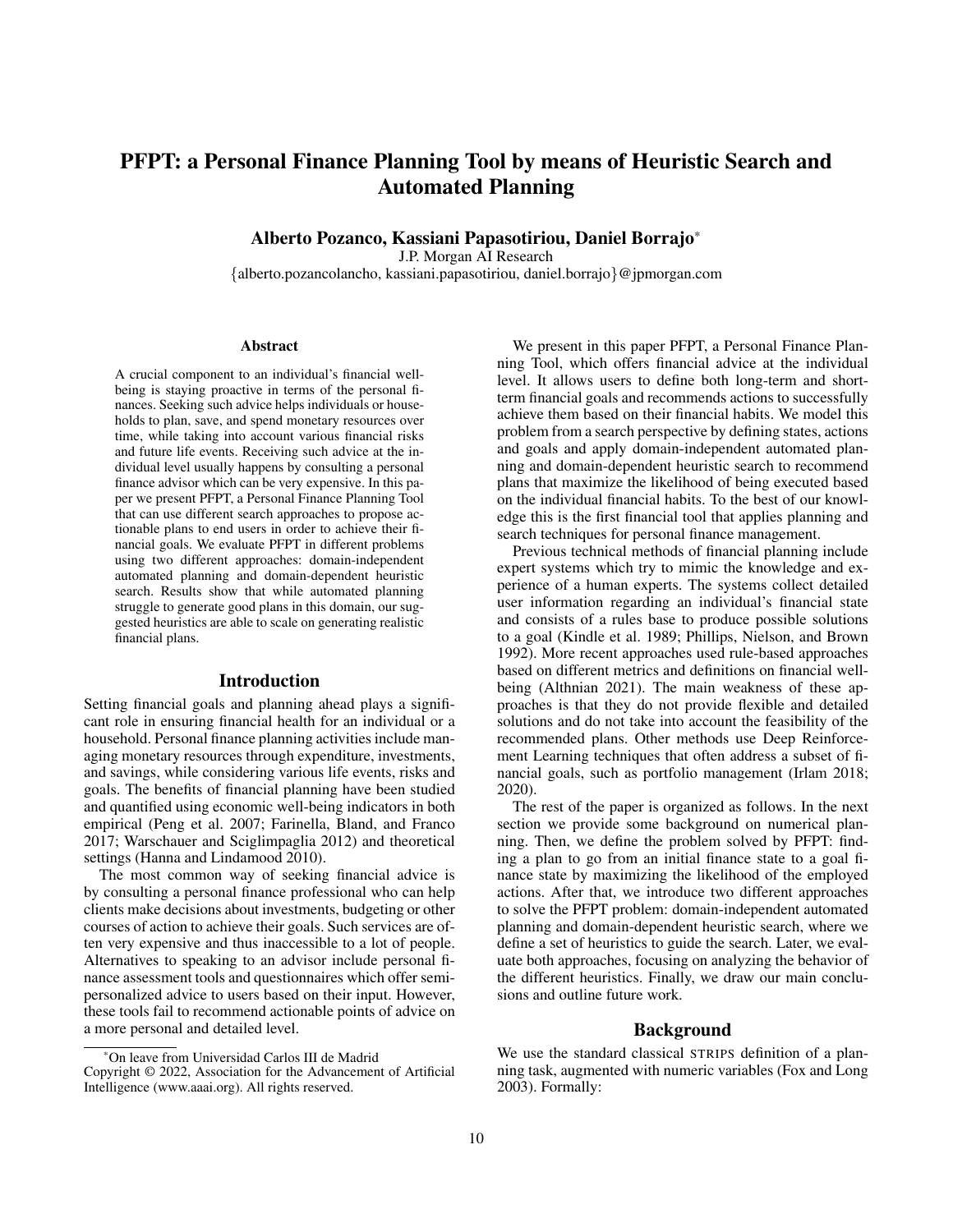**Definition 1.** A numeric planning task is a tuple  $\Pi$  = ⟨F, A, I, G⟩*, where* F *is a set of boolean and numeric variables,* A *is a set of actions,*  $I \subseteq F$  *is the initial state and*  $G \subseteq F$  *is a set of goals.* 

We denote with  $S$  the set of all states of the planning task  $\Pi$ . A (full) state *s* ∈ *S* is a valuation of all the variables in *F*; a boolean value for all the boolean variables and a numeric value for the numeric ones.

Each action  $a \in A$  is defined in terms of its preconditions ( $pre(a)$ ) and effects ( $eff(a)$ ). Effects can set to true the value of a boolean variable (add effects,  $add(a)$ ), set to false the value of a boolean variable (del effects,  $del(a)$ ), and change the value of a numeric variable (numeric effects,  $num(a)$ ). Action execution is defined as a function  $\gamma : S, A \rightarrow S'$ ; that is, it defines the state that results of applying an action in a given state. It is usually defined as  $\gamma(s, a) = (s \delta(a)) \cup \delta(a)$  if pre $(a) \subseteq s$  when only boolean variables are considered. When using numeric variables,  $\gamma$  should also change the values of the numeric variables (if any) in  $num(a)$ , according to what the action specifies; increasing or decreasing the value of a numeric variable or assigning a new value to a numeric variable. If the preconditions do not hold in s, the state does not change.

The solution of a planning task is called a plan, and it is a sequence of instantiated actions that allows the system to transit from the initial state  $I$  to a state  $s$  where goals are true. Therefore, a plan  $\pi = \langle a_1, a_2, \dots a_n \rangle$  solves a planning task  $\Pi$  (valid plan) iff  $\forall a_i \in \pi, a_i \in A$ , and  $G \subseteq \gamma(\ldots \gamma(\gamma(I, a_1), a_2) \ldots), a_n$ ). In case the cost is relevant, each action can have an associated cost,  $c(a_i)$ ,  $\forall a_i \in A$ and the cost of the plan is defined as the sum of the costs of its actions:  $c(\pi) = \sum_i c(a_i), \forall a_i \in \pi$ . A plan with minimal cost is called optimal.

# PFPT Problem Definition

We aim to find realistic financial plans that allow users to go from their current financial state to their goal financial state. We define a financial state as follows:

**Definition 2.** A *financial state is a tuple s* =  $\langle t, Inc, DExp, FExp, B \rangle$ *, where:* 

- t ∈ N *is a time step*
- *Inc*  $\in \mathbb{R}$  *is the income per time step*
- *DExp* ∈ R *are the discretionary expenses per time step*
- *FExp* ∈ R *are the fixed expenses per time step*
- $B = (\hat{B} + Inc DExp FExp)$  *is the account balance, where*  $\hat{B}$  *is the account balance of s*'s parent at  $t - 1$ *.*

The initial financial state is fully specified, while the goal financial state is usually partially specified. For example, the goal state could specify that the balance at a given time step should be higher than a given quantity.

At each time step, some actions can be applied in order to change the financial state into another one. We define two types of actions: income increases and discretionary expenses decreases. We assume the fixed expenses cannot be changed, or will be very unlikely changed. Actions might produce changes in the financial state. For example,

an income increase of 20% in state  $s_t$  will result in a new state at the next time step  $s_{t+1}$  with income Inc( $s_{t+1}$ ) =  $1.2 \times \text{Inc}(s_t)$ . Besides these effects over the financial state, each action has associated a *likelihood* score, which is a real number between 0 and 1 that reflects how feasible or probable is that a user executes the action. This likelihood score can be given by users or inferred from their financial habits. For example, increasing the income by  $0\%$  will have a higher likelihood score than increasing the income by 20%, since the former is an easier or more feasible action than the latter. Table 1 summarizes a potential set of actions along with their effects to the financial state and their likelihood score. We will use this set of actions as an example in the rest of the paper.

Income increase and discretionary expenses decrease actions can be combined to generate joint actions. Assuming the actions described in Table 1, we would have 9 possible joint actions that can be applied at each time step, i.e., [Increase Inc 10%, Decrease DExp 0%], [Increase Inc 20%, Decrease DExp 10%], etc. A plan  $\pi$  solves this problem optimally if it achieves the financial goal state by maximizing the likelihood product of its actions. Formally:

$$
\max \prod_{a \in \pi} likelihood(a) \tag{1}
$$

We face two obstacles when trying to use search algorithms to (optimally) solve the problem as defined in Expression 1: (1) plan optimality is defined as a product, while search algorithms ordering functions are typically additive; and (2) plan optimality is defined as a maximization task (maximize likelihood), while most search algorithms aims to minimize a given function. To overcome the first problem, we compute the logarithm of each action's likelihood score so we can sum them. To overcome the second problem, we transform the maximization task into a minimization task by subtracting the logarithm of the likelihood score from one. By performing these two transformations, now we have the following additive cost function that search algorithms can minimize:

$$
c(a) = 1 - log(likelihood(a))
$$
 (2)

Given a plan  $\pi$  and its cost  $c(\pi)$ , we can compute back its likelihood score by applying the following operation:

$$
likelihood(\pi) = \exp(-(c(\pi) - |\pi|))
$$
 (3)

In the next sections we describe two different search-based approaches to solve this problem: domainindependent automated planning and domain-dependent heuristic search.

# Automated Planning Approach

The first approach uses automated planning models and planners to generate solutions. The domain is composed of actions that model the actions described in Table 1. As an example, the action that increases the income, would be modeled as shown in Figure 1.

At each time step, we only allow the execution of one action of each kind: modify income or modify expenses. This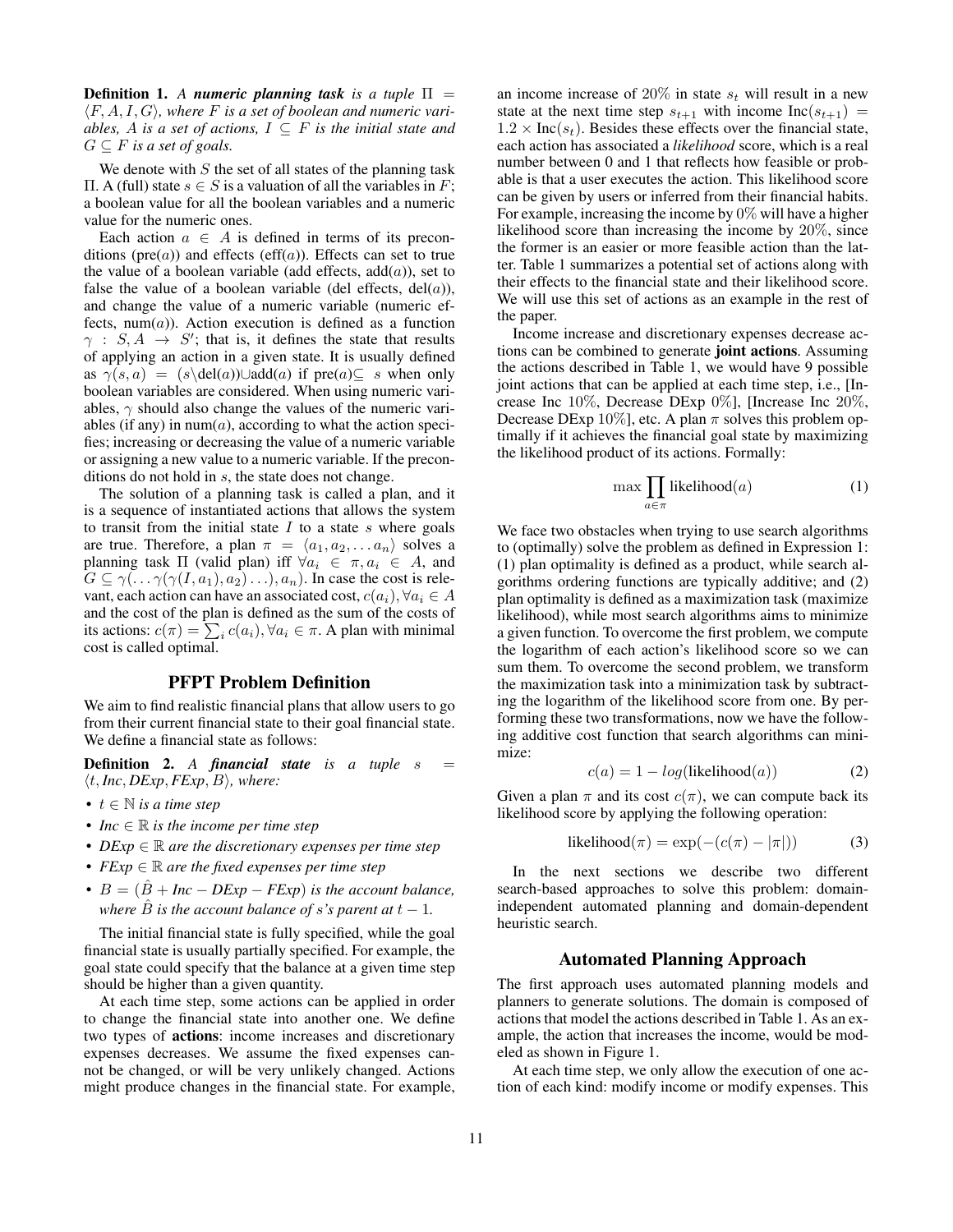| Action                                   | <b>Effect</b>                                        | <b>Likelihood</b> |
|------------------------------------------|------------------------------------------------------|-------------------|
| Increase Income by $0\%$                 |                                                      | 1.0               |
| Increase Income by 10%                   | $Inc(s_{t+1}) = 1.1 \times Inc(s_t)$                 | 0.8               |
| Increase Income by 20%                   | $Inc(s_{t+1}) = 1.2 \times Inc(s_t)$                 | 0.6               |
| Decrease Discretionary Expenses by $0\%$ |                                                      |                   |
| Decrease Discretionary Expenses by 10%   | $\text{DExp}(s_{t+1}) = 0.9 \times \text{DExp}(s_t)$ | 0.9               |
| Decrease Discretionary Expenses by 20%   | $\text{DExp}(s_{t+1}) = 0.8 \times \text{DExp}(s_t)$ | 0.8               |

Table 1: Actions' summary.

```
(:action increase-income
   :parameters (?p - percentage
                 ?t - time-step)
    :preconditions
      (and (current-time ?t)
           (not (done-income ?t)))
   :effects
      (and (increase (total-cost)
                    (likelihood ?p))
           (increase (income ?t)
                     (* (income ?t)
                        (percentage ?p)))
           (increase (balance ?t)
                     (income ?t))
           (done-income ?t)))
```
Figure 1: Model of the action that increases the income by 20%.

action is the only one defined to modify income and summarizes all possible increase operations over income. The parameters of the action are a time step and a percentage of increase. Since we do not need complex temporal reasoning, we consider discrete temporal problems, so we model time explicitly as a sequence of time steps. Percentages are also represented as discrete amounts and are defined in the problem description. In the case of the percentages defined in Table 1, we would define three objects of type percentage in the problem for the income (0, 10 and 20) and another three for modifying the expenses (also 0, 10 and 20). The reason to separate income percentages from expenses percentages is that we need also to define their corresponding likelihoods (predicate likelihood) which have different values. For instance, the likelihood of increasing income in a 20% is 0.6, while the likelihood of decreasing the expenses in a 20% is 0.8.

The preconditions of the actions are that we are at a given time step and that we did not update yet the income at that time step. The expected effects are that the income will increase based on the percentage, the balance is increased with the new income, and the total cost is updated. We use as cost the one defined in Equation 2. Apart from the increaseincome and decrease-expenses, the domain also includes a move-time action that progresses time.

The problem description contains objects related to the set of time steps and the percentages. If the user sets as goal to have a balance  $x$  at time step  $T$ , the problem will be automatically generated with all the time steps between 0 and  $T$ . The initial state defines the initial income, balance, and expenses, as well as the likelihoods of each percentage, the initial total cost of 0, the initial time step of 0 and the needed next predicates to connect in sequence all the time steps. The goal description is compiled from the user goals, as for instance, the balance being greater than a given value at a given time step.

The plans are sequences of actions that achieve the goals from the initial state. They are comprised of a joint action (income, expenses) at each time step, plus a move-time action to progress to the next time step. As an example, a plan would be:

```
(increase-income t0 p-inc-0)
(decrease-expenses t0 p-exp-20)
(move-time t0 t1)
(increase-income t1 p-inc-10)
(decrease-expenses t1 p-exp-0)
```
that would not increase income and decrease expenses in a 20% in the first time step, and increase income in a 10% and not modify expenses in the second time step.

The main drawback of using planning for solving this task is that it is a numerical planning task. First, there are very few planners that can handle this kind of domain complexity. Second, to the best of our knowledge, there is no planner that can perform optimal numerical planning. Thus, we have defined a search-based solution that allows us to compute optimal solutions for this task which is presented in the next section.

# Heuristic Search Approach

We use the most popular algorithm for optimal search, A ∗ (Hart, Nilsson, and Raphael 1968), to solve this problem in a domain-dependent fashion. A<sup>∗</sup> uses a function  $f(s) = g(s) + h(s)$  to order the nodes in the open list. The solutions returned by  $A^*$  are guaranteed to be optimal if the heuristic h is admissible, i.e., it does not over-estimate the cost of reaching the goal from any state.

The cost of reaching a state s,  $g(s)$ , is computed using Equation 2. In order to estimate the cost of reaching the goal from  $s, h(s)$ , we propose the following domain-dependent heuristics.

# Minimum Cost Action

The first heuristic, which we called Min, consists on choosing the cost of the cheapest joint action  $c(a)_{min}$  and multiply it by the number of remaining time steps:  $h(s)$  =  $c(a)_{min} \times (t(G)-t(s))$ . In our case, the cheapest joint action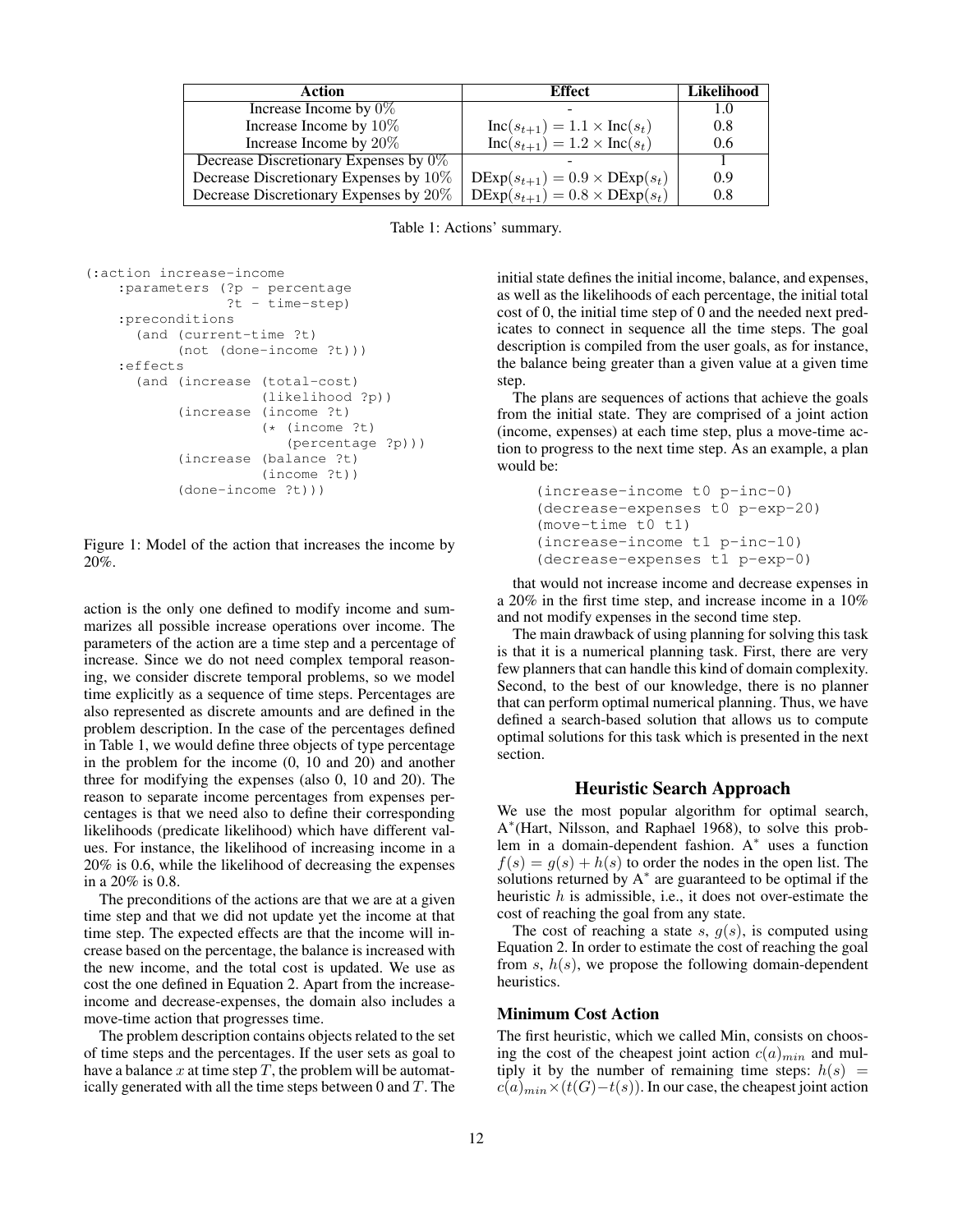is to do nothing, i.e., increase the salary by 0% and decrease the discretionary expenses by 0%.

### Lemma 1. *Min is admissible.*

*Proof.* By construction, at each time step, there is no cheaper joint action than  $c(a)_{min}$ . The result of multiplying the minimum cost by the  $(t(G) - t(s))$  will necessarily be less than or equal  $h^*$ . Therefore. Min is admissible.  $\Box$ be less than or equal  $h^*$ . Therefore, Min is admissible.

# **Greedy**

The next heuristic we propose consists on solving a relaxation of the problem where only the same action can be applied at every time step. In other words, the number of potential plans is limited to the number of joint actions considered. The procedure that computes the heuristic is outlined in Algorithm 1. The algorithm receives as input the current  $(s)$ 

| <b>Algorithm 1 Greedy Heuristic</b>                     |
|---------------------------------------------------------|
| <b>Require:</b> $s, G, A$ , Admissible                  |
| <b>Ensure: GH</b>                                       |
| 1: $GH \leftarrow \infty$                               |
| 2: remainingTimeSteps $\leftarrow t(G) - t(s)$          |
| 3: sortedActions $\leftarrow$ SORTBYCOST(A)             |
| 4: for $a \in$ sorted Actions do                        |
| 5: $s' \leftarrow$ EXECUTE (remaining Time Steps, a, s) |
| 6: if $G \subseteq s'$ then                             |
| <b>if</b> Admissible $=$ True then<br>7:                |
| $GH \leftarrow c(a)$<br>8:                              |
| else<br>9:                                              |
| $GH \leftarrow c(a) \times remainingTimeSteps$<br>10:   |
| return GH<br>11:                                        |
| 12: return GH                                           |
|                                                         |

and goal  $(G)$  state, the available actions  $(A)$ , and a parameter that indicates whether we are interested in the heuristic to be admissible or not. The algorithm first computes the number of remaining time steps from s (line 2). If the goal state does not specify any time step, this is set to a high number. Then, the actions in  $A$  are sorted according to their cost as per Equation 1. Next, the algorithm iterates over the sorted list of actions, executing the given action  $a$  from  $s$  for the number of remaining steps, yielding a state  $s'$ . If the goal is satisfied in s', the algorithm finishes and returns the heuristic estimate. This heuristic value will depend on the admissibility parameter. If we are interested in an admissible heuristic  $(GH<sub>a</sub>)$ , Algorithm 1 will return the cost of executing that action,  $c(a)$ .

#### Lemma 2. *GH*<sup>a</sup> *is admissible.*

*Proof.* Suppose  $GH_a$  returns  $c(a)$  and  $c(a) > h^*$ . It means that there is a solution that only uses actions with a cost less than  $c(a)$ . If it would be using actions whose cost would be greater than  $c(a)$ , then  $c(a)$  would be less than  $h^*$ , so the assumption would be false. And, if there would be a solution using only a subset of less costly actions, it would had been found before a, since they are studied from less costly to more costly. Thus,  $c(a)$  is less than  $h^*$ , and it is admissible.

If we want a more informative but inadmissible heuristic  $(GH<sub>i</sub>)$ , Algorithm 1 returns the cost of executing that action multiplied by the number of remaining steps.

# Lemma 3. *GH*<sup>i</sup> *is inadmissible.*

*Proof.* The heuristic value returned by  $GH_i$  considers executing the cheapest possible action  $\alpha$  that reaches the goal (ensured by the actions' sorting in line 3 and the loop in line 4) in all the remaining time steps. However, reaching the goal state could only require executing  $\alpha$  in a subset of the remaining time steps together with some lower cost actions in the other steps. Thus,  $GH_i$  could return greater values than  $h^*$  for some state/goal combinations, so it is inadmissible.  $\Box$ 

If after iterating over all the possible actions the goal cannot be achieved, Algorithm 1 will return  $\infty$ , meaning that the goal is not reachable from  $a$ .

#### Heuristics Behavior Example

Let us exemplify how the heuristics work and their accuracy by computing them at the initial state  $(h(I))$  of the following PFPT problem:

$$
I = \langle t = 0, \text{Inc} = 5, \text{DExp} = 2, \text{FExp} = 2, B = 10 \rangle
$$
  

$$
G = \langle t = 4, B = 17 \rangle
$$

The optimal solution to this problem has a cost of 8.43  $(h^*(I))$ . The minimum cost action heuristic Min returns the cost of the cheapest action multiplied by the number of remaining time steps. The cheapest joint action is to Increase Inc 0% and Decrease DExp 20%, and has an associated cost of 2. After multiplying it by the 4 remaining time steps, Min will return a cost of 8, which is a lower bound on  $h^*(I)$ . The greedy algorithm returns that [Increase Inc 0%, Decrease DExp 20%] is the cheapest joint action that can be subsequently executed from  $I$  in the remaining time steps to achieve the goal. This joint action has an associated cost of 2.22. Therefore,  $GH<sub>a</sub>$  will return that cost, which is a lower bound on  $h^*(I)$ , while GH<sub>i</sub> will return  $2.22 \times 4 = 8.88$ , which is an upper bound on  $h^*(I)$ .

# Evaluation

We randomly generate PFPT problems of increasing difficulty by increasing the time horizon at which the goal balance has to be achieved. To generate hard problems, we (1) set the goal balance to be twice the initial balance; and (2) make the expenses per time step (sum of DExp and FExp) to be a random ratio between 0.9 and 1 of the income per time step, thus rendering problems where little savings are generated if the initial financial state remains unchanged. We solve these problems with the previously described heuristics: Min,  $GH_a$  and  $GH_i$ , plus Blind, which we will use as a baseline to compare heuristics' search performance. All the heuristics have been implemented in Python 3.6, as well as the search algorithm, which is a vanilla implementation of A<sup>∗</sup> . Heuristic search experiments were run in Intel(R) Xeon(R) CPU E3-1585L v5 @ 3.00GHz machines with 64GB of RAM. We also tried to solve the PDDL version

 $\Box$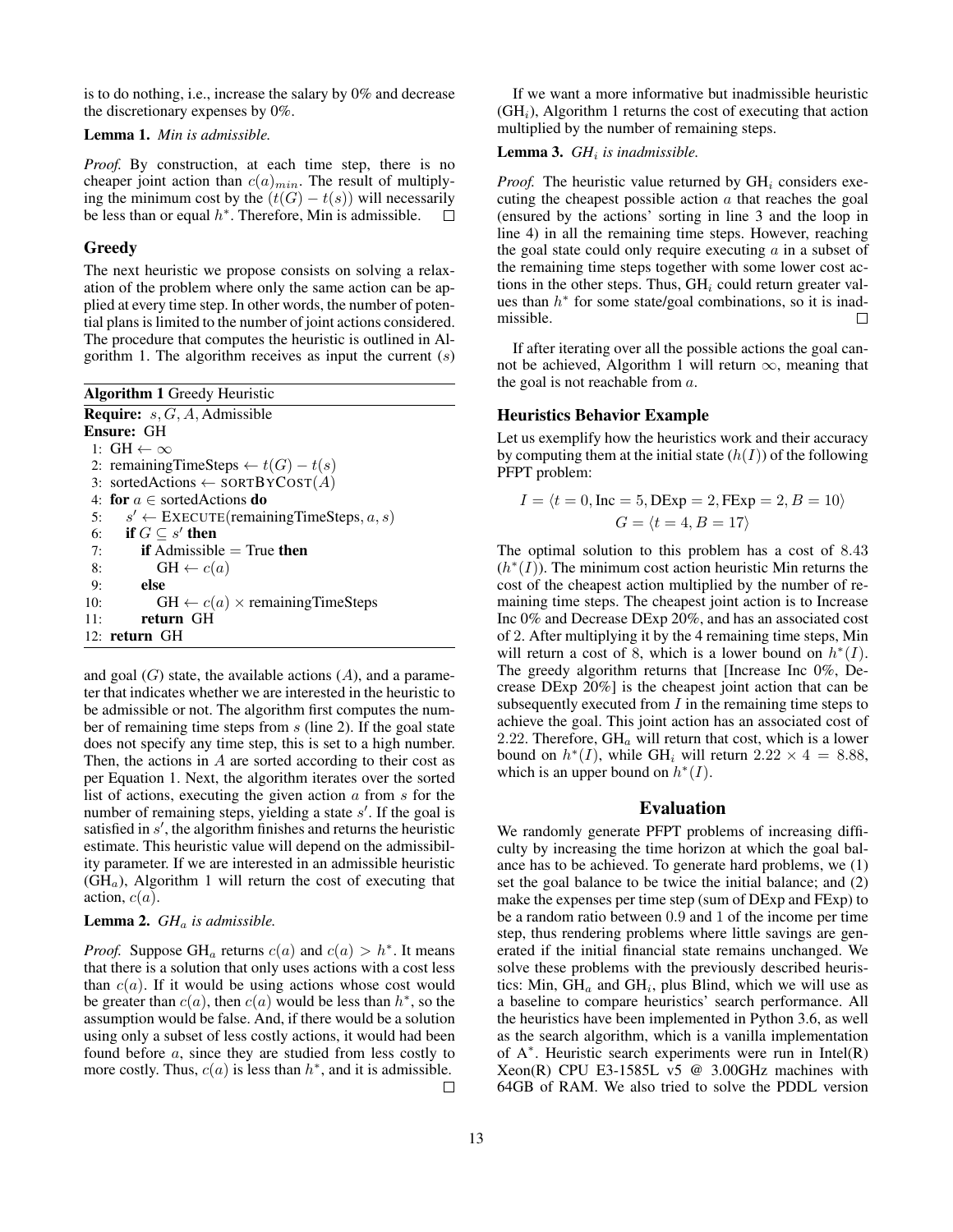of these problems using LPG (Gerevini, Saetti, and Serina 2004), a stochastic planner for numerical planning. Since the planner is stochastic, we ran the planner five times on each problem. Automated planning experiments were run in an Apple M1 Pro machine with 16GB of RAM.<sup>1</sup>

#### Automated Planning vs Heuristic Search

For the first set of experiments, we generated 10 random problems with the time horizon  $t$  set to 4. LPG is only able to solve 4 out of the 10 problems, reporting that no solution could be found for the other 6. The reason LPG failed to solve the problems was not due to time nor memory constraints. The execution time in the solved problems is always below 2 seconds, but the solutions returned are suboptimal. Given that the machine where LPG was run is different than the machine where the rest of code was run, the time cannot be compared directly. Instance #9 is the problem where LPG gets the closest to the optimal, returning a plan with cost 8.80, while the optimal cost is 8.32. On the other hand, instance #8 is where LPG obtain the worst results, returning a plan with cost 10.19 in one of the executions, while the optimal cost is again 8.32. Cost differences might look small, but they translate into large likelihood score differences. In instance #8, the optimal plan has a likelihood score of 0.73, while the plan returned by LPG has a likelihood score of 0.11, meaning it would be a very unrealistic plan to propose to an end user.

|                   |      |        |         | Heuristic Plan Cost Expanded Generated Search Time (s) |
|-------------------|------|--------|---------|--------------------------------------------------------|
| <b>Blind</b>      | 8.80 | 1698.8 | 14350.0 | 56.5                                                   |
| Min               | 8.80 | 5320.3 | 10310.1 | 60.1                                                   |
| $GH$ <sub>a</sub> | 8.80 | 344.7  | 2931.2  | 1.6                                                    |
| $GH_i$            | 8.81 | 11.3   | 91.2    | 0.0                                                    |

Table 2: Heuristics comparison in random problems with  $t = 4$ . Numbers represent average across 10 problems. Best values are shown in bold.

Table 2 summarizes the results of the different heuristics in the same set of problems. In this case, all the heuristics are able to solve all the problems. As expected, the three admissible heuristics return the optimal plan in all the problems (average plan cost of 8.80), while  $GH_i$  returns a slightly suboptimal solution in one of the problems, thus increasing the average plan cost to 8.81. In terms of search efficiency, Min is not able to outperform Blind in this problem setting. The distribution of  $f$  values of both searches is shown in Figure 2. As we can see, Min generates search spaces where many states have the same  $f$  value of 8, generating a large plateau at the beginning of the open list. This occurs because many states have the same  $f$  even if they are still far from reaching the goal due to the heuristic value being a constant function of the remaining time steps, which translates into more expanded nodes. On the other hand, Blind generates more diverse  $f$  values, with most of the nodes having  $f$  values between 11 and 12, therefore being able to better discriminate between the states that are closer to the goal time



Figure 2: Open list  $f$  values distribution at the end of the search when using Blind (upper histogram) and Min (lower histogram) heuristics.

horizon. This behavior could not be substantially improved even when considering different tie-breaking rules.

 $GH<sub>a</sub>$  reduces the search effort by an order of magnitude, returning optimal solutions in less than two seconds on average. The inadmissible greedy heuristic  $GH_i$  achieve the best results in terms of search efficiency, expanding only around 11 states to reach the goal. This represents a 0.6% of the states that a Blind search needs to expand, meaning this heuristic is really informative.  $GH_i$  also yields faster searches that reach the goal in less than a second.

#### Heuristics Scalability and Optimality

As we have seen, we cannot rely on LPG to solve this kind of problems. The behavior of the Blind, Min, and  $GH_a$  heuristics also quickly deteriorates as we increase t. For example, Blind and Min are not able to find a solution for any of the 10 problems with  $t \geq 5$  in less than 1800s, while GH<sub>a</sub> cannot find solutions within that time limit in most problems with  $t \geq 6$ . Hence, we evaluated the scalability and performance of  $GH_i$  in harder problems with longer time horizons. The scalability of  $GH_i$  is shown in Figure 3, where we use violinplots to show the search time distribution when solving problems with  $t = 4, 6, 8$ , and 10. As we can see, solving time grows exponentially with the time horizon. However,  $GH<sub>i</sub>$  is able to generate fast searches that can find the solution in less than a second in many of the problems. We are not solving problems with larger time horizons because our vanilla implementation of  $A^*$  is not able to scale in some of

 $<sup>1</sup>$ As the following results show, the fact that we are using differ-</sup> ent machines is not relevant in this comparison.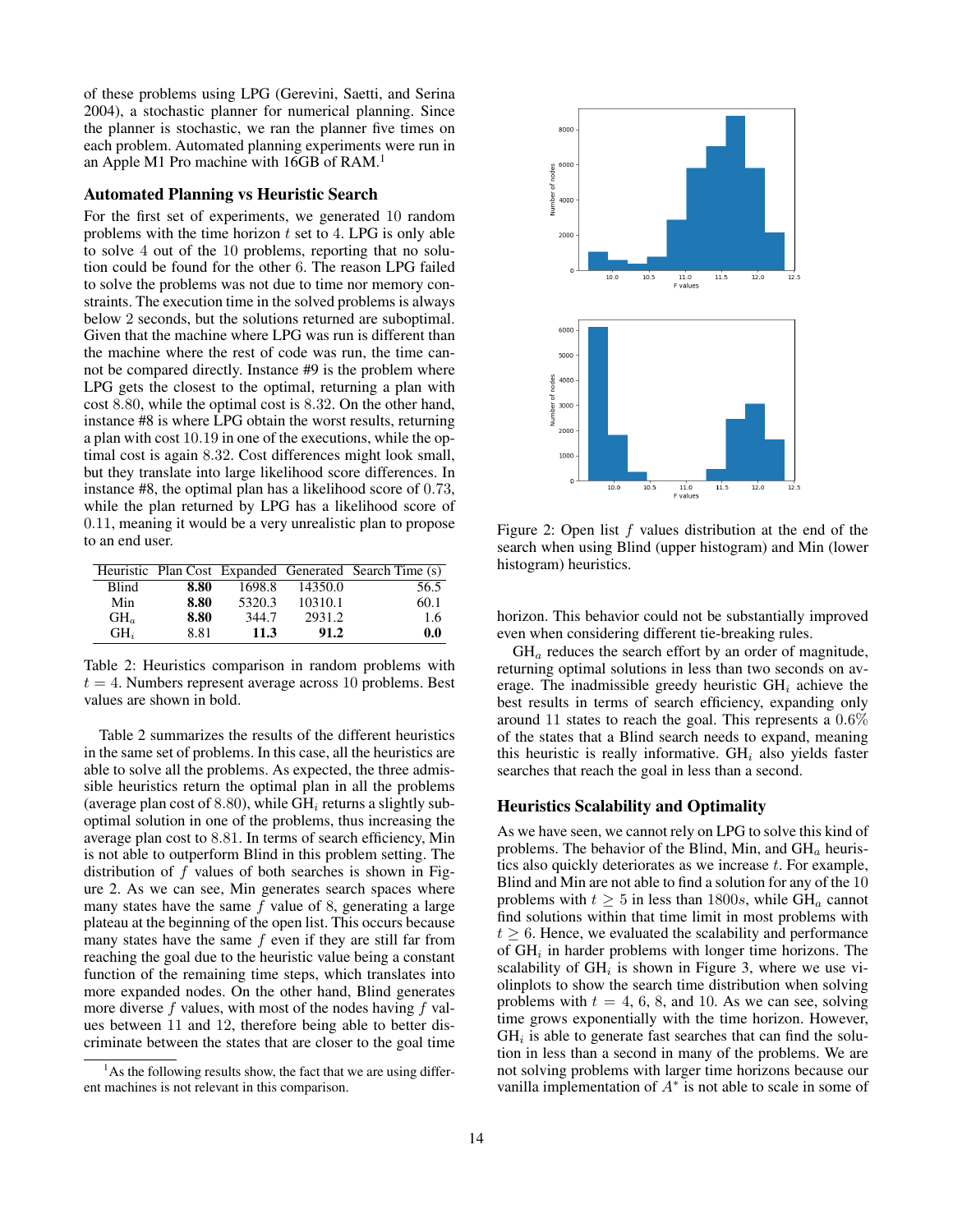

Figure 3: Search time (log scale) needed to find a solution by  $GH_i$  in problems of increasing difficulty, i.e., longer time horizons.



Figure 4: Plan cost as returned by  $GH_a$  and  $GH_i$  in problems of increasing difficulty, i.e., longer time horizon.

the bigger instances. However, our suggested greedy heuristics would be likely able to scale provided a better implementation of  $A^*$ , which we leave as future work.

Finally, we also wanted to better understand  $GH_i$ 's optimality loss in relation to the optimal solution. Figures 4 and 5 show the plan cost and likelihood respectively as returned by  $GH_a$  and  $GH_i$  in problems with  $t = 4$  and  $t = 5$ , where  $GH_a$  can compute the optimal plan within the time bound. As we can see in Figure 4, the optimality gap is really small (less than 1% on average), meaning that both heuristics achieve plans with very similar costs.  $GH_i$  is able to compute the optimal plan in 11 out of the 20 problems. We see the biggest optimality gap in a problem with  $t = 5$ (problem instance  $#10$ ), where there is a 0.93% optimality gap. When we translate the costs of this problem back into likelihood scores (see Figure 5), we get that the optimal plan likelihood is 0.27, while the likelihood of the plan returned by  $GH_i$  is 0.24. On average,  $GH_a$  returned plans with an



Figure 5: Plan likelihood as returned by  $GH_a$  and  $GH_i$  in problems of increasing difficulty, i.e., longer time horizon.

optimal likelihood score of 0.54, while  $GH_i$  returned plans with a likelihood score of 0.52.

# Conclusions and Future Work

We have proposed PFPT, a personal finance planning tool that offers financial advice at the individual level. The suggested financial plans achieve users' financial goals by maximizing the likelihood of being executed based on their financial habits. We model this problem from a search perspective and propose two different approaches to solve it: domain-independent automated planning and domaindependent heuristic search. We evaluated both approaches in a set of financial problems with increasing complexity. Results showed that, as expected, while automated planning struggles to generate good plans in this domain, our suggested heuristics are able to scale on generating realistic financial plans.

Currently, our set of actions is limited to income increases and discretionary expenses decreases. We are exploring how to enrich the action space to include actions such as invest in different financial products that might yield different interest rates. We would also like to have the ability to impose arbitrary constraints to the generated plans. For example, users might want to see plans that do not suggest any income increase. Finally, we are currently assuming constant likelihood scores. In future work we would like to consider conditional likelihood scores, where the likelihood of executing one action depends on the previous actions.

#### Acknowledgements

This paper was prepared for informational purposes by the Artificial Intelligence Research group of JPMorgan Chase & Co. and its affiliates ("JP Morgan"), and is not a product of the Research Department of JP Morgan. JP Morgan makes no representation and warranty whatsoever and disclaims all liability, for the completeness, accuracy or reliability of the information contained herein. This document is not intended as investment research or investment advice, or a recommendation, offer or solicitation for the purchase or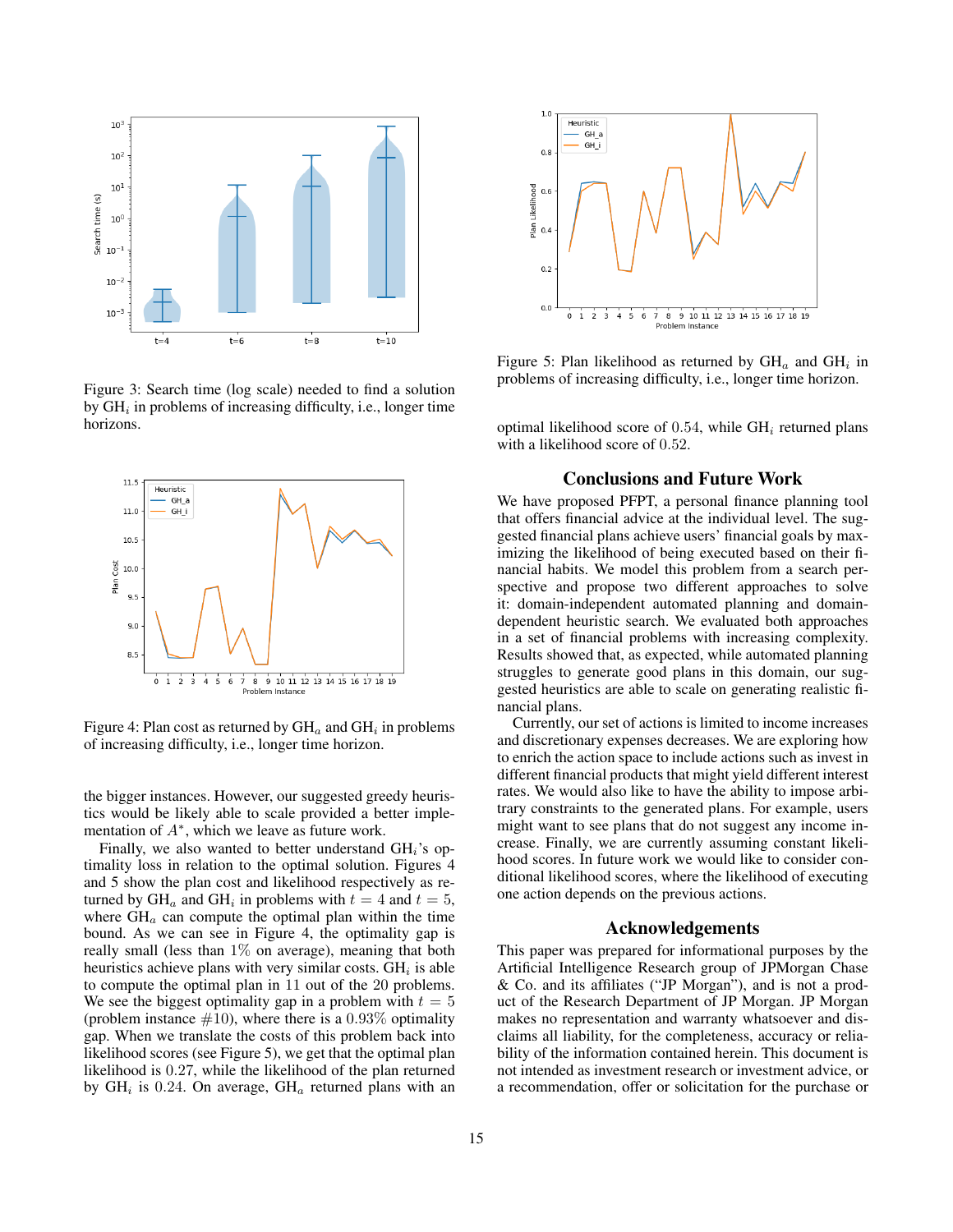sale of any security, financial instrument, financial product or service, or to be used in any way for evaluating the merits of participating in any transaction, and shall not constitute a solicitation under any jurisdiction or to any person, if such solicitation under such jurisdiction or to such person would be unlawful.

#### References

Althnian, A. 2021. Design of a rule-based personal finance management system based on financial well-being. *International Journal of Advanced Computer Science and Applications* 12(1).

Farinella, J.; Bland, J.; and Franco, J. 2017. The impact of financial education on financial literacy and spending habits. *International Journal of Business, Accounting, & Finance*  $11(1)$ .

Fox, M., and Long, D. 2003. Pddl2. 1: An extension to pddl for expressing temporal planning domains. *Journal of artificial intelligence research* 20:61–124.

Gerevini, A.; Saetti, A.; and Serina, I. 2004. Planning with numerical expressions in lpg. In *Proceedings of the 16th European Conference on Artificial Intelligence*, 667–671.

Hanna, S. D., and Lindamood, S. 2010. Quantifying the economic benefits of personal financial planning. *Financial Services Review* 19(2).

Hart, P.; Nilsson, N.; and Raphael, B. 1968. A formal basis for the heuristic determination of minimum cost paths. *IEEE Transactions on Systems Science and Cybernetics* 4(2):100– 107.

Irlam, G. 2018. Financial planning via deep reinforcement learning ai. *Available at SSRN 3201703*.

Irlam, G. 2020. Multi scenario financial planning via deep reinforcement learning ai. *Available at SSRN 3516480*.

Kindle, K. W.; Cann, R. S.; Craig, M. R.; and Martin, T. J. 1989. Pfps-personal financial planning system. In *IAAI*.

Peng, T.-C. M.; Bartholomae, S.; Fox, J. J.; and Cravener, G. 2007. The impact of personal finance education delivered in high school and college courses. *Journal of family and economic issues* 28(2):265–284.

Phillips, M. E.; Nielson, N. L.; and Brown, C. E. 1992. An evaluation of expert systems. *Journal of Financial Counseling and Planning* 3(1).

Warschauer, T., and Sciglimpaglia, D. 2012. The economic benefits of personal financial planning: An emperical analysis. *Financial Services Review* 21(3).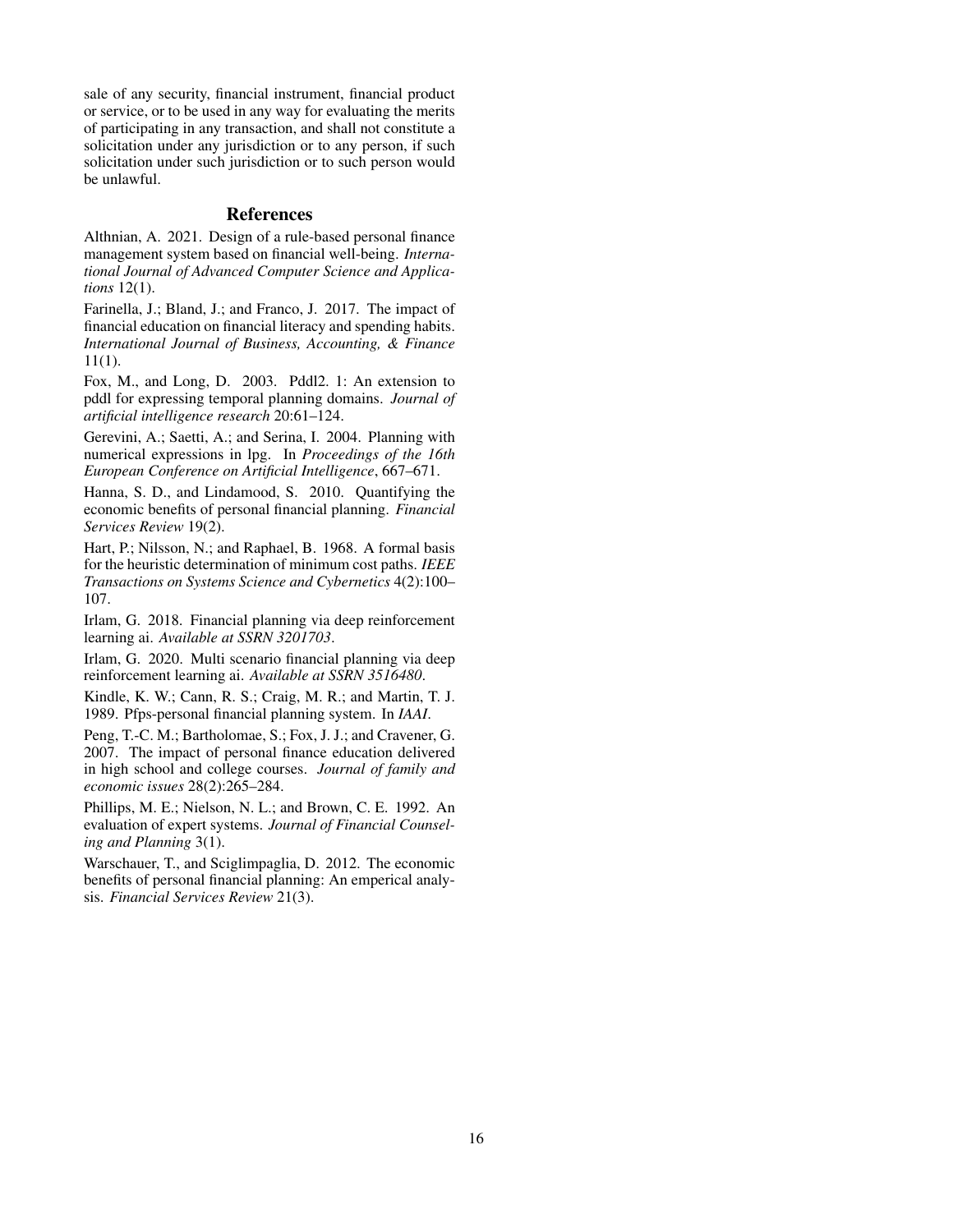# Filtering Top-k Relevant Plans

# Mauricio Salerno, Miguel Tabernero, Raquel Fuentetaja, Alberto Pozanco

Department of Computer Science and Engineering

Universidad Carlos III de Madrid, 28911 Leganes, Madrid, Spain ´

msalerno@pa.uc3m.es, mtaberne@pa.uc3m.es, rfuentet@inf.uc3m.es, alberto.pozanco@gmail.com

#### Abstract

The automatic generation of a set of plans rather than just one is a relevant problem in Automated Planning, with a wide range of applications, including applications to finance and banking. Such sets can be computed through top-k planning, which aims to find the best  $\overline{k}$  plans that solve a planning task. Existing approaches to solve the top-k planning problem might generate plans that are not *relevant* for some practical applications. In particular, plans might contain actions that can be removed from the plan while maintaining its validity. These unnecessary actions not only increase the cost of plans, but might particularly reduce the utility of top-k planning. In this work we propose an Automated Planning approach for identifying and eliminating redundant actions from plans, and show how to incorporate this method into top-k planning to guarantee that the generated plans do not contain redundant actions. We perform an empirical analysis to study the existence of redundant actions in plans in several benchmarks, and analyze how top-k planning methods are affected when forced to find plans without redundant actions.

# Introduction

There exist many planning applications where it is necessary to compute a set of plans rather than only one. This is the case of tools where planning is supporting human decision makers, who are typically keen on exploring different alternatives and scenarios. Having a diverse set of plans (Srivastava et al. 2007; Roberts, Howe, and Ray 2014) at hand when making these decisions is crucial in many finance applications, that include but are not limited to: goal and plan recognition (Ramírez and Geffner 2009; Sohrabi, Riabov, and Udrea 2016) to predict customer goals in order to provide adequate services to them (Borrajo, Gopalakrishnan, and Potluru 2020; Borrajo and Veloso 2020; Borrajo, Veloso, and Shah 2020); planning approaches to predict stock market movements (Mund, Vallati, and McCluskey 2020); or cybersecurity (Boddy et al. 2005; Pozanco et al. 2021), where experts are interested in understanding a set of possible attacks to communication networks and protocols.

Top-k planning (Riabov, Sohrabi, and Udrea 2014; Katz et al. 2018; Speck, Mattmüller, and Nebel 2020) is one of the existing approaches to compute sets of plans, which aims to



Figure 1: Two planning tasks of a navigation domain where a robot has to sample a rock. The robot can move to adjacent white tiles.

find the best  $k$  plans solving a planning task. In top-k planning, as in other Automated Planning problems, the quality of plans is measured using a cost function. However, there are additional notions of quality that can be considered. Quality can be also defined from the point of view of *plan relevance* or *justified plans* (Fink and Yang 1992). From a domain independent perspective, relevant plans can be understood as those that do not contain loops and or irrelevant/unnecessary actions (Fink and Yang 1992; Nebel, Dimopoulos, and Koehler 1997). From a domain specific point of view more subtle notions of relevancy could be considered.

Current planners guided by powerful heuristics will probably not include (many) irrelevant actions in the output plan, but this is not enough for top-k planning. Iterative approaches to top-k have shown promising results (Katz et al. 2018). However, resulting plans include more irrelevant information as more iterations are carried out, to the point that truly alternative plans can not be easily distinguished from those that were extended with unnecessary operators. This may have an important negative impact in applications. For instance, in goal and plan recognition, agents are usually assumed to follow optimal or at *least* sub-optimal plans to achieve their goals (Ramírez and Geffner 2010), but redundant actions do not contribute to achieve the goals to such task. Also, it is not useful to consider these plans in explainable AI, since they are of little interest for users.

As an illustrative example of the notion of plan relevance consider the planning task depicted in Figure 1, where a

Copyright © 2022, Association for the Advancement of Artificial Intelligence (www.aaai.org). All rights reserved.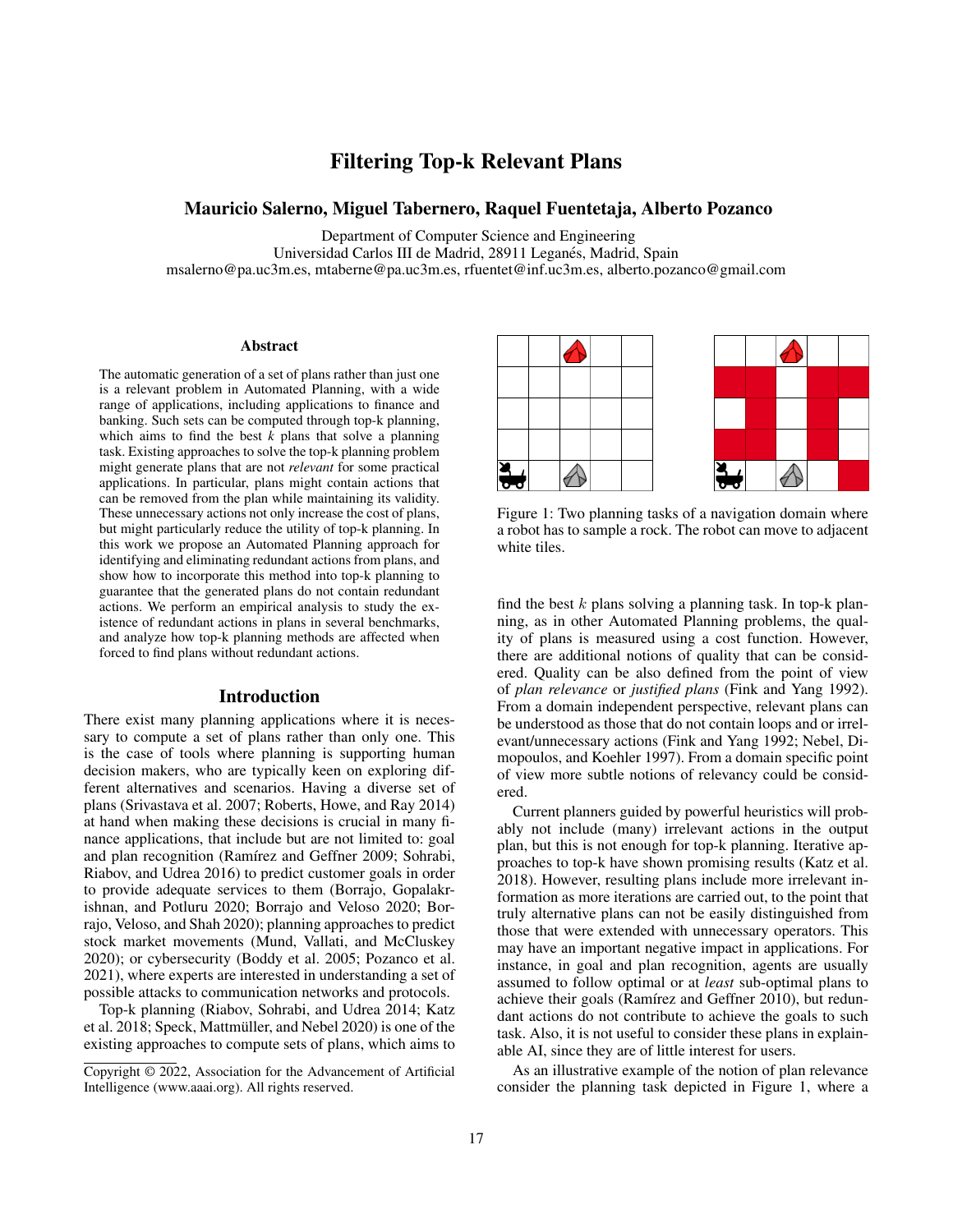robot has to take a sample of the red rock situated on the top. Here, the plans that represent the different routes the agent can use to sample the red rock can be considered relevant of justified. In contrast, any plan where the agent passes through the same cell more than once would not be justified, since the actions that create the loop can be removed from the plan and it still achieves the goal. Another plan that would not be justified is one where the agent reaches the goal state (samples the rock) and then executes additional actions: these subsequent actions can be subtracted from the plan, and generate equally valid plans. The same occurs in plans where the robot samples also the grey rock, which is not necessary to sample. Figure 1 shows two planning problems. For the one on the left there are many relevant plans, while for the one on the right there is only one relevant plan. It is not difficult to find additional examples in large-scale real-world applications where the domain can include many operators, static facts and objects, which might be irrelevant for specific goals and initial situations. The number of possible non-relevant plans can be quite large, and these plans are somehow *artificial*, since they do not represent actual different alternatives to achieve the goals.

In this work, we focus on two ideas: (1) filtering unnecessary actions in a plan post-optimization step, in the same line as some previous works (Nakhost and Müller 2010; Chrpa, McCluskey, and Osborne 2012b,a; Balyo, Chrpa, and Kilani 2014); specifically, we contribute with a compilation that encodes the problem as an Automated Planning task, so that in can be solved using an off-the-shelf automated planner; and (2) incorporating the notion of plan justification in the context of top-k planning; specifically, we present an approach to find relevant/justified plans when using iterative approaches to top-k planning. This work expands on top-k and is closely related with the ideas of top-quality (Katz, Sohrabi, and Udrea 2020) and diverse planning (Katz and Sohrabi 2020), since these approaches also find plans that should meet certain conditions.

The rest of the paper is organized as follows. Next section introduces basic notions of classical planning, plan justification and top-k planning. Then, we define a planning compilation for plan justification. After that, we describe how to integrate it with top-k planning. Next, we include an empirical evaluation on how the incorporation of plan justification affects top-k planning. Finally, we discuss related work and draw some conclusions.

# Background

# Classical Planning

A classical planning task (Fikes and Nilsson 1971) is defined as a tuple  $\Pi = (\mathcal{F}, \mathcal{A}, \mathcal{I}, \mathcal{G})$ , where  $\mathcal F$  is a set of propositions;  $\overline{A}$  is a set of actions;  $\mathcal{I} \subseteq \mathcal{F}$  is the initial situation, encoding what propositions are true initially; and  $\mathcal{G} \subseteq \mathcal{F}$  is a set of goal propositions. Every  $a \in A$  has preconditions, denoted as  $pre(a) \subseteq \mathcal{F}$ , added effects  $add(a) \subseteq \mathcal{F}$  and negative effects  $del(a) \subseteq \mathcal{F}$ .

A planning task Π defines a state model which states  $s \in S$  are subsets of F and are represented by the fluents that are true in the corresponding state. In this model,

the initial state is  $s_i = \mathcal{I}$ , and the goal states are those  $s_g$  that include the goals  $G \subseteq s_g$ . The actions  $a \in A$ that are applicable in a state  $s$ , denoted as  $A(s)$ , are those for which  $pre(a) \subseteq s$ . The transition function is  $\gamma$ , where  $\gamma(s,a) = (s \setminus \text{del}(a)) \cup \text{add}(a)$  represents the state s' that results from the application of the action a in state s.

A solution or valid plan for Π is an action sequence  $\pi = \langle a_1, \ldots, a_n \rangle$  that induces a state sequence  $S_\pi$  =  $\langle s_0, \ldots, s_n \rangle$  such that  $s_0 = \mathcal{I}$  and, for each i such that  $1 \leq i \leq n$ ,  $a_i$  is applicable in  $s_{i-1}$  and  $s_i = \gamma(s_{i-1}, a_i)$ . A plan  $\pi$  solves  $\Pi$  if and only if  $\mathcal{G} \subseteq s_n$ . We denote the set of all the plans that solve a planning task  $\Pi$  as  $P_{\Pi}$ . Each action  $a \in A$  is assumed to have a non-negative cost  $c(a)$ , so that the cost of a plan is  $c(\pi) = \sum c(a_i)$ . A plan is optimal if it has minimum cost.

# Top-k planning

The objective of a top-k planning problem (Riabov, Sohrabi, and Udrea 2014; Sohrabi, Riabov, and Udrea 2016) is to find the  $k$  plans of lowest cost for a planning task.

**Definition 1.** A top-k planning problem is a tuple  $(\Pi, k)$ , *where*  $\Pi = (\mathcal{F}, \mathcal{A}, \mathcal{I}, \mathcal{G})$  *and*  $k \in \mathbb{N}$ *. The goal is to find a set of plans*  $P_k \subseteq P_\Pi$  *such that:* 

- For each  $\pi \in P_k$ , if there exists a plan  $\pi'$  with  $c(\pi') <$  $c(\pi)$  *then*  $\pi' \in P$ *.*
- $|P_k| \leq |P_{\Pi}|$ , where  $|P_k| < k$  *implies*  $P_k = P_{\Pi}$ .

Note that the plans in  $P_k$  are not required to meet any condition other than being those with the *k* lowest costs. This means that algorithms that solve the top-k planning problem might find plans with actions or set of actions that are not*relevant/justified* under certain settings. The conditions a plan must meet to be *relevant* might be domain dependent and depend on the semantics of the planning task. Nevertheless, plan justification has been widely studied, with special interest in finding redundant actions that can be removed from the plan without affecting its validity. We want to introduce this notion into top-k planning.

Katz et al. (2018) proposed an iterative approach to solve the top-k planning problem. The main idea of their algorithm is to find additional solutions to a planning task by reformulating the original task. The reformulations *forbid* already found plans, so that previous plans will not be valid solutions, thus forcing the planner to find an alternate solution. The best *k* plans are found by iteratively solving and reformulating planning tasks. We are interested in this approach because it is straightforward to extend, including additional conditions the found plans must meet. When a solution is found, it can then be checked to verify if it meets a certain condition. If it does, this solution is counted as a *valid* plan, and the iterative procedure continues as normal. If it does not meet the condition, this solution is forbidden with the reformulation as usual, but the number of found plans so far is not increased.

#### Plan Justification

The notion of plan justification can be traced back to the early 1990s (Fink and Yang 1992). In that work, Fink and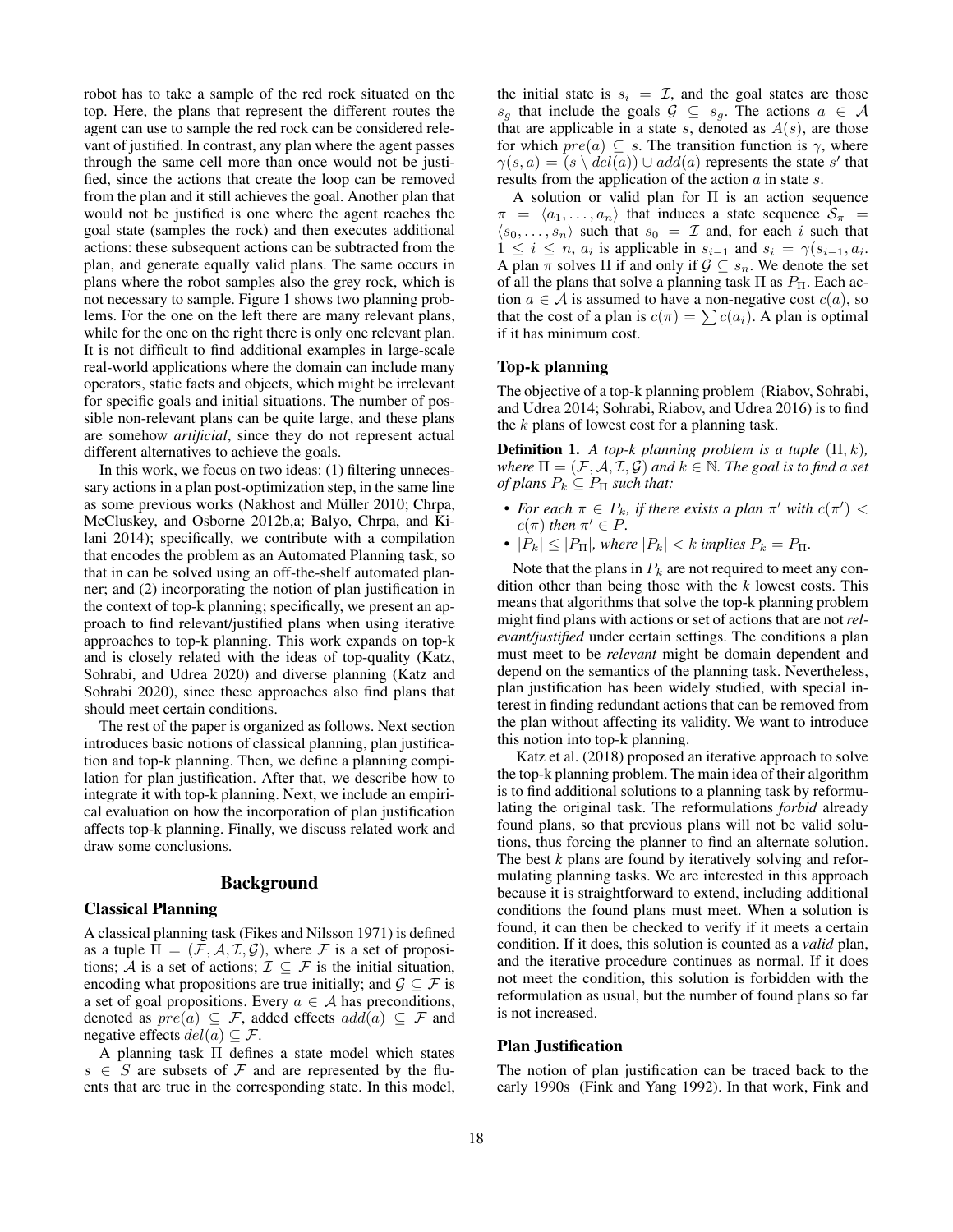Yang define different types of plan justifications: backward justification, well justification and perfect justification.

Given  $\Pi = (\mathcal{F}, \mathcal{A}, \mathcal{I}, \mathcal{G})$ , a plan  $\pi = (a_1, ..., a_n)$  and the set of causal links between them, an action  $a_i \in \pi$  is *backward justified* if  $\exists p \in add(a_i)$  such that  $p \in \mathcal{G}$  or  $\langle a_i, a_j, p \rangle$ is a causal link and  $a_j$  is backward justified<sup>1</sup>. The triple  $\langle a_i, a_j, p \rangle$  forms a causal link if  $a_i$  adds p, p is a precondition of  $a_i$ , and p is neither added nor deleted by any action between  $a_i$  and  $a_j$  (Celorrio et al. 2013). Then,  $a_i$  is backward justified if it is causally related to the goals. A plan  $\pi$ is backward justified if all of its actions are backward justified. *Well justified* actions are those that can not be removed from the plan without affecting the applicability of other actions. *Perfectly-justified* plans are those for which no subset of actions can be removed from the plan without invalidating plan. In this paper we also apply this idea.

# AP compilations for Action Elimination

This section introduces some formal definitions used in the rest of the paper, and explains the proposed AP compilations to eliminate unnecessary actions from plans.

#### Formal Definitions

We use the notion of *perfectly-justified* introduced by Fink and Yang. Thus, a plan is perfectly-justified if no actions can be *skipped* or eliminated while maintaining the plans' validity. We introduce it using the following definitions.

**Definition 2 (Reduced Plan).** *Given a plan* π  $\langle a_1, \ldots, a_n \rangle$  *for*  $\Pi$  *and a strict subset of its actions*  $A_{\pi} \subset \pi$ *,*  $A_{\pi} \neq \emptyset$ , the reduced plan  $\pi_{\setminus A_{\pi}}$  is the action sequence re*sulting from eliminating the actions*  $a_i \in A_\pi$  *from*  $\pi$ *.* 

Definition 3 (Well-justified action set). *A subset of plan* actions  $A_{\pi} \subseteq \pi$ ,  $A_{\pi} \neq \emptyset$ , is well justified if the correspond $i$ ng reduced plan  $\pi_{\setminus A_\pi}$  is not a valid plan for  $\Pi.$ 

The previous definition just extends the notion of welljustified actions to well-justified subsets of actions. <sup>2</sup>

Now, we consider a plan  $\pi$  to be perfectly-justified if all of its subsets of actions are well justified, i.e. all the plans reduced by those subsets are invalid, so that there is no way of reducing the plan while maintaining its validity.

Definition 4 (Perfectly-justified plan). *A plan* π *is perfectly-justified iff all non-empty strict subsets of its actions,*  $A_{\pi} \subset \pi$ *, are well-justified.* 

Then, if there is at least a subset of actions which is not well-justified, the plan is not perfectly-justified. In that case will say the actions in that subset are **unnecessary**.

Given  $\Pi$  and a plan  $\pi$ , the task of finding the smallest perfectly-justified plan by eliminating actions from  $\pi$ is called Minimal Length Reduction (MLR) (Balyo, Chrpa, and Kilani 2014). Balyo, Chrpa, and Kilani also define the Minimal Reduction (MR) task. The aim of this task is to find a plan with the smallest possible cost by eliminating actions

from  $\pi$ . In this paper we are particularly interested in MLR. Both tasks have been shown to be NP-complete (Fink and Yang 1992; Nakhost and Müller 2010). In the following section we propose a compilation of the MLR problem into an AP one so that it can be solved with an off-the-shelf planner.

#### Perfect Justification as Planning

The idea is to define a classical planning task that, given a planning task and a solution plan, can identify and eliminate sets of unnecessary actions from plans. The compilation consists of encoding the planning task in a way that allows to include any action occurring in the original plan after the last action that was previously included. We achieve this by creating an order relation between the actions in  $\pi$ . More formally, given the planning task  $\Pi$  and a solution plan  $\pi$  we define  $\Pi^{order} = (\mathcal{F}', \mathcal{A}', \mathcal{I}', \mathcal{G})$  as follows:

- $\mathcal{F}' = \mathcal{F} \cup \mathcal{F}_{last} \cup \mathcal{F}_{order} \cup \mathcal{F}_{planact}$ , where:
	- $-\mathcal{F}_{last} = \{last_i | 0 \leq i \leq n\}$  facts represent the last position considered. There is a position (order in the sequence) for every action in the original plan plus an additional zero position,
	- $\mathcal{F}_{order} = \{order_{i,j} | 0 \le i \le n, i < j \le n\}$  are static facts to encode that position *i* is before position *j*, and
	- $\mathcal{F}_{planact} = \{planact\_a_i | 1 \leq i \leq n\}$  are static facts to represent the action  $a$  appears in the plan  $\pi$  at position i.
- $A' = \{a_{i,j} \mid a \in A, 0 \le i \le n, i < j \le n\}$ , where there is an  $a_{i,j}$  action for every action a in the original task and combination of positions  $i, j$ , defined as follows:

 $pre(a_{ij}) = pre(a) \cup$  ${last<sub>i</sub>, order<sub>i,j</sub>,planet_a}$  $add(a_{ij}) = add(a) \cup \{last_j\}$  $del(a_{ij}) = del(a) \cup \{last_i\}$ 

•  $\mathcal{I}' = \mathcal{I} \cup \{last_0\} \cup \{order_{i,j} | 0 \leq i,j < n, i < j\} \cup$  $\{planact_{ai} | a_i \in \pi\}.$ 

Actions  $a_{i,j}$  in A' will only be applicable if there is an occurrence of action  $a \in A$  in the original plan  $\pi$  at position j. For that, facts of type  $planact_a_i$  are included in  $\mathcal{I}'$ , representing the plan  $\pi$ . There is one of such facts per plan action, indicating  $\pi$  contains an occurrence action  $a \in \mathcal{A}$  at position i. The  $last_i$  fact represent the position of the last included action. Thus, the preconditions of  $a_{i,j}$  actions check that the action being included at position  $j$ , occurs in the original plan before the last included action with position i. The new initial state  $\mathcal{I}'$  sets the relation order between the actions in  $\pi$ , where there is a fact order<sub>0,j</sub> for every position  $j$  in the plan, which allows the application of any action of the plan.

When  $\Pi^{order}$  is solved, the resulting plan will only contain the actions in the original plan that are necessary without altering the order. The plan that solves  $\Pi^{order}$  can be easily compiled-back to be a plan of the original task, just by removing the action parameters representing orders. The correspondence between the actions of both plans is one-toone.

<sup>1</sup>Causal links were called initially *establishments* (Fink and Yang 1992).

 $2$ This notion is also defined by Balyo, Chrpa, and Kilani [2014] as plan reductions.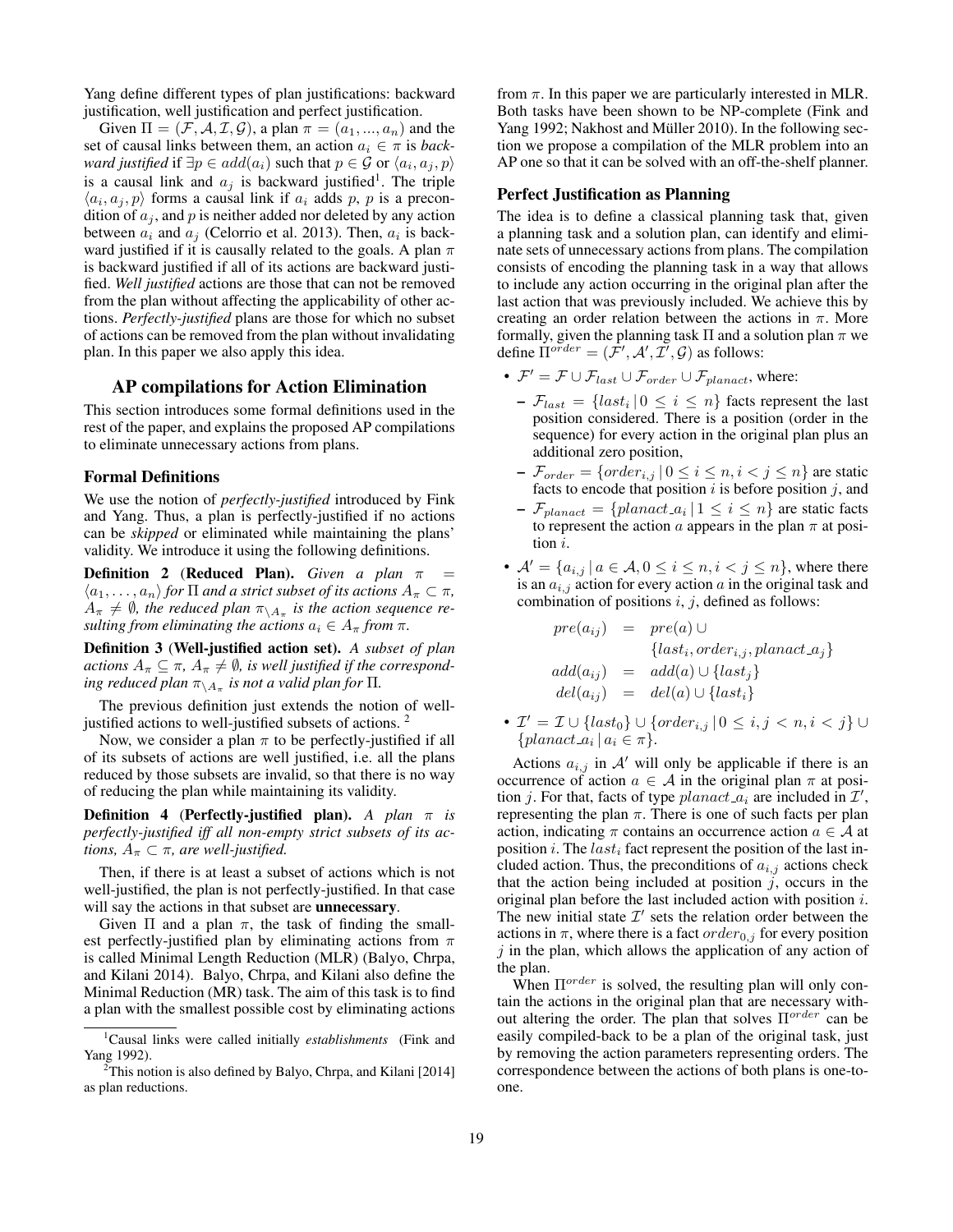Definition 5. *Let* π ′ *be a valid plan of* Πorder*. Then, the compiled-back plan for*  $\Pi$  *is*  $\pi'' = \{a \mid a \in \pi \land a_{ij} \in \pi'\}.$ 

This means that every  $a_{ij}$  action is replaced by its original action a.

#### Proposition 1. *The plan* π ′′ *obtained from any valid plan* π ′ *for*  $\overline{\Pi}^{order}$  *is a valid plan for*  $\Pi$ *.*

*Proof sketch.* A plan  $\pi$  that induces the state sequence  $S_{\pi}$  =  $\langle s_0, \ldots, s_n \rangle$  is valid if all of its actions are applicable in the state they are applied and  $\mathcal{G} \subseteq s_n$ . Since the goals of both  $\Pi$ and  $\Pi^{order}$  are the same, if  $\pi'$  is valid for  $\Pi^{order}$ , then it will also achieve all the goals in  $\Pi$  by definition. Since  $pre(a) \subset$  $pre(a_{i,j})$  for every  $a_{i,j} \in \mathcal{A}'$ , if  $a_{i,j}$  is applicable in a state, then the corresponding action  $a \in \mathcal{A}$  is also applicable in that state. We know that  $\pi'$  is valid, so, starting from  $\mathcal I$  all of its actions are applicable. Since  $\mathcal{I} \subset \mathcal{I}'$ , all actions in  $\pi''$  are in turn applicable starting from  $I$ . The goals are met and all actions are applicable, so  $\pi''$  is a valid plan for  $\Pi$ .

# Theoretical Properties

This section shows the type of plans that are obtained from solving the compiled planning tasks. In particular, we show that the set of valid plans for the compilations is the set of valid reduced plans of the original task.

Let  $P_{\Pi}$  be the set of valid plans for a planning task  $\Pi$ . Two planning tasks Π, Π′ are *equivalent* if they have the same sets of valid plans,  $P_{\Pi} = P_{\Pi'}$ . For two plans  $\pi^-$ ,  $\pi$  we say that  $\pi^-$  is a subset of  $\pi$ ,  $\pi^- \subset \pi$  if  $\pi^-$  can be generated from eliminating actions from  $\pi$ . Since the compilation only allows for the execution of actions in the original plan or for their (implicit or explicit) elimination, the set of valid plans for  $\Pi^{order}$  contain exactly all the valid plans that can be generated from eliminating subsets of actions from the original task if their corresponding transformations as defined in 5 are considered. More formally:

**Proposition 2.** Let  $\Pi$  be a planning task and  $\pi$  =  $\langle a_1, ..., a_n \rangle$  *a valid plan for*  $\Pi$ *. Let*  $P_{order}$  *be the set of compiled-back valid plans for*  $\Pi^{order}$ *. Then*  $P_{order}$  =  $\{\pi^- \subseteq \pi \, | \, \pi^- \in P_{\Pi}\}.$ 

*Proof sketch.* We have to show that (i) any plan in  $P_{order}$  is in  $\{\pi^- \subseteq \pi \mid \pi^- \in P_{\Pi}\}\$ , and that (ii) any plan in  $\{\pi^- \subseteq$  $\pi | \pi^- \in P_{\Pi}$  is in  $P_{order}$ :

(i) Let  $\pi' = \langle b_1, ..., b_m \rangle \in P_{order}$  be any compiled-back valid plan for  $\Pi^{order}$ . Since all  $a_{ij}$  belonging to  $\Pi^{order}$  have in their precondition  $planact_a$ , only actions in  $\pi$  can be in  $\pi'$ . It is trivial to show that only one  $last_i$  proposition is true in each state. In  $\mathcal I$  only  $last_0$  is true. Because of  $\Pi^{order}$  encoding, any  $a_i$  for which  $pre(a_i) \subseteq \mathcal{I}$  is applicable initially. Any of these actions delete  $last_0$  and add  $last_i$ . An action  $a_j$ is now applicable only if  $i < j$ . Continuing this process until  $last_n$  is true it is easy to see that  $\pi'$  can only have actions in  $\pi$  respecting their order, where some of them might be skipped. By Proposition 1,  $\pi' \in P_{\Pi}$ . Therefore, it is proven that  $(\forall \pi', \pi' \in P_{order} \implies \pi' \subseteq \pi \land \pi' \in P_{\Pi}).$ 

(ii) Let  $\pi = \langle b_1, ..., b_m \rangle \in \{\pi^- \subset \pi \mid \pi^- \in P_{\Pi}\}.$  Following similar reasoning we can prove that  $(\forall \pi, \pi \in {\pi^- \subseteq \mathbb{R}^+})$  $\pi | \pi^- \in P_{\Pi} \} \implies \pi \in P_{order}$ ). This is omitted for space reasons. Therefore  $P_{order} = {\pi^{-} \subseteq \pi \mid \pi^{-} \in P_{II}}$ .

The branching factor for solving  $\Pi^{order}$  can be as high as  $|\pi| = n$ , and  $\left(\sum_{n=1}^{n-1} \right)$  $i=1$ i) *order* propositions must be created. This might become an issue when the length of plans is particularly long. We have another compilation introducing additional *skip* actions that allow to omit single actions, in which the order relation is defined only for consecutive actions. In this way the branching factor is reduced to exactly 2 in each step: either the current action or the skip action can be applied. In this paper we only consider  $\Pi^{order}$ . But, we have observed that the impact of using skip actions instead is not significant in our specific experiments.

#### Top-k Relevant Plans

This section introduces the top-k relevant planning problem. The idea is simple: given a characteristic/condition we are interested on, finding the best *k* plans that meet that condition. We denote the set of all plans that solve a planning task and meet a condition  $\omega$  as  $P_{\Pi}^{\omega} \subseteq P_{\Pi}$ . More formally:

Definition 6 (Top-k relevant planning problem). *A topk relevant planning problem is a tuple* ⟨Π, k, ω⟩*, where*  $\Pi = (\mathcal{F}, \mathcal{A}, \mathcal{I}, \mathcal{G})$  *is a planning task,*  $k \in \mathbb{N}$  *and*  $\omega : P_{\Pi} \mapsto$  ${true, false}.$  The goal is to find a set of plans  $P_k \subseteq P_{\Pi}^{\omega}$ *such that:*

- For each  $\pi \in P_k$ , if there exists a plan  $\pi'$  such that  $c(\pi') < c(\pi) \wedge \omega(\pi')$  then  $\pi' \in P_k$ .
- $|P_k| \leq |P_{\Pi}^{\omega}|$ , where  $|P_k| < k$  implies  $P_k = P_{\Pi}^{\omega}$ .

This means that we want to find the  $k$  plans of least cost that meet a condition  $\omega$ . In this work we are particularly interested in plans that are perfectly justified. To do so, we extend Katz et al. (2018) iterative top-k planning approach as the Algorithm 1 shows. Initially  $P_k$  (solution set) is empty. Then, as long as  $k$  relevant plans have not been found, we repeat the following procedure. Get the next plan using an iterative top-k planning approach. If the problem is unsolvable, we return the found plans so far. Otherwise, we check if the plan  $\pi$  meets the condition  $\omega$ . If it does, it is added to  $P_k$ . Finally, a new planning task is defined following the iterative top-k planning procedure to forbid plans. We leave out the details of the reformulation of the planning task since we are using exactly the same approach proposed by Katz et al. (2018).

An open identified issue with this approach is determining when to stop. In many instances, the number of plans that meet a condition might be lower than the number of desired plans  $k$ . When the plans must be perfectly justified, an example of this is easy to imagine. For the planning problem shown on the right of Figure 1 there is only one perfectly justified plan. Any other plan, including plans with loops, contains sets of actions that can be eliminated from the plan to get equally valid plans. Since there is an infinite number of plans (with loops) that solve the problem, the described approach would continue trying to find plans to reach  $k$  indefinitely. After finding the first relevant plan, a new (loopy or with unnecessary actions) plan will be found on each iteration. It will not be perfectly justified, and therefore it will not be added to the solution set. Then, if  $k > 1$ , the process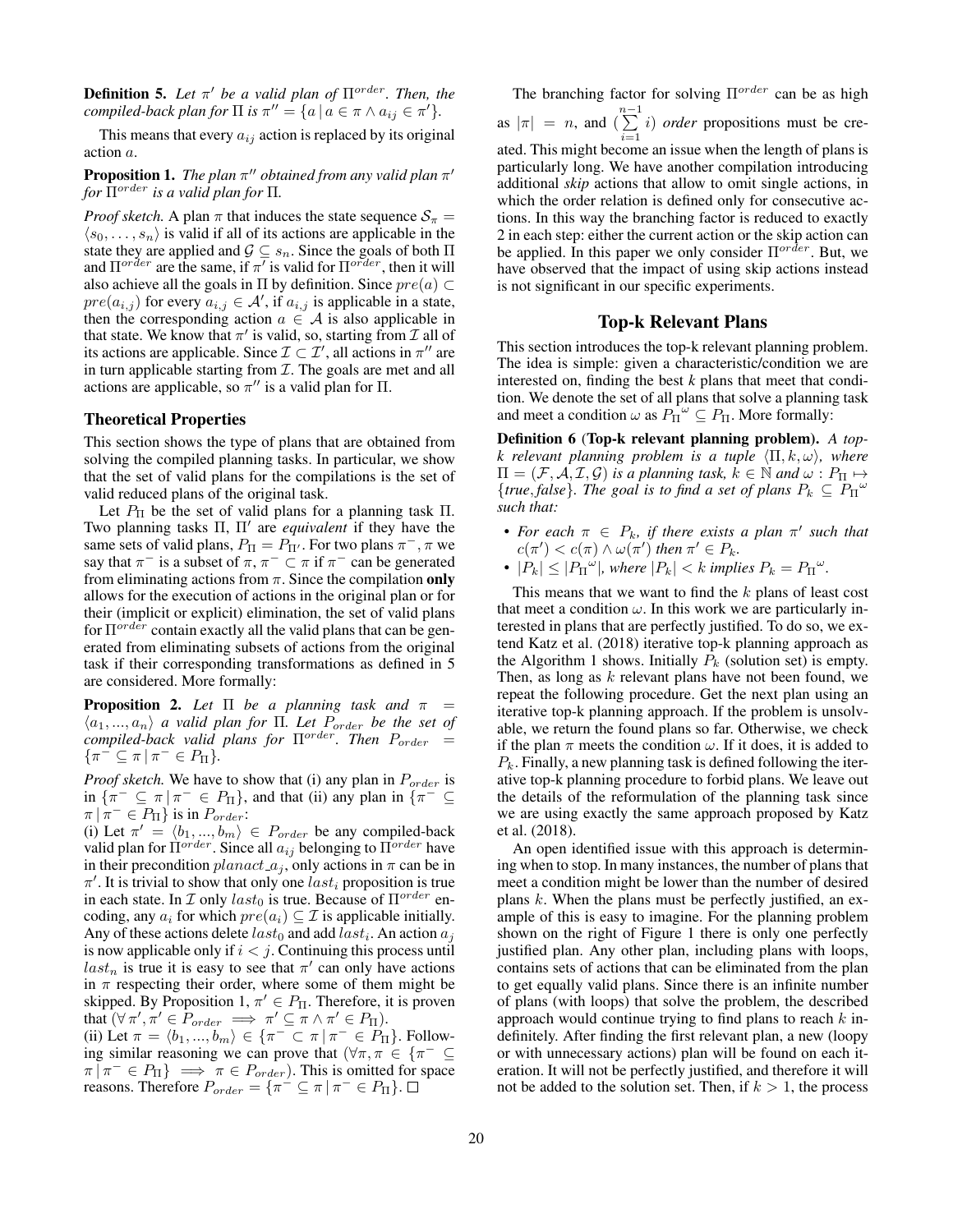will continue indefinitely, unless it is explicitly stopped using time or memory limits or memory is exhausted. A possible solution would be to incorporate the relevance check into the search process. Specifically, it can be performed when checking the goal condition so that the search can continue when the plan is not relevant. However, it is not trivial to do this without losing completeness (i.e. guarantee that all existing relevant plans can be found), because the fact that a plan is relevant not only depends on the state but also on the path. Then, determining whether or not there are more relevant plans remains a subject of future work. In this work we consider a time bound. But, if the top-k planning system could provide guarantees on loop-less paths completeness would be ensured.

|  | Algorithm 1: IterativeRelevantTopK( $\langle \Pi, k, \omega \rangle$ ) |  |  |  |
|--|------------------------------------------------------------------------|--|--|--|
|  |                                                                        |  |  |  |

 $P_k \leftarrow \emptyset, \pi \leftarrow \emptyset$ while  $|P_k|$  <  $k$  ∧ ¬*timeout* do  $\pi \leftarrow get\_next\_plan(\Pi)$ if  $\pi = \emptyset$  then return  $P_k$ end if if  $\omega(\pi)$  then  $P_k \leftarrow P_k \cup {\pi}$ end if  $\Pi \leftarrow$  *forbid*( $\Pi, \pi$ ) end while return  $P_k$ 

### Evaluation

#### Evaluation Setting

For this particular work, we wish to analyse the number of perfectly justified plans found when solving the topk and top-k relevant planning problems. We perform this analysis over 300 planning tasks from 15 different domains that are widely used in plan and goal recognition research (Ramírez and Geffner 2009; Sohrabi, Riabov, and Udrea 2016; Pereira, Oren, and Meneguzzi 2020). We selected this benchmark<sup>3</sup> and not the standard International Planning Competition (IPC) benchmark for two main reasons. Firstly, IPC tasks are usually difficult to solve optimally, and thus computing large sets of plans using an iterative approach might be too time consuming. Secondly, these are domains and problems were used also in other settings as diverse planning (Roberts, Howe, and Ray 2014).

We modify Katz et al. (2018) software to find relevant plans in an iterative manner, following Algorithm 1. Since we are interested in perfectly justified plans, the condition to meet,  $\omega$ , will be perfect justification for all the experiments reported. We use our implementation of the  $\Pi^{ord\hat{e}r}$  compilation to check if found plans are perfectly justified. To do this, we set it to solve the MLR (Minimal Length Reduction) problem. This implementation takes as input a planning task



Figure 2: Violin plot of the distribution of the number of plans and relevant plans found in the kitchen domain.

(in PDDL) and a plan, and generates the  $\Pi^{order}$  task (also in PDDL). If the number of actions in the solution of this task is the same as in the original plan, then the plan did not have unnecessary actions. We use the Fast-Downward (FD) planning system (Helmert 2006) to solve the  $\Pi^{order}$  tasks, configured to find an optimal solution using A\* as a search algorithm and the  $h_{max}$  heuristic (Bonet and Geffner 2001).

The experiments were run on Intel(R) Xeon(R) CPU X3470 @ 2.93GHz machines. We used a time limit of 15 minutes and a memory limit of 14GB to solve each top-k and top-k relevant problem. For each instance of each domain, we solve both the top-k and top-k relevant planning problems for  $k \in [1, 5, 10, 50, 100, 500, 1000]$ . We did not conduct experiments with larger values of  $k$  since most tasks run out of memory or time.

### Results

Table 1 shows a summary of the results for the top-k relevant planning problem. For each domain and value of  $k$  we report two values: the mean number and standard deviation of plans found before reaching  $k$  or the time limit (column Plans), and the average number and standard deviation of those plans that where relevant (column R-Plans). Remember that in this particular setting we consider a plan to be relevant if it is perfectly justified.

When the number of R-Plans is smaller than  $k$ , this indicates that on average we were not able to find the desired amount of relevant plans. This happens often in some domains as blocks-world, campus, depots, grid and sokoban. In general, the ratio of Plans to R-Plans decreases as  $k$  increases. Currently we can not know if there are enough additional relevant plans to reach  $k$ . As explained previously, this is a subject of further research. But we can make some analysis considering specific domain characteristics. For instance, in blocks-world, many actions involving blocks that are not in the goals are not relevant and in general there are few relevant plans. This is reflected on the number of Plans vs. R-Plans for blocks-world.

<sup>&</sup>lt;sup>3</sup>The set of planning tasks we used will be made publicly available.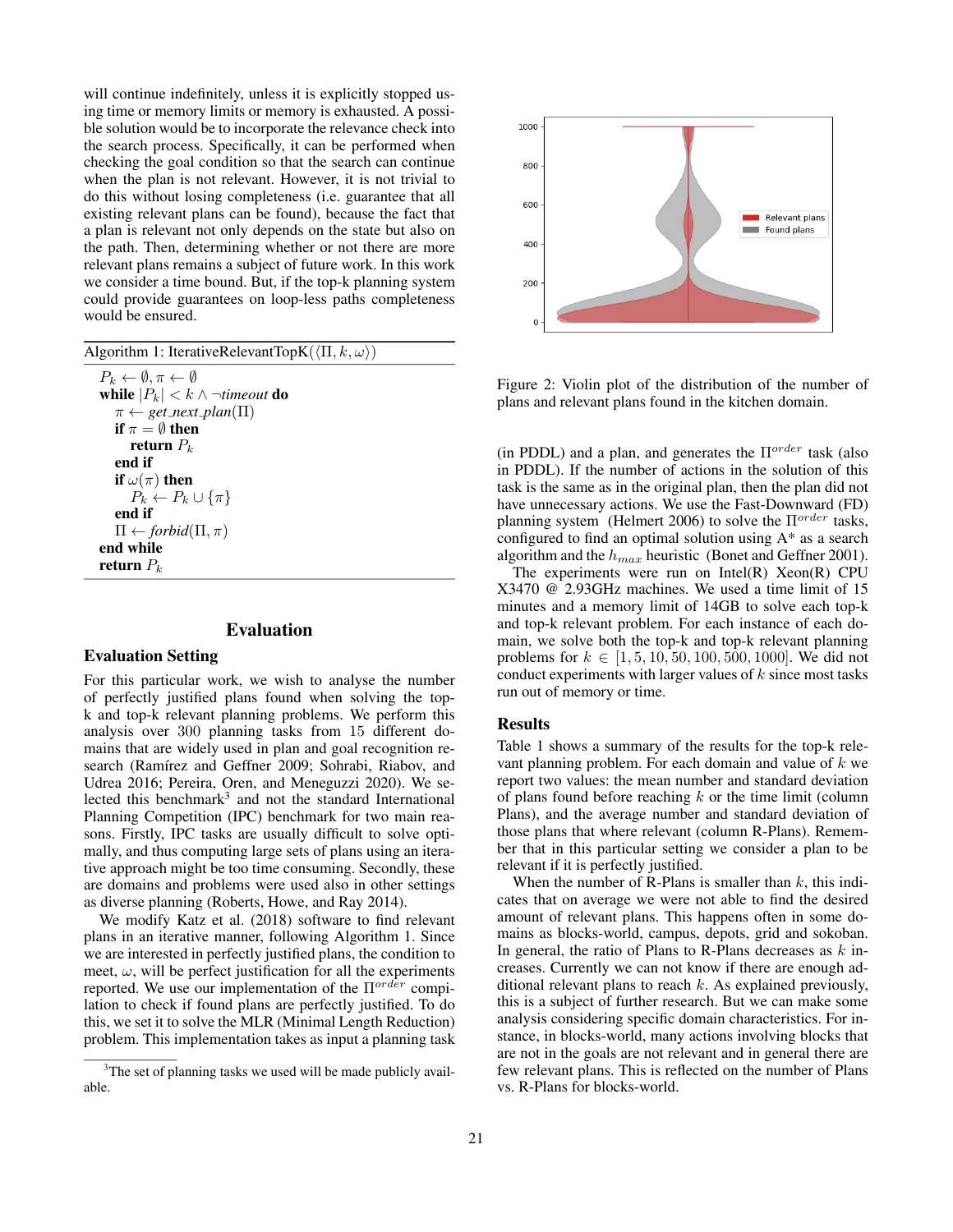|            | $k=5$                 |                 | $k=10$             |                 | $k=50$              |                   | $k = 100$           |                   | $k = 500$           |                     | $k = 1000$          |                     |
|------------|-----------------------|-----------------|--------------------|-----------------|---------------------|-------------------|---------------------|-------------------|---------------------|---------------------|---------------------|---------------------|
| Domain     | Plans                 | Rel-Plans       | Plans              | Rel-Plans       | Plans               | Rel-Plans         | Plans               | Rel-Plans         | Plans               | Rel-Plans           | Plans               | Rel-Plans           |
| blocks     | $1 \pm 65.09$<br>44.1 | $1.95 \pm 0.22$ | $158.9 \pm 125.41$ | $8.55 \pm 2.14$ | $255.45 \pm 82.27$  | $22.2 \pm 14.97$  | $261.55 \pm 69.82$  | $22.9 \pm 16.57$  | $261.55 \pm 69.82$  | $22.9 \pm 16.57$    | $261.55 \pm 69.82$  | $22.9 \pm 16.57$    |
| campus     | $8.2 \pm 6.57$        | $5.0 \pm 0.0$   | $13.2 \pm 6.57$    | $10.0 \pm 0.0$  | $120.5 \pm 56.7$    | $50.0 \pm 0.0$    | $261.15 \pm 88.26$  | $97.35 \pm 8.16$  | $445.9 \pm 52.34$   | $220.85 \pm 72.27$  | $445.9 \pm 52.34$   | $220.85 \pm 72.27$  |
| depots     | $9.05 \pm 18.11$      | $5.0 \pm 0.0$   | $25.3 \pm 52.57$   | $9.9 \pm 0.45$  | $83.05 \pm 71.18$   | $44.5 \pm 13.52$  | $125.55 \pm 53.73$  | $87.0 \pm 31.79$  | $457.0 \pm 94.55$   | $117.25 \pm 179.42$ | $839.35 \pm 296.94$ | $797.25 \pm 379.85$ |
| driverlog  | $5.0 \pm 0.0$         | $5.0 \pm 0.0$   | $10.9 \pm 2.47$    | $10.0 \pm 0.0$  | $100.65 \pm 100.78$ | $45.95 \pm 9.78$  | $149.95 \pm 87.45$  | $85.15 \pm 29.1$  | $434.2 \pm 109.3$   | $343.05 \pm 201.86$ | $696.25 \pm 332.56$ | $600.1 \pm 434.46$  |
| dwr        | $5.0 \pm 0.0$         | $5.0 \pm 0.0$   | $10.0 \pm 0.0$     | $10.0 \pm 0.0$  | $67.6 \pm 54.17$    | $46.8 \pm 9.85$   | $112.6 \pm 38.78$   | $91.8 \pm 25.24$  | $440.35 \pm 99.52$  | $370.4 \pm 182.27$  | $721.05 \pm 320.51$ | $651.1 \pm 409.12$  |
| ferry      | $5.0 \pm 0.0$         | $5.0 \pm 0.0$   | $10.0 \pm 0.0$     | $10.0 \pm 0.0$  | $55.0 \pm 11.23$    | $50.0 \pm 0.0$    | $117.8 \pm 29.94$   | $99.0 \pm 3.64$   | $420.6 \pm 155.36$  | $341.6 \pm 165.52$  | $565.8 \pm 310.21$  | $471.8 \pm 342.68$  |
| grid       | $47.9 \pm 63.38$      | $1.55 \pm 0.83$ | $69.45 \pm 64.73$  | $7.7 \pm 2.94$  | $104.15 \pm 53.6$   | $14.45 \pm 13.78$ | $107.3 \pm 51.12$   | $15.95 \pm 18.22$ | $107.3 \pm 51.12$   | $15.95 \pm 18.22$   | $107.3 \pm 51.12$   | $15.95 \pm 18.22$   |
| intruder   | $5.0 \pm 0.0$         | $5.0 \pm 0.0$   | $10.0 \pm 0.0$     | $10.0 \pm 0.0$  | $50.0 \pm 0.0$      | $50.0 \pm 0.0$    | $100.0 \pm 0.0$     | $100.0 \pm 0.0$   | $500.0 \pm 0.0$     | $500.0 \pm 0.0$     | $1000.0 \pm 0.0$    | $1000.0 \pm 0.0$    |
| kitchen    | $5.0 \pm 0.0$         | $5.0 \pm 0.0$   | $10.0 \pm 0.0$     | $10.0 \pm 0.0$  | $406.15 \pm 269.05$ | $38.8 \pm 8.79$   | $423.65 \pm 244.68$ | $56.3 \pm 32.99$  | $563.65 \pm 52.84$  | $196.3 \pm 228.66$  | $738.65 \pm 198.02$ | $371.3 \pm 473.33$  |
| logistics  | $5.0 \pm 0.0$         | $5.0 \pm 0.0$   | $10.0 \pm 0.0$     | $10.0 \pm 0.0$  | $50.0 \pm 0.0$      | $50.0 \pm 0.0$    | $100.0 \pm 0.0$     | $100.0 \pm 0.0$   | $500.0 \pm 0.0$     | $500.0 \pm 0.0$     | $1000.0 \pm 0.0$    | $1000.0 \pm 0.0$    |
| miconic    | $5.0 \pm 0.0$         | $5.0 \pm 0.0$   | $10.0 \pm 0.0$     | $10.0 \pm 0.0$  | $50.0 \pm 0.0$      | $50.0 \pm 0.0$    | $100.0 \pm 0.0$     | $100.0 \pm 0.0$   | $395.1 \pm 139.83$  | $383.2 \pm 124.99$  | $558.5 \pm 370.72$  | $518.8 \pm 308.3$   |
| rover      | $5.0 \pm 0.0$         | $5.0 \pm 0.0$   | $10.0 \pm 0.0$     | $10.0 \pm 0.0$  | $50.0 \pm 0.0$      | $50.0 \pm 0.0$    | $112.25 \pm 54.78$  | $99.7 \pm 1.34$   | $499.05 \pm 47.3$   | $475.2 \pm 91.95$   | $914.15 \pm 174.57$ | $859.6 \pm 266.66$  |
| satellite  | $5.4 \pm 0.82$        | $5.0 \pm 0.0$   | $11.2 \pm 4.02$    | $10.0 \pm 0.0$  | $63.5 \pm 35.14$    | $50.0 \pm 0.0$    | $127.0 \pm 59.89$   | $99.3 \pm 3.13$   | $524.05 \pm 169.89$ | $327.95 \pm 115.18$ | $558.85 \pm 202.5$  | $361.55 \pm 197.39$ |
| sokoban    | $17.8 \pm 20.11$      | $5.0 \pm 0.0$   | $47.95 \pm 43.0$   | $9.45 \pm 1.23$ | $92.55 \pm 45.05$   | $23.4 \pm 15.3$   | $95.45 \pm 42.66$   | $26.3 \pm 21.15$  | $95.45 \pm 42.66$   | $26.3 \pm 21.15$    | $95.45 \pm 42.66$   | $26.3 \pm 21.15$    |
| zenotravel | $5.0 \pm 0.0$         | $5.0 \pm 0.0$   | $10.0 \pm 0.0$     | $10.0 \pm 0.0$  | $50.0 \pm 0.0$      | $50.0 \pm 0.0$    | $109.3 \pm 28.77$   | $99.0 \pm 4.47$   | $444.85 \pm 130.84$ | $396.55 \pm 132.22$ | $716.85 \pm 477.12$ | $602.75 \pm 342.55$ |

Table 1: Results for top-k relevant plans.  $\omega$  is perfect justification. Plans column shows the mean number of plans found. R-Plans shows the mean number of relevant plans found.

|            | $k=5$            |                     | $k=10$            |                     | $k=50$             |                     | $k = 100$           |                     | $k = 500$           |                     | $k = 1000$          |                     |
|------------|------------------|---------------------|-------------------|---------------------|--------------------|---------------------|---------------------|---------------------|---------------------|---------------------|---------------------|---------------------|
| Domain     | TOP-K            | TOP-K-R             | TOP-K             | TOP-K-R             | TOP-K              | TOP-K-R             | TOP-K               | TOP-K-R             | TOP-K               | TOP-K-R             | TOP-K               | TOP-K-R             |
| blocks     | $0.61 \pm 0.21$  | $61.79 \pm 197.31$  | $.28 \pm 0.45$    | $403.32 \pm 407.96$ | $13.01 \pm 6.0$    | $848.78 \pm 194.22$ | $71.33 \pm 47.74$   | $892.13 \pm 2.83$   | $892.67 \pm 4.58$   | $892.13 \pm 2.83$   | $892.67 \pm 4.58$   | $892.13 \pm 2.83$   |
| campus     | $0.6 \pm 0.1$    | $3.42 \pm 3.01$     | $1.06 \pm 0.17$   | $5.32 \pm 2.82$     | $7.03 \pm 3.05$    | $73.14 \pm 47.69$   | $23.96 \pm 7.16$    | $305.19 \pm 248.23$ | $856.96 \pm 77.69$  | $885.98 \pm 2.37$   | $893.99 \pm 1.86$   | $885.98 \pm 2.37$   |
| depots     | $4.46 \pm 4.77$  | $11.42 \pm 24.09$   | $4.54 \pm 4.7$    | $57.11 \pm 197.6$   | $7.04 \pm 6.08$    | $156.38 \pm 318.39$ | $19.93 \pm 29.91$   | $167.9 \pm 313.52$  | $183.9 \pm 363.04$  | $290.95 \pm 307.78$ | $227.08 \pm 393.18$ | $429.71 \pm 274.82$ |
| driverlog  | $0.32 \pm 0.22$  | $1.46 \pm 0.28$     | $0.43 \pm 0.29$   | $3.14 \pm 1.58$     | $3.96 \pm 7.23$    | $188.14 \pm 356.62$ | $17.23 \pm 35.84$   | $239.66 \pm 381.36$ | $352.7 \pm 431.0$   | $453.29 \pm 398.78$ | $446.25 \pm 457.37$ | $543.48 \pm 348.29$ |
| dwr        | $1.65 \pm 1.74$  | $4.46 \pm 3.56$     | $1.66 \pm 1.74$   | $6.83 \pm 5.06$     | $2.7 \pm 3.2$      | $113.46 \pm 265.99$ | $10.0 \pm 25.22$    | $135.88 \pm 259.73$ | $358.41 \pm 447.01$ | $547.2 \pm 304.83$  | $358.45 \pm 446.98$ | $718.61 \pm 237.36$ |
| ferry      | $0.25 \pm 0.04$  | $1.6 \pm 0.18$      | $0.26 \pm 0.04$   | $2.72 \pm 0.31$     | $4.11 \pm 9.19$    | $26.6 \pm 45.9$     | $39.61 \pm 79.46$   | $165.11 \pm 296.76$ | $499.92 \pm 399.58$ | $609.16 \pm 344.1$  | $691.51 \pm 355.47$ | $738.12 \pm 247.45$ |
| grid       | $2.17 \pm 2.98$  | $277.25 \pm 412.79$ | $7.07 \pm 11.28$  | $459.18 \pm 438.24$ | $203.9 \pm 247.39$ | $815.92 \pm 200.78$ | $609.08 \pm 324.62$ | $880.73 \pm 23.99$  | $883.33 \pm 11.98$  | $880.73 \pm 23.99$  | $883.33 \pm 11.98$  | $880.73 \pm 23.99$  |
| intruder   | $0.2 \pm 0.02$   | $1.47 \pm 0.06$     | $0.19 \pm 0.02$   | $2.52 \pm 0.11$     | $0.2 \pm 0.02$     | $10.92 \pm 0.48$    | $0.21 \pm 0.02$     | $21.44 \pm 0.96$    | $0.25 \pm 0.01$     | $105.21 \pm 4.82$   | $0.28 \pm 0.01$     | $209.76 \pm 9.63$   |
| kitchen    | $0.22 \pm 0.04$  | $1.44 \pm 0.25$     | $0.31 \pm 0.12$   | $2.78 \pm 0.36$     | $1.47 \pm 1.02$    | $579.35 \pm 426.1$  | $5.01 \pm 3.58$     | $583.86 \pm 419.8$  | $291.94 \pm 228.38$ | $619.15 \pm 370.45$ | $579.58 \pm 436.1$  | $663.62 \pm 308.28$ |
| logistics  | $0.22 \pm 0.02$  | $1.55 \pm 0.04$     | $0.21 \pm 0.02$   | $2.63 \pm 0.06$     | $0.22 \pm 0.02$    | $11.36 \pm 0.24$    | $0.23 \pm 0.02$     | $22.3 \pm 0.47$     | $0.29 \pm 0.03$     | $109.28 \pm 2.28$   | $0.33 \pm 0.03$     | $218.01 \pm 4.63$   |
| miconic    | $0.27 \pm 0.06$  | $1.47 \pm 0.1$      | $0.42 \pm 0.23$   | $2.85 \pm 0.49$     | $4.32 \pm 4.62$    | $16.91 \pm 6.6$     | $23.14 \pm 28.47$   | $48.37 \pm 32.12$   | $579.04 \pm 391.23$ | $642.95 \pm 330.82$ | $700.86 \pm 334.1$  | $771.58 \pm 228.86$ |
| rover      | $0.42 \pm 0.48$  | $1.74 \pm 0.53$     | $0.42 \pm 0.48$   | $2.86 \pm 0.57$     | $0.43 \pm 0.48$    | $11.76 \pm 1.05$    | $0.58 \pm 0.81$     | $66.12 \pm 192.94$  | $48.66 \pm 199.57$  | $190.02 \pm 236.65$ | $223.99 \pm 397.08$ | $391.2 \pm 288.52$  |
| satellite  | $0.28 \pm 0.14$  | $1.47 \pm 0.31$     | $0.38 \pm 0.21$   | $2.83 \pm 1.49$     | $3.18 \pm 2.55$    | $22.86 \pm 30.06$   | $12.89 \pm 16.98$   | $84.58 \pm 188.72$  | $571.24 \pm 328.02$ | $817.98 \pm 204.97$ | $846.09 \pm 198.99$ | $848.75 \pm 153.6$  |
| sokoban    | $6.99 \pm 10.57$ | $55.75 \pm 115.06$  | $19.87 \pm 29.48$ | $297.85 \pm 374.79$ | $310.81 \pm 312.7$ | $811.89 \pm 177.28$ | $635.6 \pm 297.76$  | $883.9 \pm 10.72$   | $882.85 \pm 13.61$  | $883.9 \pm 10.72$   | $882.85 \pm 13.61$  | $883.9 \pm 10.72$   |
| zenotravel | $0.61 \pm 0.58$  | $1.76 \pm 0.67$     | $0.73 \pm 0.78$   | $2.86 \pm 1.02$     | $4.2 \pm 6.19$     | $15.09 \pm 7.91$    | $15.18 \pm 24.28$   | $80.94 \pm 192.4$   | $379.63 \pm 384.06$ | $505.01 \pm 378.75$ | $614.63 \pm 412.7$  | $687.66 \pm 308.04$ |

Table 2: Time results for the top-k and top-k relevant problems.

|            | $k=5$          |                | $k=10$   |          | $k=50$         |                | $k=100$  |                | $k=500$         |                | $k = 1000$ |       |
|------------|----------------|----------------|----------|----------|----------------|----------------|----------|----------------|-----------------|----------------|------------|-------|
| Domain     | K              | $K-R$          | K        | $K-R$    | K              | $K-R$          | K        | K-R            | K               | $K-R$          | K          | $K-R$ |
| blocks     | $\overline{0}$ |                | $\theta$ |          | 0              | 19             | $\Omega$ | 20             | $\overline{20}$ | 20             | 20         | 20    |
| campus     | $\Omega$       | 0              | 0        | 0        | $\Omega$       | $\Omega$       | $\Omega$ | $\overline{2}$ | 13              | 20             | 20         | 20    |
| depots     | $\Omega$       | $\Omega$       | $\Omega$ |          | $\Omega$       | 3              | $\Omega$ | 3              | 4               | 4              | 5          | 5     |
| driverlog  | $\theta$       | 0              | 0        | $\Omega$ | $\theta$       | 4              | $\Omega$ | 5              | 7               | 9              | 10         | 10    |
| dwr        | $\Omega$       | $\overline{0}$ | 0        | $\Omega$ | $\theta$       | $\overline{2}$ | $\Omega$ | $\overline{2}$ | 8               | 8              | 8          | 12    |
| ferry      | $\Omega$       | $\overline{0}$ | 0        | $\Omega$ | $\overline{0}$ | $\Omega$       | $\Omega$ | $\overline{2}$ | 9               | 12             | 15         | 16    |
| grid       | $\theta$       | 6              | 0        | 10       | $\overline{2}$ | 18             | 10       | 20             | 20              | 20             | 20         | 20    |
| intruder   | $\theta$       | $\overline{0}$ | 0        | $\Omega$ | $\overline{0}$ | $\Omega$       | $\Omega$ | $\Omega$       | $\Omega$        | $\Omega$       | $\Omega$   |       |
| kitchen    | $\theta$       | $\overline{0}$ | 0        | $\Omega$ | $\theta$       | 13             | $\Omega$ | 13             | $\theta$        | 13             | 13         | 13    |
| logistics  | $\theta$       | $\theta$       | $\Omega$ | $\Omega$ | $\theta$       | $\Omega$       | $\Omega$ | $\Omega$       | $\Omega$        | $\Omega$       | $\Omega$   |       |
| miconic    | $\theta$       | $\theta$       | 0        | $\Omega$ | $\theta$       | $\Omega$       | $\Omega$ | 0              | 11              | 12             | 15         | 16    |
| rover      | $\theta$       | $\overline{0}$ | 0        | 0        | $\theta$       | $\Omega$       | $\Omega$ |                |                 | $\overline{2}$ | 5          | 5     |
| satellite  | $\theta$       | 0              | 0        | 0        | $\theta$       | $\Omega$       | $\Omega$ |                | 9               | 18             | 19         | 19    |
| sokoban    | $\theta$       | $\overline{0}$ | 0        | 5        | 3              | 17             | 10       | 20             | 20              | 20             | 20         | 20    |
| zenotravel | $\theta$       | 0              | 0        | $\Omega$ | $\theta$       | $\Omega$       | $\Omega$ |                | 6               | 9              | 13         | 14    |

Table 3: Number of timeouts recorded for the top-k and topk relevant planning problems

There are several domains for which a really large amount of plans must be found to find a small amount of relevant plans, and in most cases the desired number  $k$  is never achieved. In contrast, there are domains like logistics where all found plans are relevant. This occurs because a single plan for logistics can be used to derive additional plans by reducing it to a partial order plan. Each plan derived from the first (optimal) plan is perfectly justified because this is an unit-cost domain. Even more, in all our instances the all the desired  $(k)$  plans are derived from the first plan found. Figure 2 shows the distribution of the number of plans and relevant plans in the kitchen domain. This is one of the domains where the number of non-relevant plans is especially high. The width of the shadows shows that more data points share that value. The upper and lower horizontal lines represent the maximum an minimum values of the results respectively. The vertical lines correspond to the medians. The median of the first is 50 while for the second is 10. It is straightforward to verify that the presence of relevant plans considerably decreases as larger k values are required. As expected, irrelevant information in plans grows as more iterations are carried out.

Table 2 shows the required time (in seconds) to solve the top-k (TOP-K) and top-k relevant (TOP-K-R) problems for different values of  $k$ . As expected, the time spent on verifying that the found plans are relevant is high, given that guaranteeing a plan does not contain redundant actions is NPcomplete (Fink and Yang 1992; Nakhost and Müller 2010). There are domains, as blocks-world, grid and kitchen, where most of the found plans are not relevant, and therefore this time can be better justified than for other domains, like logistic, where all found plans are relevant. This can motivate further investigation on how to determine if the extra time needed to solve the top-k relevant problem is worth it depending on domain/problem characteristics.

Table 3 shows the number of timeouts for each domain and for top-k (K) and top-k relevant (K-R). As expected, the number of timeouts for the relevant variant greatly exceeds the one for the regular top-k. Note that with the current approach if there are not  $k$  relevant plans our approach always stops due to the time limit.

#### Related Work

There exists several approaches to top-k planning (Riabov, Sohrabi, and Udrea 2014; Katz et al. 2018; Speck, Mattmüller, and Nebel 2020), but so far all of them are concerned with the problem of finding the best k plans for a planning task, and not much has been studied the semantics and utility of these plans. Closer works to the idea intro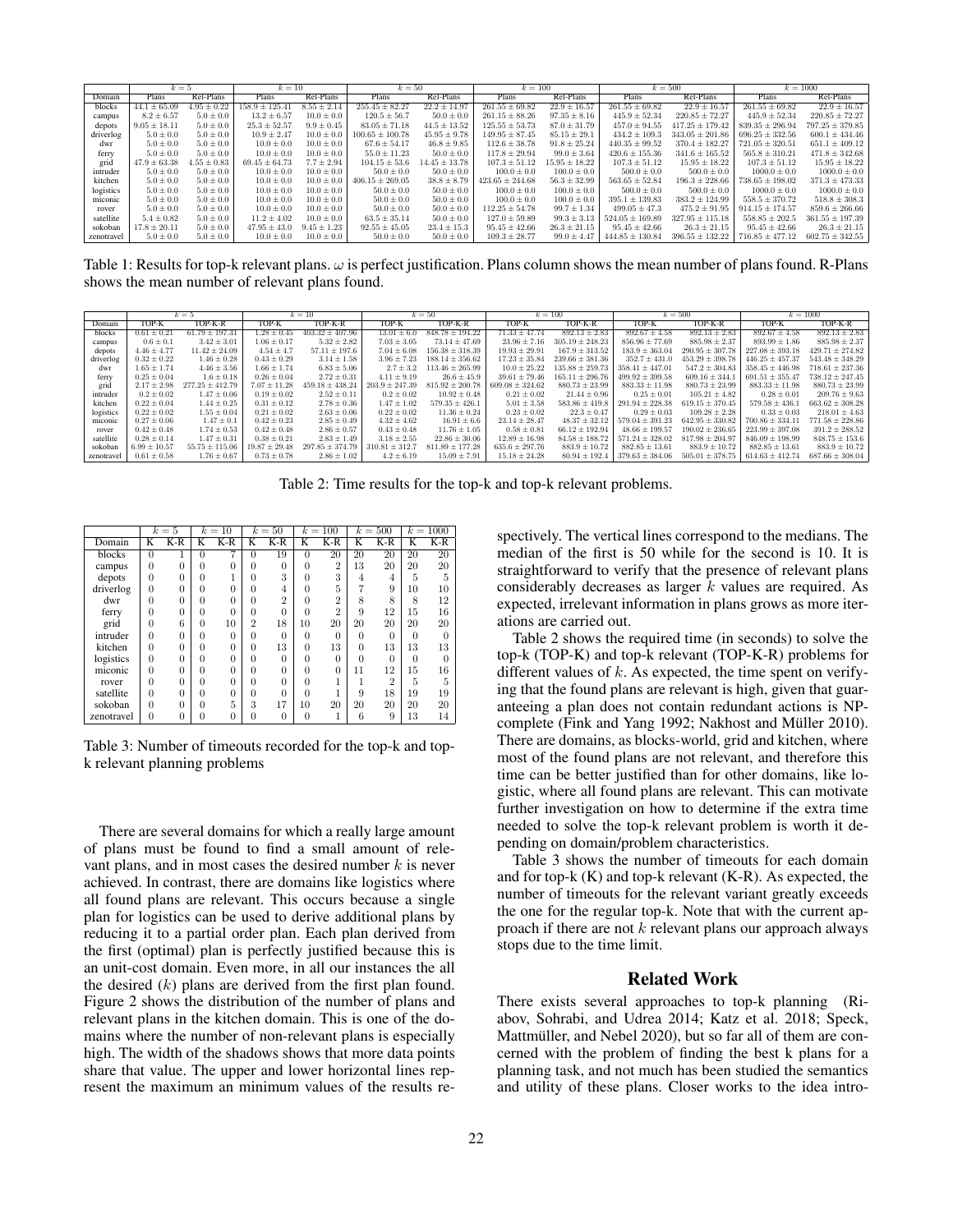duced in this paper are those about diverse planning (Srivastava et al. 2007; Roberts, Howe, and Ray 2014; Katz and Sohrabi 2020), where resulting plans are required to be different and similarity metrics are defined between plans. We consider the notion of plan relevance that applies only to single plans and can be considered as complementary to plan diversity. In applications of top-k planning one might want to generate plans that are at the same time diverse and relevant.

In this work, the condition for plan relevance is based on perfectly justified plans. Specifically we filter those plans that are not perfectly justified in a post-optimization step. There are some other works on plan post-optimization. Fink and Yang [1992] formalized different notions of plan justifications and provided complexity results for them. Specifically, they defined greedily justified actions as those that make the plan invalid when they are removed from it, and perfectly-justified plans as those with no redundant actions. Nakhost and Müller [2010] proposed Action Elimination, an algorithm based on greedy justification, and an additional technique based on plan neighborhood graph search. There are methods based on identifying redundant actions and non-optimal sub-plans by analyzing action dependencies, independencies (Chrpa, McCluskey, and Osborne 2012b), by checking pairs of inverse actions (Chrpa, McCluskey, and Osborne 2012a), and SAT-based approaches (Balyo, Chrpa, and Kilani 2014; Muise, Beck, and McIlraith 2016). The work in this paper is closely related to all these works with the difference that we approach the problem using Automated Planning. However, our method could be replaced by any other.<sup>4</sup>

There are also techniques that remove irrelevant information at preprocessing. For instance, Nebel, Dimopoulos, and Koehler 1997 proposed heuristics for selecting relevant information based on minimizing the number of initial facts by computing a fact generation tree going backwards from the goals; and a recent approach (Silver et al. 2020) learns convolutional graph neural networks to predict subsets of objects that are sufficient for solving the planning task. Approaching the problem at preprocessing has the additional advantage that it can make easier the planning process. This is specially interesting when the number of objects is very large. In this case, most modern heuristic planners that ground the actions over objects during preprocessing scale poorly. This is also one of the motivations for recent research on lifted planning (Corrêa et al. 2020), abstractions that simplify the problem (Fuentetaja and de la Rosa 2016) and some approaches based on generalized planning, as the aforementioned work of Silver et al.. We believe that studying techniques that can be applied in preprocessing or even during search in the context of top-k relevant planning would be an interesting research direction.

# Conclusions and Future Work

In this work we proposed the idea of top-k relevant plans as plans that meet some extra condition in the context of top-k planning. Specifically, we consider plans that are perfectly justified (i.e. they do not contain subsets of actions that can be removed while maintaining plan validity). We have incorporated this notion into a top-k planner as a filtering step which is applied every time a new plan is found. The filtering process is posed as an Automated Planning task. In particular, given a plan we show how to create planning tasks to solve Minimal Length Reduction (MLR) problem. We have performed experiments in a variety of domains. Many problems have few relevant plans or the number of plans found in order to find the desired relevant plans is high.

Regarding the proposed approach, determining whether there exist additional relevant plans to those already found is an interesting line of future work. We also plan to consider our work in conjunction to additional techniques that can be applied to filter irrelevant information in a preprocessing step or during search. Additionally, we wish to consider different definitions of relevance. Finally, we want to study the impact of plan relevance in applications of top-k planning as goal recognition.

# Acknowledgments

This work has been partially funded by FEDER/Ministerio de Ciencia, Innovación y Universidades - Agencia Estatal de Investigacion/TIN2017-88476-C2-2-R, RTC-2016-5407- ´ 4, and the Madrid Government (Comunidad de Madrid-Spain) under the Multiannual Agreement with UC3M in the line of Excellence of University Professors (EPUC3M17), and in the context of the V PRICIT (Regional Programme of Research and Technological Innovation)."

#### References

Balyo, T.; Chrpa, L.; and Kilani, A. 2014. On different strategies for eliminating redundant actions from plans. In *Seventh Annual Symposium on Combinatorial Search*.

Boddy, M. S.; Gohde, J.; Haigh, T.; and Harp, S. A. 2005. Course of Action Generation for Cyber Security Using Classical Planning. In *ICAPS 2005*, 12–21.

Bonet, B.; and Geffner, H. 2001. Planning as heuristic search. *Artificial Intelligence*, 129(1): 5–33.

Borrajo, D.; Gopalakrishnan, S.; and Potluru, V. K. 2020. Goal Recognition via Model-based and Model-free Techniques. In *ICAPS Workshop on Planning for Financial Services (FinPlan)*.

Borrajo, D.; and Veloso, M. 2020. Domain-independent Generation and Classification of Behavior Traces. In *ICAPS Workshop on Planning for Financial Services (FinPlan)*.

Borrajo, D.; Veloso, M.; and Shah, S. 2020. Simulating and Classifying Behavior in Adversarial Environments Based on Action-State Traces: An Application to Money Laundering. In *Proceedings of the 2020 ACM International Conference on AI in Finance*. New York (EEUU).

Celorrio, S. J.; Haslum, P.; Thiebaux, S.; et al. 2013. Pruning bad quality causal links in sequential satisfying planning.

<sup>&</sup>lt;sup>4</sup>We have some results comparing it to the Max-SAT approach of Balyo, Chrpa, and Kilani (2014), showing both very similar performance times.